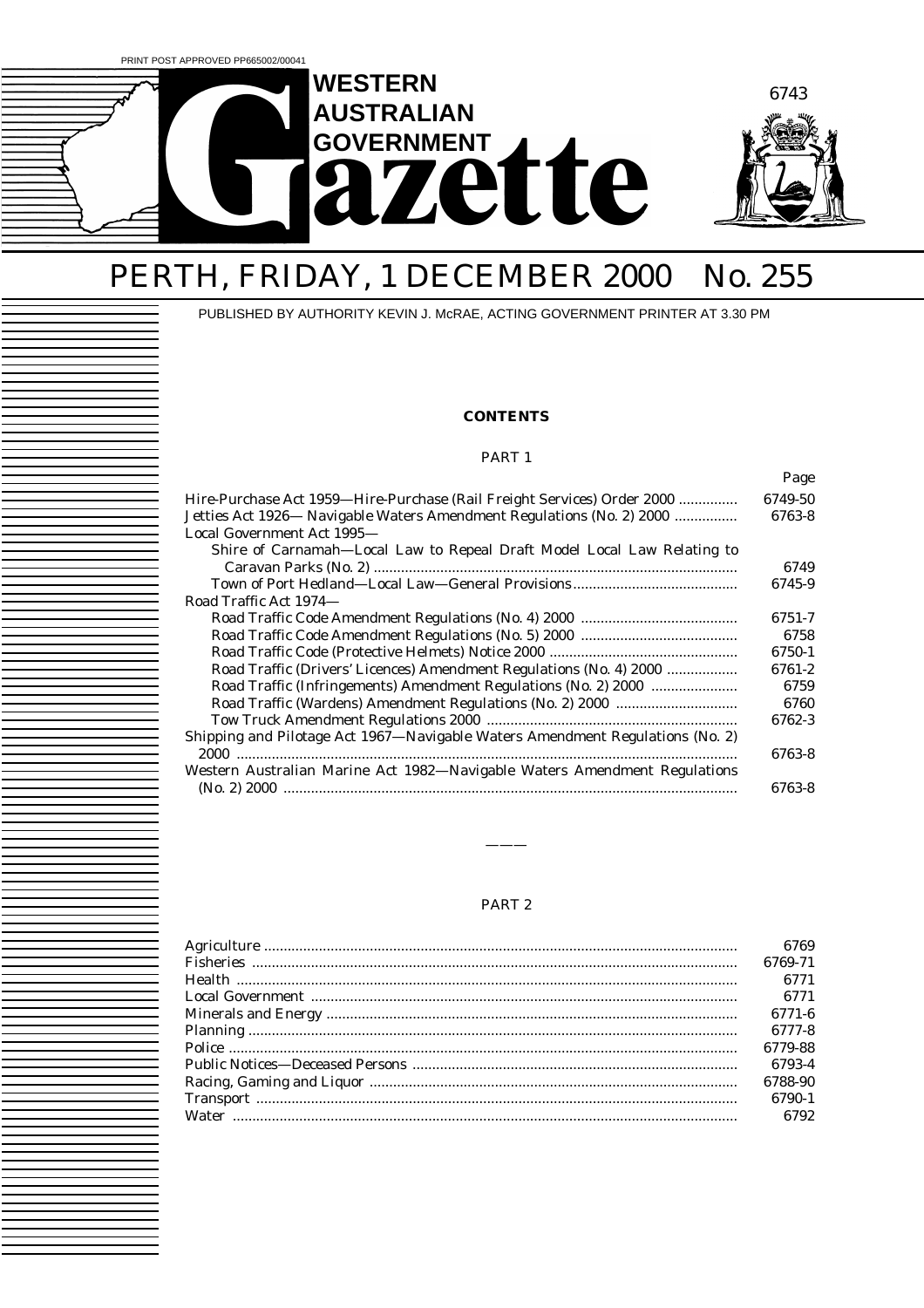### **IMPORTANT COPYRIGHT NOTICE**

#### © State of Western Australia

This work is copyright. Apart from any use as permitted under the *Copyright Act 1968*, no part may be reproduced by any process without written permission from the Government Printer, State Law Publisher. Inquiries should be directed to the Manager Sales & Editorial, State Law Publisher, 10 William St, Perth 6000.

### **PUBLISHING DETAILS**

The Western Australian *Government Gazette* is published by State Law Publisher for the State of Western Australia on Tuesday and Friday of each week unless disrupted by Public Holidays or unforeseen circumstances (changes to this arrangement will be advertised beforehand on the inside cover).

Special *Government Gazettes* containing notices of an urgent or particular nature are published periodically.

The following guidelines should be followed to ensure publication in the *Government Gazette*.

- Material submitted to the Executive Council prior to gazettal will require a copy of the signed Executive Council Minute Paper and in some cases the Parliamentary Counsel's Certificate.
- Copy should be received by the Manager (Sales and Editorial), State Law Publisher no later than 12 noon on Wednesday (Friday edition) or 12 noon on Friday (Tuesday edition).

Postal address: Delivery address: State Law Publisher State Law Publisher P.O. Box 8448, Ground Floor, Perth Business Centre 6849

Telephone: 9321 7688 Fax: 9321 7536

• Lengthy or complicated notices should be forwarded early to allow for preparation. Failure to observe this request could result in the notice being held over.

If it is necessary through isolation or urgency to fax copy, confirmation is not required by post. *If original copy is forwarded later and published, the cost will be borne by the advertiser.*

# **ADVERTISING RATES AND PAYMENTS**

EFFECTIVE FROM 1 JULY 2000 (Prices include GST).

Deceased Estate notices, (per estate)—\$19.91

Real Estate and Business Agents and Finance Brokers Licences, (per notice)—\$46.53

Other articles in Public Notices Section—\$46.53 (except items of an exceptionally large nature. In these instances arrangements will be made for pricing the notice at time of lodging).

All other Notices

Per Column Centimetre—\$9.24

Bulk Notices—\$172.70 per page

Clients who have an account will be invoiced for advertising charges.

Clients without an account will need to pay at time of lodging the notice.



# **GOVERNMENT GAZETTE**

# **PUBLISHING DETAILS FOR CHRISTMAS 2000 AND NEW YEAR HOLIDAY PERIOD 2001**

—————

**Publishing Dates Closing Dates and Times**

Friday 29 December 2000 at 3.30 pm Wednesday 27 December at 12 noon

Friday 5 January 2001 at 3.30 pm Wednesday 3 January 2001 at 12 noon

**and times** for copy

Government Gazettes will not be published on Tuesday  $26<sup>th</sup>$  December 2000 or Tuesday  $2<sup>nd</sup>$  January 2001

From week commencing January 8 normal publishing resumes.

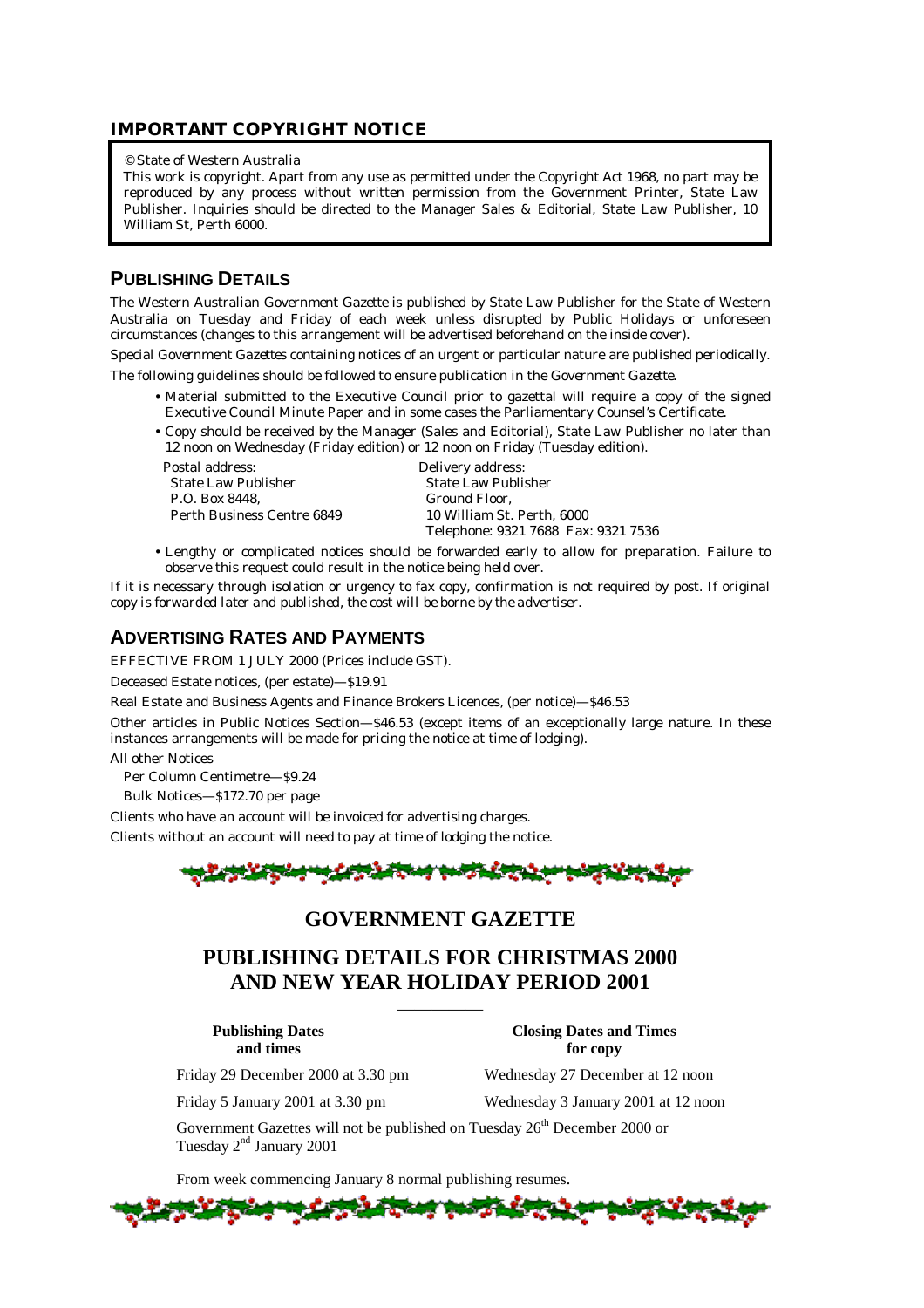# **— PART 1 —**

# **LOCAL GOVERNMENT**

**LG301\***

#### **LOCAL GOVERNMENT ACT 1995**

*TOWN OF PORT HEDLAND*

LOCAL LAW—GENERAL PROVISIONS

In pursuance of the powers conferred upon it by the abovementioned Act and all other powers enabling it, the Council of the Town of Port Hedland hereby records having resolved on the twenty second day of November 2000 to make the following Local Law.

#### **PART 1—PRELIMINARIES**

#### **1.1 Citation**

This local law may be cited as "Town of Port Hedland Local Law—General Provisions".

#### **1.2 Application**

This local law applies to the whole of the Local Government District of the Town of Port Hedland.

**1.3** In this local law unless, the context otherwise requires—

"Act" means the *Local Government Act 1995*

"Chief Executive Officer" means the person for the time being employed as the Chief Executive Officer of the Council.

#### **PART 2—REPEAL OF LOCAL LAWS**

#### **2.1 Repeal**

The following local laws are hereby repealed—

- Local law relating to the clearing of land and removal of refuse, rubbish and disused material published in the *Government Gazette* on the 5<sup>th</sup> December 1986.
- Local law relating to Motels published in the *Government Gazette* on the 4<sup>th</sup> June 1970.
- Local law relating to extractive industries published in the *Government Gazette* on the  $11<sup>th</sup>$  August 1964 and amended by notice appearing in the *Government Gazette* on the 7<sup>th</sup> November 1986.
- Local law relating to petrol pumps published in the *Government Gazette* on the  $8<sup>th</sup>$  December 1966.
- Local law relating to control and management of the Port Hedland Civic Centre published in the *Government Gazette* on the 23<sup>rd</sup> June 1973 and all subsequent amendments.
- Local law relating to street lawns and gardens published in the *Government Gazette* on the 11<sup>th</sup> August 1964.
- Local law relating to vehicle wrecking published in the *Government Gazette* on the  $4^{\text{th}}$  June 1970.
- Local law relating to long service leave published in the *Government Gazette* on the  $12^{\text{th}}$  November 1954.

#### **PART 3—REMOVAL OF GOODS AND ANIMALS FROM PUBLIC PLACES**

In this part—

"goods" has the same meaning as given to it in Section 3.38 of the *Local Government Act 1995*.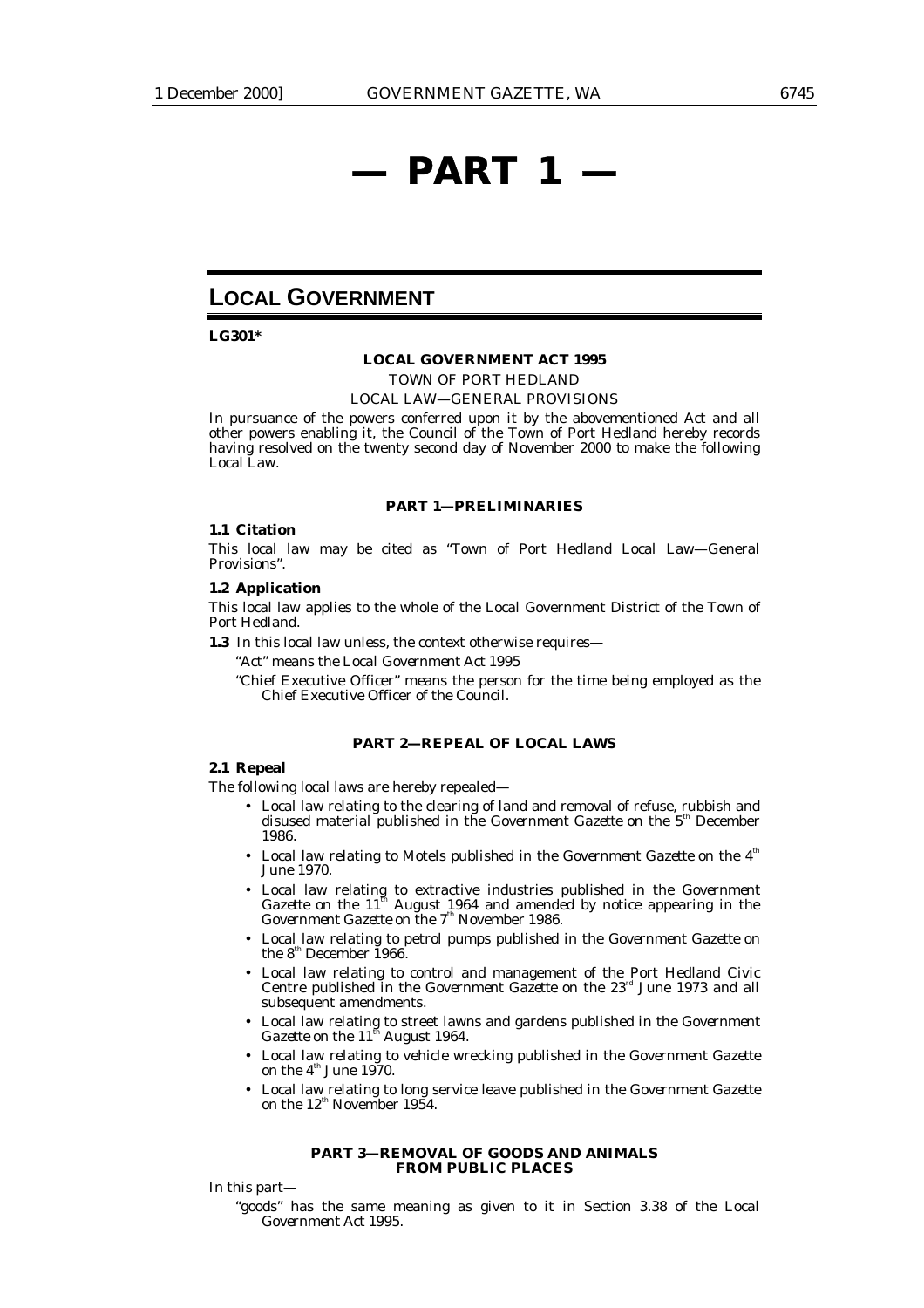"public place" includes a place that is on private property that the public are allowed to use.

**3.1** Where a person authorised in writing by the Chief Executive Officer or a member of the Police Force finds goods or an animal in a public place and those goods or animal present a hazard to public safety or obstructs the lawful use of any place that person may remove the goods or the animal from the public place and—

- (a) in the case of goods, deal with them in accordance with the provisions of Part 3, Division 3, Subdivision 4 of the *Local Government Act 1995*;
- (b) in the case of an animal, place it in a public pound and deal with it according to law and any policy established by the Council dealing with the impounding of animals.

#### **PART 4—CONTROL AND MANAGEMENT OF COUNCIL PROPERTY**

### **4.1 Definition**

In this Part, unless the context otherwise requires—

"building" includes any hall, civic centre, public building, room, or corridor, or stairway, or annexe of any such hall, civic centre, public building or room under the care control or management of the Council.

#### **4.2 Application**

Nothing in this Part shall be construed to limit the power of Council to enter into long term leasing of buildings, subject to the Act, in such manner and term as it sees fit.

**4.3** A person shall not, without permission to hire granted by Council, use any building or use or borrow the furniture, plant, fittings, effects, cutlery, crockery, glassware or other utensils or property of any kind within or on any building.

#### **4.4 Application to Hire**

Every application for permission to hire under clause 4.3 shall be made to the Chief Executive Officer in writing at least 24 hours before the time that such building, furniture or other property are required and shall specify—

- (a) the name and place of abode of the applicant who seeks to hire a building, furniture or other property;
- (b) the purpose for which the building, furniture or other property is required.

#### **4.5 Discretion**

The Council may in its discretion grant permission to hire or refuse to grant permission to hire or grant permission subject to such conditions as it thinks fit.

**4.6** In the event of two or more applications being made for the hire of any building and furniture, for the same date and time, the Council shall grant the application to the applicant who is first recorded in the register kept by Council of such applications or the diary of bookings for the building or equipment if no such register is kept.

#### **4.7 Conditions**

Every permission to hire shall contain the following conditions whether expressed in the permission or not—

- (a) the applicant shall lodge a bond being a cleaning/breakage deposit for an amount as set by the Council prior to the commencement of the hiring;
- (b) the bond amount stipulated by the Council shall be refunded, if in the opinion of the Chief Executive Office the building is left in a clean and tidy condition and if all property therein is present, clean and undamaged;
- (c) no furniture or other property shall be removed, except with the permission of the Chief Executive Officer and under the supervision of the caretaker or other person appointed by the Chief Executive Officer;
- (d) the applicant shall comply with the provisions of the *Health Act 1911* and any other written law in force for the time being applicable to the hiring and use of the building;
- (e) the Council may at any time cancel any permission to hire without giving the applicant any reason for so doing.

#### **4.8 Times**

A building, furniture or other property shall be hired for the period stipulated in the permission but if no period is stipulated the hiring shall be for a period of 8 hours.

#### **4.9 Fees**

The bond amount and fees to be charged for an application for permission to hire, for hiring of any building, furniture or other property shall be those set by the Council from time to time. No permission to hire is valid until any bond and the fees have been paid.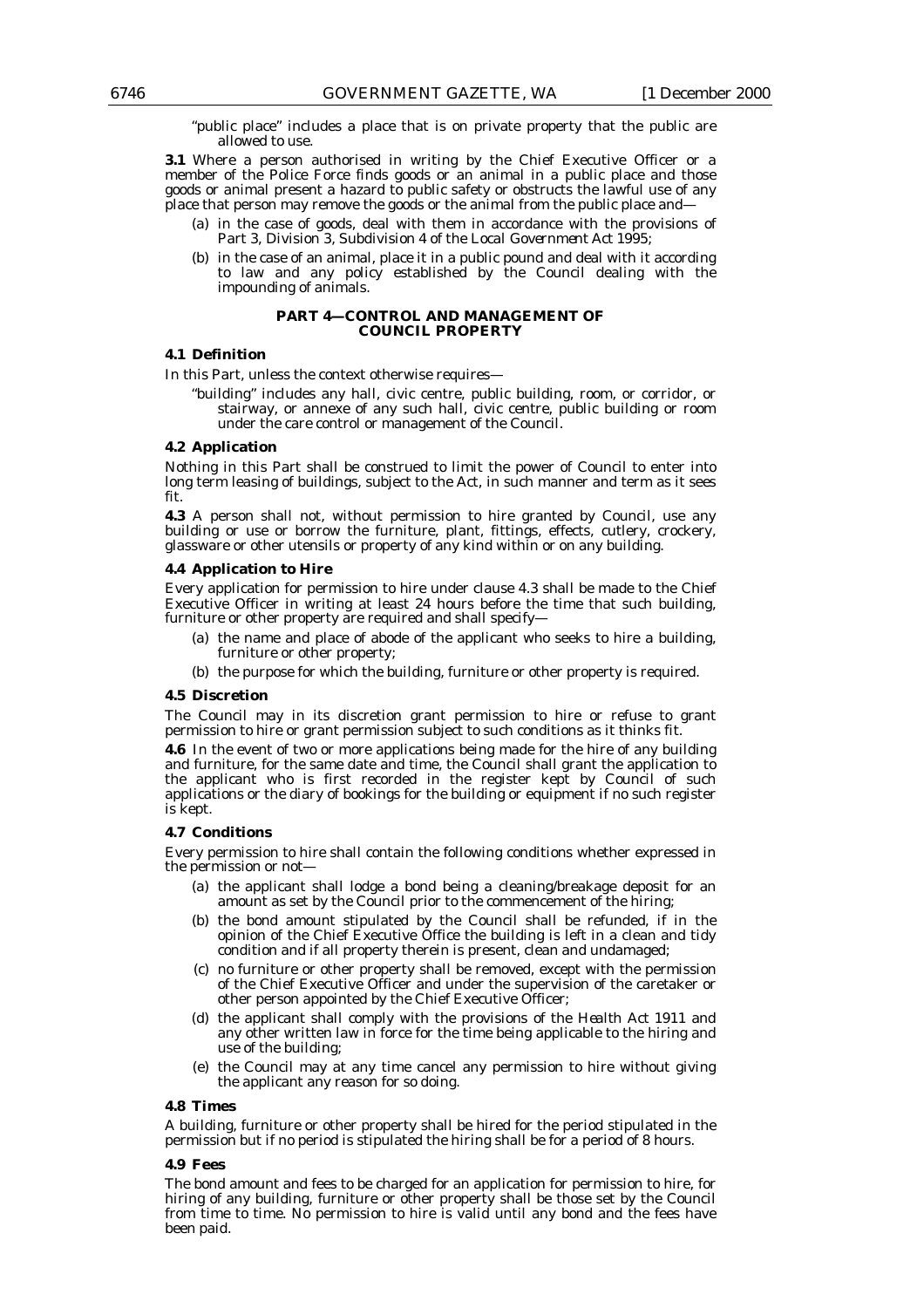#### **4.10 Cancellation**

In the event of the permission to hire being cancelled by reason of any default on the part of the applicant or any other person associated with the hire, or if the applicant cancels the application, the whole or any part of any fee or deposit as may be determined by the Council ( with the exception of the bond) shall be forfeited and any deposit or such portion of any deposit that is not forfeited under this clause shall be repaid by the Council to the applicant.

#### **4.11 Conduct in Hired Building**

No person in any building shall—

- (a) enter or be allowed to enter while intoxicated;
- (b) use profane or improper language;
- (c) be guilty of any misbehaviour whatsoever;
- (d) damage, mark or deface any wall or other part of the building;
- (e) drive nails, tacks, pins or screws into any of the woodwork or walls of the hall without the consent of the Chief Executive Officer;
- (f) erect internal or external decorations without the consent of the Chief Executive Officer;
- (g) stand loiter or cause any obstruction whatsoever in the entrance halls, exits, or passageways of any buildings;
- (h) perform offensive impersonations or representations of living persons, or anything calculated to produce a disturbance, riot or breach of peace;
- (i) smoke in any area where signs indicate that smoking is not permitted.

**4.12** The Council may recover the cost of making good any damage to any building or its property therein from a person who caused or contributed to the damage. The cost of making good the damage may be deducted from any bond paid by the hirer of the building or property and the whole amount or excess over the amount of the bond may be recovered by the Council—

- (a) in proceedings against a person for a breach of this clause; or
- (b) at the discretion of Council in any court of competent jurisdiction.

**4.13** The holder of permission to hire any building, furniture or other property shall—

- (a) maintain and keep such building, furniture or other property in good order;
- (b) be solely and entirely responsible for the carrying out of the provisions of this Part;
- (c) be solely responsible for any damage done to the building, furniture or other property;
- (d) pay such damages as shall be assessed by the Council. Furniture or other property damaged or not accounted for shall be paid for at current replacement cost or the actual cost of repair as the case may be;
- (e) allow the Chief Executive Officer or any officer seeking to enforce this local law or any other written law or otherwise acting in accordance with any written law, and any member of the Police Force, free ingress to the building;
- (f) if the hirer fails to allow ingress to the building in accordance with the provisions of paragraph (e) of this clause, Council may at any time prior to or during the term of hire forbid and prevent the use or continued use of the building in addition to any other action the Council may take for the breach of this Part, and the Council shall not be held responsible to the hirer for any loss or damage incurred as a consequence;
- (g) in addition to any action taken by the hirer in accordance with paragraph (f) of this clause, a hirer in breach of the provisions of this clause may be required by the Council to forfeit any fee or bond or any portion thereof in relation to the hiring of the building.

**4.14** Any person who breaches any provision of this Part is liable on conviction to a penalty not exceeding \$1000 and if the offence is of a continuing nature, to a daily penalty not exceeding \$200 in respect of each day or part of a day during which the offence continues.

#### **PART 5—STREET LAWNS AND GARDENS**

**5.1** In this Part, unless the context otherwise requires, all words and expressions used have the same meanings as they have in the *Local Government Act 1995*.

**5.2** A person shall not plant a garden in a street unless it is in conformity with this Part.

**5.3** A person shall not plant a garden, in a street—

(a) so that it extends beyond the frontage of the property owned or occupied by that person, without the written approval by Council;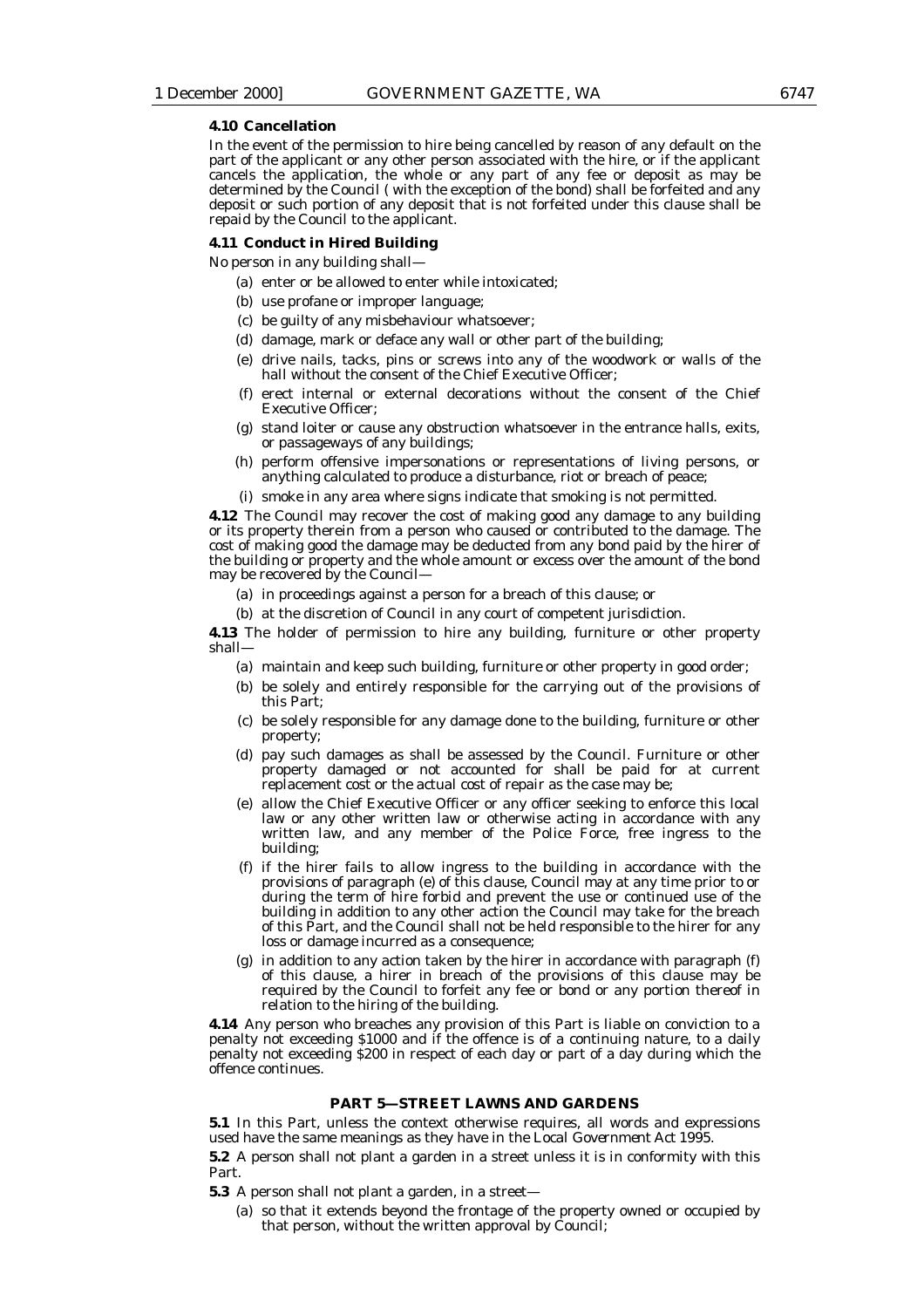- (b) so that it encroaches on the pavement of a carriageway, or on a made footpath;
- (c) that is not graded evenly, from the frontage of the land abutting on that portion of the street to the kerb of the carriageway.
- **5.4** (a) Any water pipes laid to a lawn or garden, in a street, shall—
	- (i) be laid beneath the surface of the street, at a depth of not more than 300mm, nor less than 150mm, and so that any fitting connected to them does not project above the surface of the lawn or garden;
	- (ii) if connected to a public water supply, be laid to comply with the requirements of the body constituted for, and having control of, that supply under an Act;
	- (iii) if connected to a private supply, where passing under road pavement, made footpaths or crossings, be of durable, non corrosive material, and
	- (iv) have approved valves, located within the property where they are connected to the supply and fitted so as to give complete control of the flow of water from the supply.
	- (b) Where a person, in the course of laying pipes pursuant to this clause, causes damage to any road pavement, footpath, or crossing, to any water, gas or sewerage pipes, to any power or telephone cables or to a fire hydrant, that damage may be made good, by the authority having the control or the thing damaged, at the expense of that person or of the person on whose behalf the pipes were laid; and the amount of that expense may be recovered in any court of competent jurisdiction.
- **5.5** (a) A person planting a lawn or garden in a street may do all things reasonably necessary to maintain that lawn or garden and shall make good any damage thereby occasioned to the street and shall keep the lawn mowed to a reasonable height.
	- (b) Nothing in this local law authorises a person to place or erect any fence, enclosure or other obstruction on, or about, a lawn in a street.

**5.6** The Council may at any time, by notice in writing to the owner or occupier of land that abuts upon that part of a street wherein a lawn or garden is planted, require that owner or occupier to remove any tree, shrub or water piping or fitting and may, where the owner or occupier does not comply with the notice, remove the tree, shrub, piping or fitting at the expense of the owner or occupier, and any expense incurred by the Council pursuant to this local law may be recovered in any court of competent jurisdiction.

- **5.7** (a) The Council or any other authority empowered by law to dig up a street may, without being liable to compensate any person therefor, dig up all or any part of a lawn or garden in a street, for the purposes of carrying out any authorised works.
	- (b) A person employed by the Council or other authority acting pursuant to this local law shall not disturb a lawn or garden or damage any pipes under it or them to any greater extent than is reasonably necessary, for the purpose of carrying out any authorised works and shall, upon the completion of the works, reinstate the lawn or garden, as far as is reasonably practicable.
- **5.8** (a) Where the Council or any other authority authorised by law to dig up a street for the purpose of carrying out authorised works is of the opinion that the carrying out of those works may be impeded by the existence of piping under a lawn or garden in a street it may give notice to the owner or occupier of the land abutting on the lawn or garden to remove the piping, until the completion of the works; and may, where the owner or occupier does not comply with the notice, remove the piping at the expense of the owner or occupier; and any expense incurred by the Council or authority pursuant to this local law may be recovered in any court of competent jurisdiction.
	- (b) The Council or other authority is not liable for damage to piping under a lawn or garden in a street, occasioned either in the course of the removal of the piping under the provisions of the pervious sub-clause of this local law or of carrying out authorised works.
- **5.9 (**a) A person, not being the occupier of the land abutting on that lawn or garden shall not, without the consent of that occupier, drive or stand a vehicle or animal upon a lawn or garden planted in a street pursuant to this local law.
	- (b) Where a complaint brought under this local law is in respect of the driving of a vehicle upon a lawn or garden, if the pavement of the carriageway adjoining the lawn or garden does not exceed 5.4 metres in width, it is a defence to the complaint to show that-
		- (i) the wheels of one side only of the vehicle passed over the lawn or garden; and
		- (ii) it was necessary to drive upon the lawn or garden, in order to pass another vehicle then being driven or standing on the pavement of the carriageway.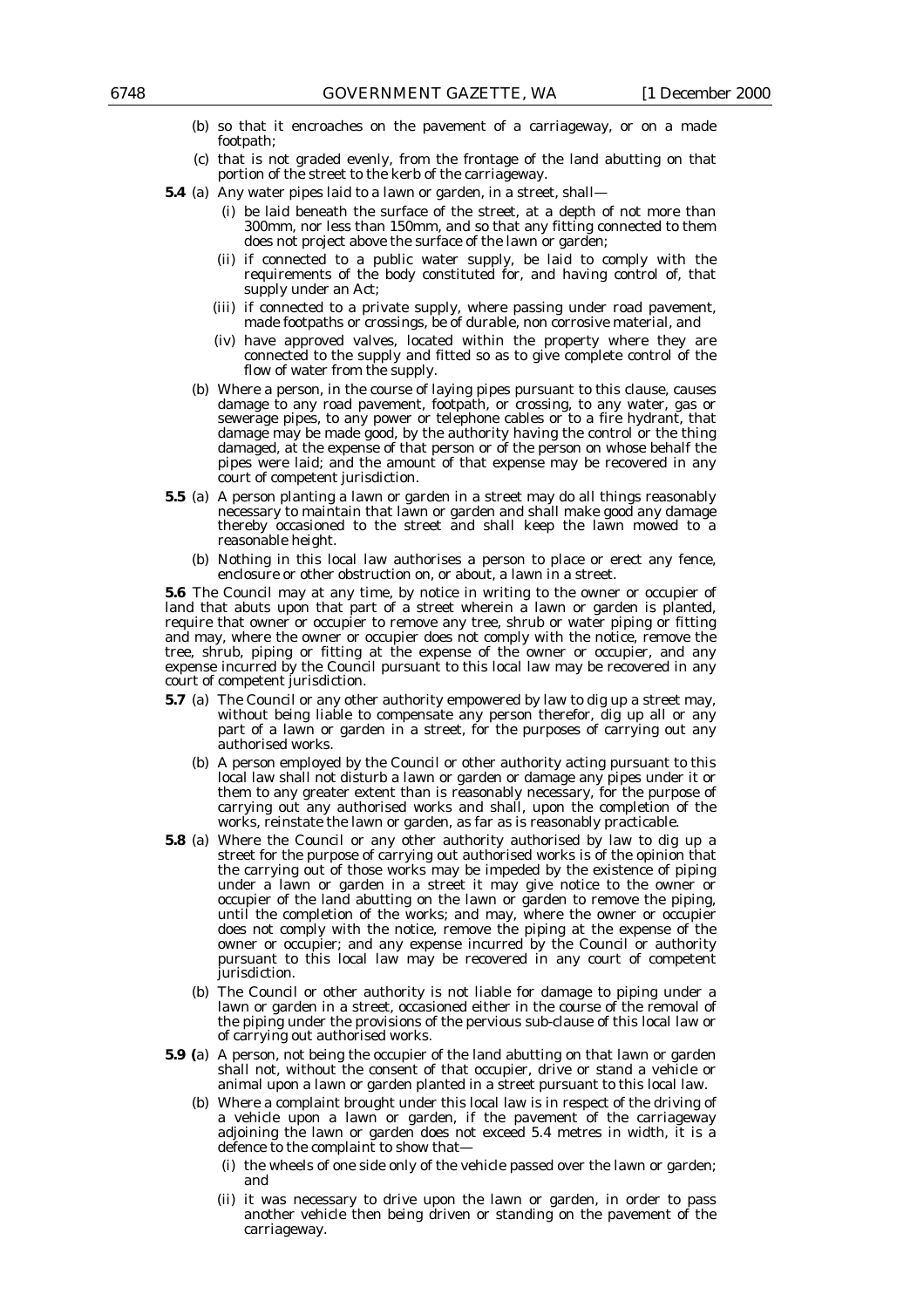**5.10** Except as provided by this local law, every person who wilfully damages a lawn or garden in a street or who removes from any such garden any flower, plant or shrub commits an offence.

**5.11** The Council is not liable for any damage sustained by a person by reason of, or arising out of, the planting, or existence, of a lawn or garden in a street.

**5.12** Every person who breaches any provision of this Part is liable on conviction to a penalty not exceeding \$1000 and if the offence is of a continuing nature, to a daily penalty not exceeding \$200 in respect of each day or part of a day during which the offence continues.

**LG302\***

#### **LOCAL GOVERNMENT ACT 1995**

*SHIRE OF CARNAMAH*

#### LOCAL LAW TO REPEAL DRAFT MODEL LOCAL LAW RELATING TO CARAVAN PARKS (NO. 2)

In pursuance of the powers conferred upon it by the *Local Government Act 1995* and all other powers enabling it the Local Government of the Shire of Carnamah hereby records having resolved on the  $15^{\text{th}}$  November 2000 to adopt the following Local law Relating to Caravan Parks (No. 2)—

1. The Shire of Carnamah Draft model local Law Relating to Caravan Parks (No. 2) as published in the *Government Gazette* on 21 May 1968 and amended from time to time is hereby repealed.

The Common Seal of the Shire was hereunto affixed by authority of a resolution of Council in the presence of—

> B. M. HEINRICH, President. M. L. CROFT, Chief Executive Officer.

# **RAILWAYS**

**RB301\***

Hire-Purchase Act 1959

# **Hire-Purchase (Rail Freight Services) Order 2000**

Made by the Governor in Executive Council under section 2A of the *Hire-Purchase Act 1959*.

#### **1. Citation**

This order may be cited as the *Hire-Purchase (Rail Freight Services) Order 2000*.

### **2. Commencement**

This order comes into operation on the day on which it is published in the *Gazette*.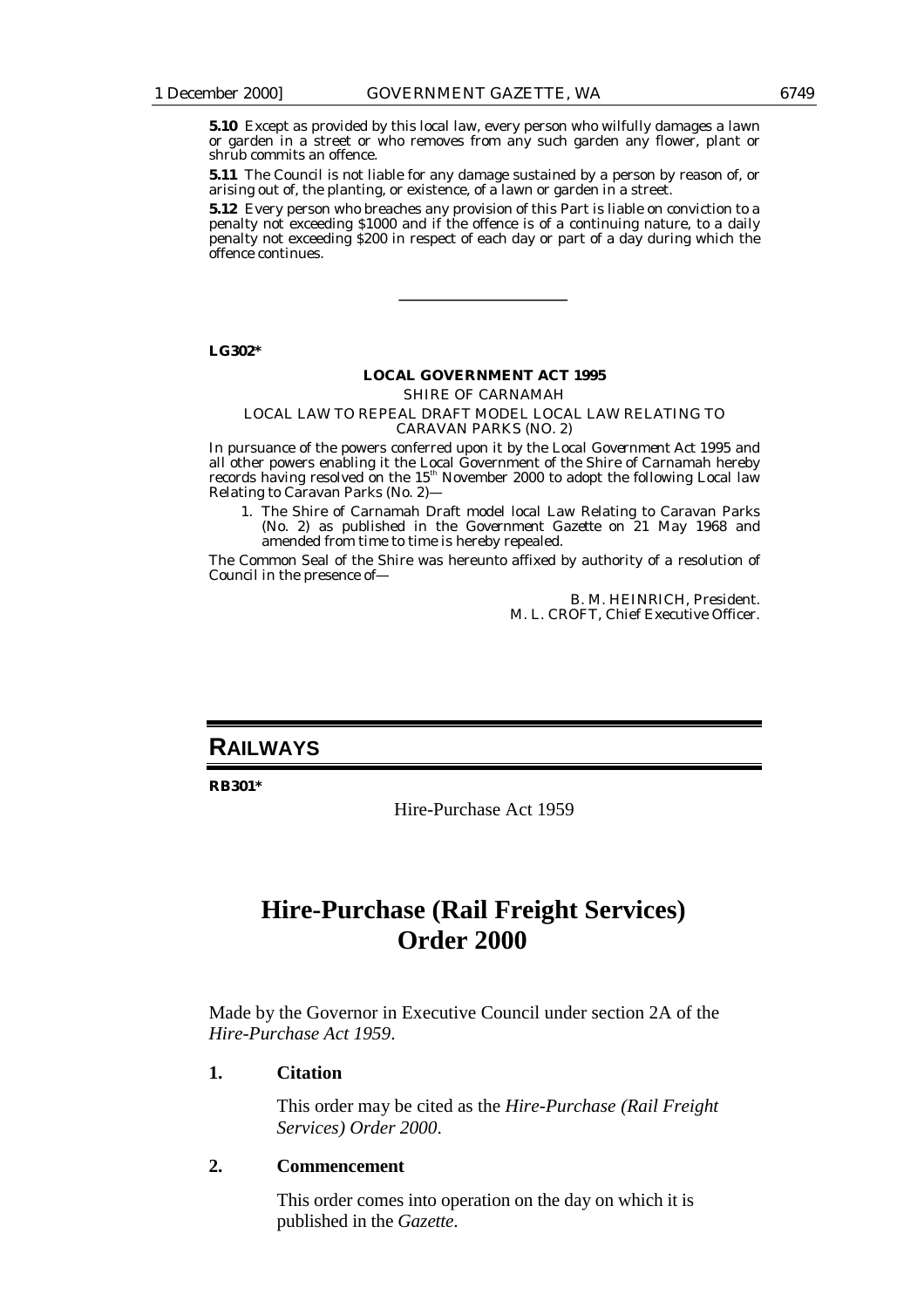## **3. Provisions of Act inapplicable to relevant transactions**

The provisions of the *Hire-Purchase Act 1959* do not have effect in relation to any transaction under which, or one of several transactions under which, goods of any description including, but not limited to —

- (a) locomotives;
- (b) railcars:
- (c) rolling stock of any other kind of description;
- (d) road vehicles including trucks and passenger coaches,

are hired, leased or otherwise made available or provided, either directly by hire-purchase agreement or lease or via any interposed head or sub hire-purchase agreements or leases, to AWR Lease Co Pty Ltd ACN 094 792 159 for the purpose of providing, either itself or through a third party, rail freight services that are available to the public in the State.

By Command of the Governor,

M. C. WAUCHOPE, Clerk of the Executive Council.

# **TRANSPORT**

**TR301\***

Road Traffic Act 1974

# **Road Traffic Code (Protective Helmets) Notice 2000**

Given by the Director General under regulations 222(1) and 244(1) of the *Road Traffic Code 2000*.

### **1. Citation**

This notice may be cited as the *Road Traffic Code (Protective Helmets) Notice 2000*.

# **2. Commencement**

This notice comes into operation immediately after the *Road Traffic Code 2000* comes into operation.

# **3. Protective helmets (bicycles - regulation 222)**

- (1) On or before 31 December 2001, a protective helmet that complies with one of the following standards —
	- (a) AS/NZS 2063:1996 (Standards Australia);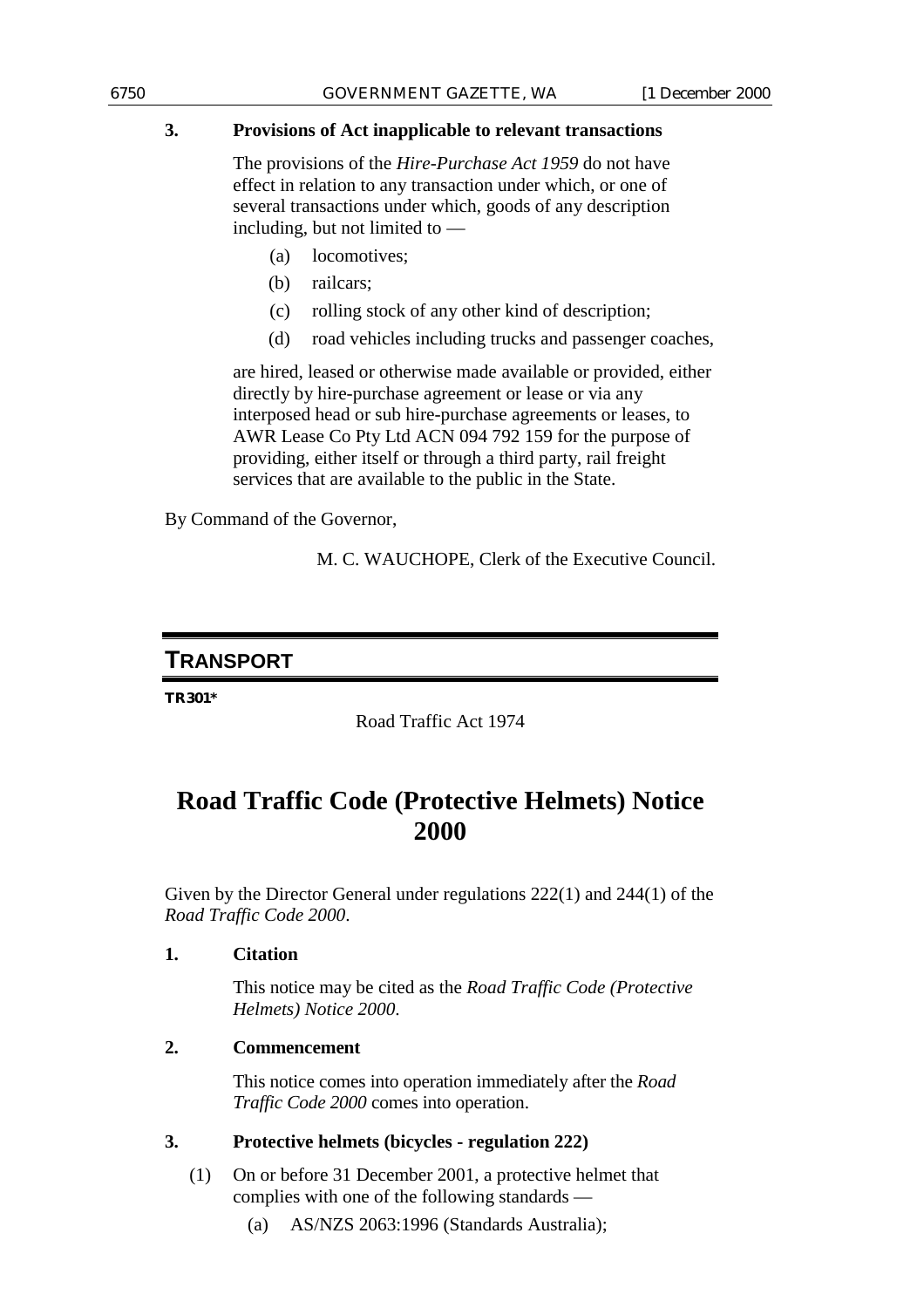- (b) Standard B-95 (the Snell Memorial Foundation);
- (c) Standard B-95A (the Snell Memorial Foundation); or
- (d) Standard B-95C (the Snell Memorial Foundation) ;

and carries a sticker issued by Standards Australia, or the Snell Memorial Foundation (as the case may be), indicating that compliance, is approved by the Director General for the purposes of regulation 222 of the *Road Traffic Code 2000*.

(2) On or after 1 January 2002, a protective helmet that complies with AS/NZS 2063:1996 (Standards Australia) and carries a sticker issued by Standards Australia indicating that compliance, is approved by the Director General for the purposes of regulation 222 of the *Road Traffic Code 2000*.

### **4. Protective helmets (motor cycles - regulation 244)**

A protective helmet that —

- (a) complies with the type and standard specified in AS1698:1988 (Standards Australia);
- (b) where fitted with an eye shield, has an eye shield that complies with AS1609:1981 (Standards Australia); and
- (c) carries a sticker issued by Standards Australia indicating that compliance,

is approved by the Director General for the purposes of regulation 244 of the *Road Traffic Code 2000*.

### M. L. HARRIS, Director General.

Note: The *Road Traffic (Approved Protective Helmets) Notice 1991* is superseded by this notice.

**TR302\***

Road Traffic Act 1974

# **Road Traffic Code Amendment Regulations (No. 4) 2000**

Made by the Governor in Executive Council.

### **1. Citation**

These regulations may be cited as the *Road Traffic Code Amendment Regulations (No. 4) 2000*.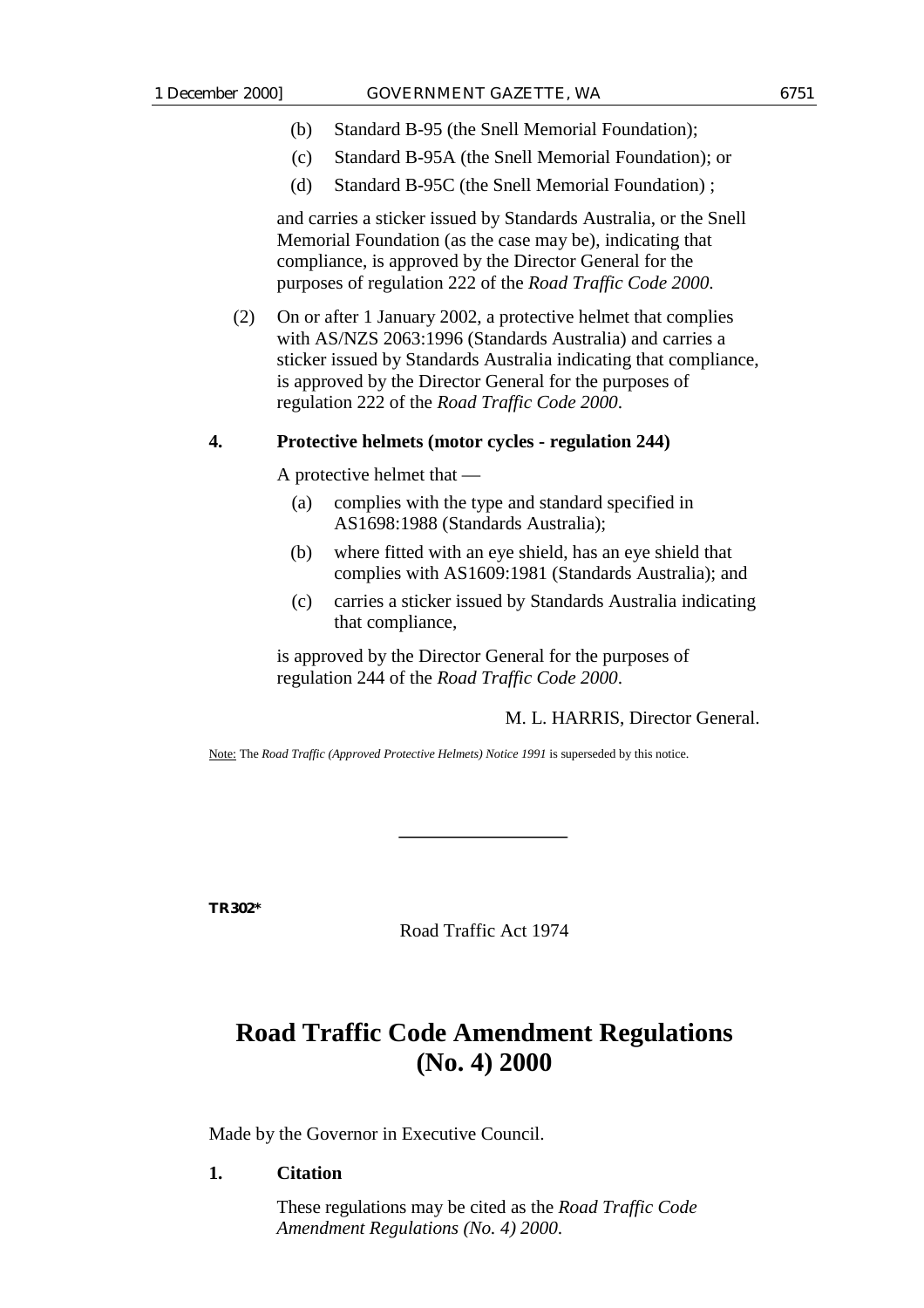";

## **2. Commencement**

These regulations come into operation immediately after the *Road Traffic Code 2000* comes into operation.

## **3. The regulations amended**

The amendments in these regulations are to the *Road Traffic Code 2000*\*.

[\* *Published 4 August 2000, pp. 4213-4539.*]

## **4. Regulation 3 amended**

 $\ddot{\phantom{0}}$ 

Regulation 3 is amended as follows:

- (a) in the definition of "dividing line" after "2 parallel lines" by inserting
	- approximately one line width apart
- (b) in the definition of "painted island" by deleting "on which there are stripes marked on the road surface in white or another colour contrasting with the colour of the road;" and inserting instead —

which may be further identified by stripes marked on the enclosed road surface, or by the enclosed road surface being a contrasting colour, but not including road within a dividing line;

- (c) in the definition of "path" by deleting "separated path" and inserting instead
	- separated footpath ";
- (d) in the definition of "road sign" after "screen," by inserting —
	- " road marking, ";
- (e) in the definition of "speed zone" in paragraph (a) after "sign" by inserting —
	- " or an "end speed limit" sign ".

# **5. Regulation 9 amended**

Regulation 9(3) is amended by deleting "against the *Road Traffic Code 1965* (as amended from time to time),".

# **6. Regulation 15 amended**

Regulation 15(1) is amended by deleting paragraph (c) and the "and" following that paragraph.

# **7. Regulation 21 amended**

Regulation 21(2) is amended as follows:

- (a) in paragraph (a) after "vehicle" by inserting
	- " or combination ";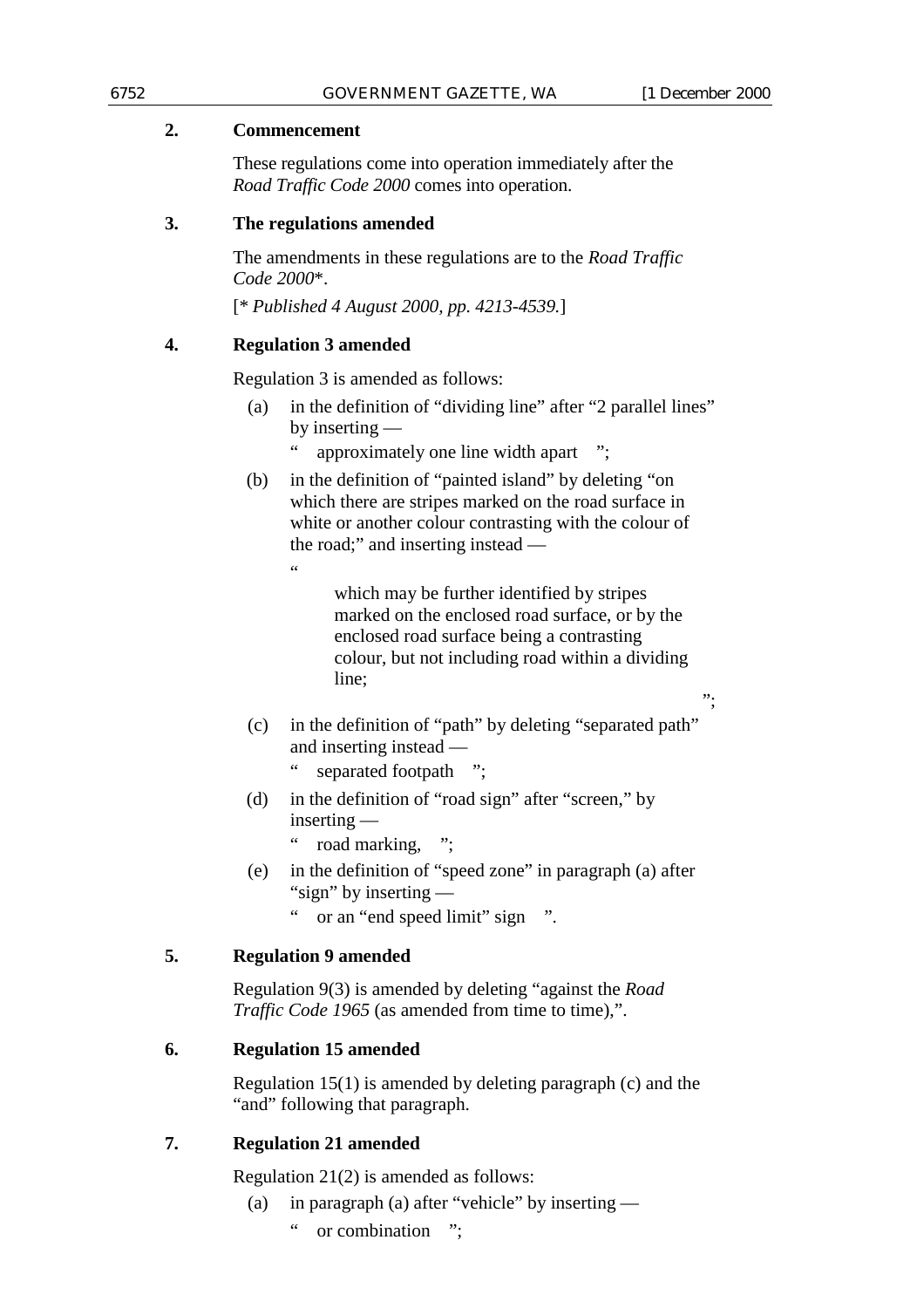".

(b) in paragraph (b) by deleting "the vehicle" and inserting —

 $\epsilon$ 

the rearmost part of the vehicle (or of the combination, if that is the case)

### **8. Regulation 26 amended**

Regulation 26(2) is amended as follows:

- (a) in paragraph (a) after "vehicle" by inserting
	- " or combination ";
- (b) in paragraph (b) by deleting "the vehicle" and inserting —

 $\epsilon$ 

the rearmost part of the vehicle (or of the combination, if that is the case)

### **9. Regulation 28 amended**

Regulation 28(1) is amended by deleting "Modified penalty: 2 PU".

### **10. Regulation 35 amended**

Regulation 35 is amended by deleting "Points: 2 Modified penalty: 2 PU".

### **11. Regulation 92 amended**

- (1) Regulation 92(4) is amended by deleting "Modified penalty: 1 PU".
- (2) After regulation 92(7), example 4 is deleted and the following example is inserted instead —



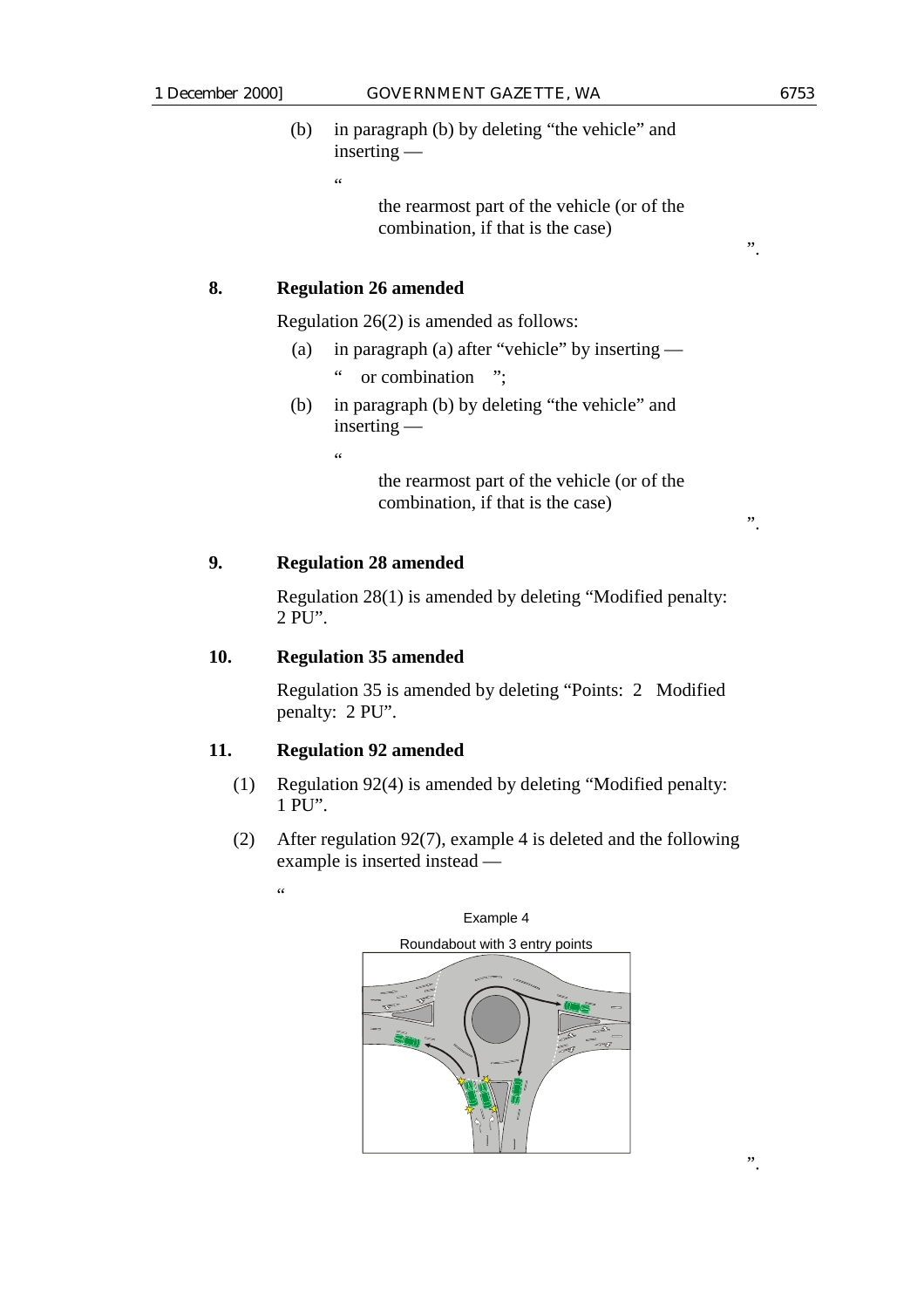## **12. Regulation 123 amended**

- (a) after "a vehicle" by inserting
	- " or combination ";
- (b) after "that vehicle" by inserting " or combination ".

## (2) Regulation 123(2) is amended as follows:

- (a) after "a vehicle" by inserting
	- " or combination ":
- (b) after "that vehicle" by inserting
	- " or combination ".

# **13. Regulation 127 amended**

Regulation 127(2) is amended as follows:

- (a) in paragraph (a) after vehicle by inserting " or combination ";
- (b) in paragraph (b) by deleting "the vehicle" and inserting —

the rearmost part of the vehicle (or of the combination, if that is the case)

**14. Regulation 168 amended**

.<br>..

Regulation 168(1) is amended by deleting "more than 7.5 m in length" and inserting instead —

" 7.5 m in length or longer ".

# **15. Regulation 174 amended**

Regulation 174(1)(b) is amended by deleting "a disabled person" and inserting instead —

" a person with a disability ".

### **16. Regulation 216 amended**

Regulation 216(5) is amended by deleting "abreast." and inserting instead —

on the path. ".

### **17. Regulation 235 amended**

Regulation 235(1) is amended before "child restraint" by inserting —

" suitable ".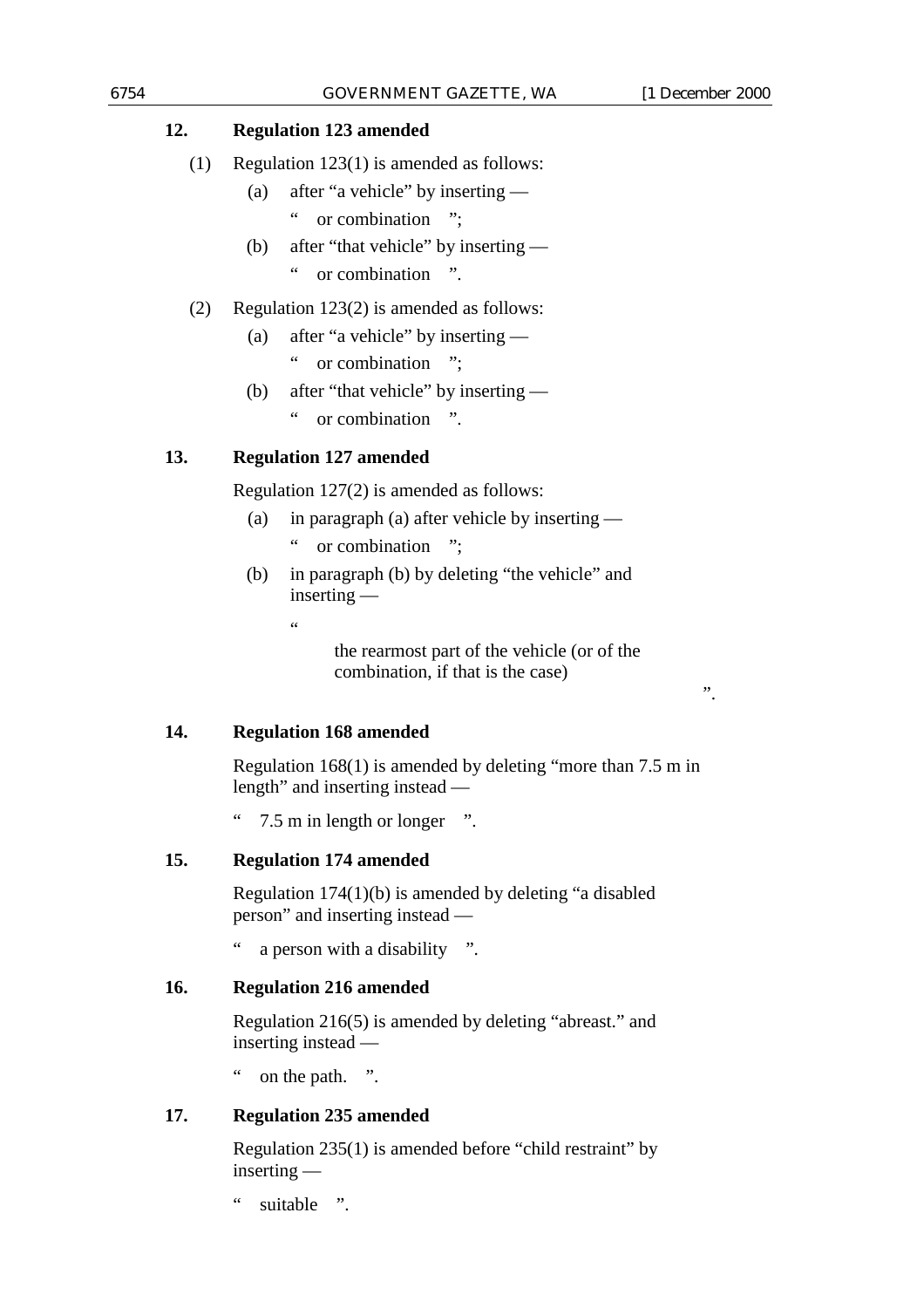"

### **18. Regulation 238A inserted**

After regulation 238 the following regulation is inserted —

### **238A. Driver not to allow passengers in open utes, trays, etc.**

(1) The driver of a passenger car derivative or goods vehicle shall not cause or permit a passenger to travel in or on the back of that vehicle.

Points: 3 Modified penalty: 3 PU

- (2) It is a defence in proceedings for an offence against subregulation (1) for the driver to prove that —
	- (a) at the relevant time the driver was an officer of a detention centre (as defined in section 3 of the *Young Offenders Act 1994*) or an officer of a prison, and the passenger was lawfully detained;
	- (b) at the relevant time, the passenger was undergoing or giving *bona fide* medical treatment; or
	- (c) at the relevant time
		- (i) the passenger was engaged in work that required the passenger to alight from and re-enter the vehicle at frequent intervals; and
		- (ii) the vehicle was being driven at a speed not exceeding 25 kilometres per hour.
- (3) On or before 31 December 2005, the driver does not commit an offence under subregulation (1) if —
	- (a) the passenger is in a part of the passenger car derivative, or goods vehicle, that is enclosed;
	- (b) all seating positions in that vehicle are occupied by other passengers;
	- (c) the doors and hatches used to enter that part of the vehicle are closed; and
	- (d) any goods carried in that part of the vehicle are securely stowed.
- (4) In subregulation  $(3)$  —

**"enclosed"** means enclosed —

- (a) at the time of manufacture; or
- (b) by a "roll over protection device" to which is affixed an identification plate, approved by the Director General, indicating that the device is constructed and fitted in an approved manner.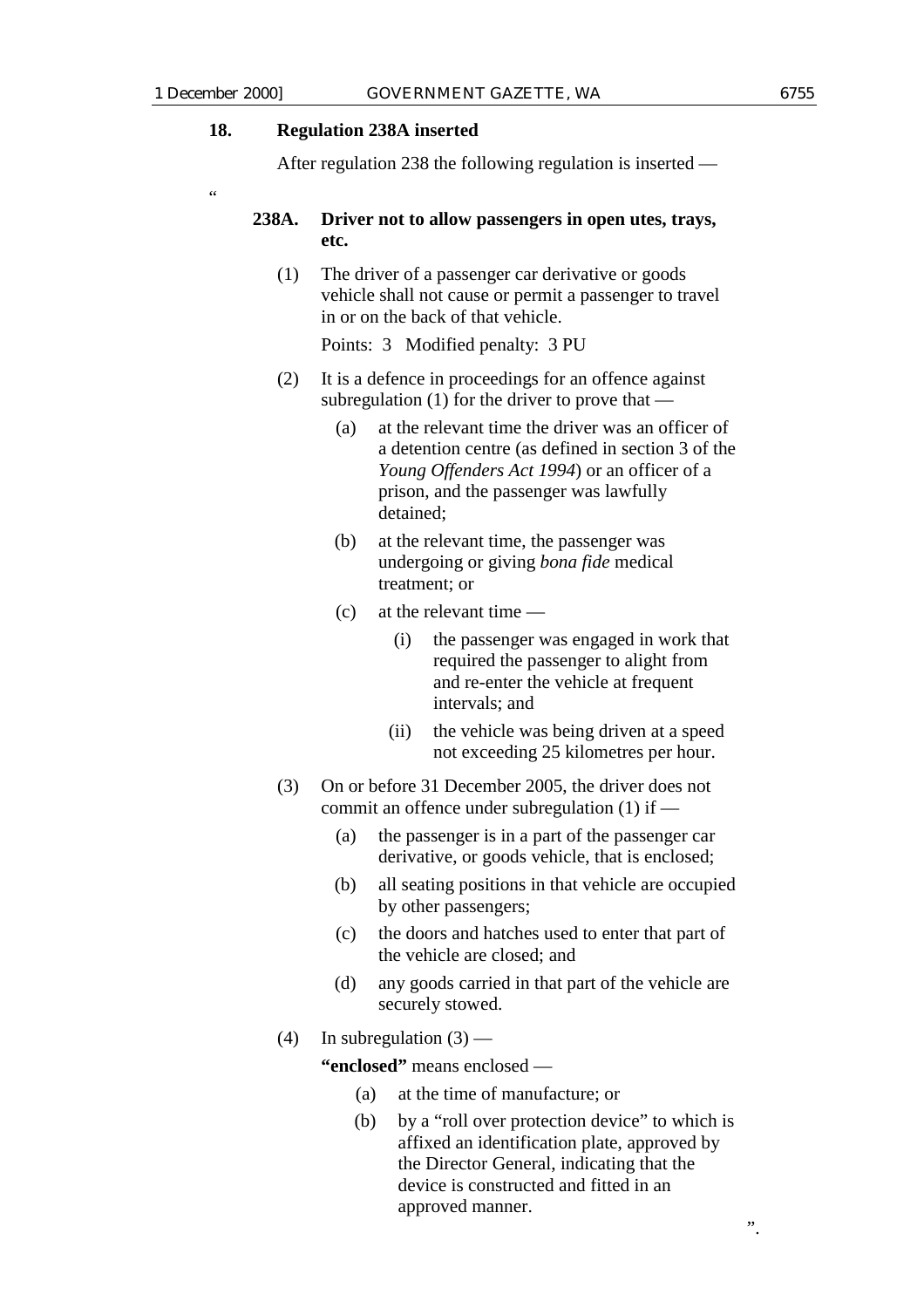### **19. Regulation 240 amended**

"

Regulation 240(1) is repealed and the following subsection is inserted instead —

- (1) The Director General may, in writing, exempt
	- (a) the driver of a particular vehicle and any passenger on that vehicle; or
	- (b) a particular vehicle or class of vehicles,

either generally, or for a specified time or purpose, from any of the provisions in Division 2 or 3, or regulation 238A or 239.

### **20. Regulation 241 amended**

- (1) Regulation 241(1) is amended after "under regulation 235(1)" by inserting —
	- $, 238A(1)$  ".
- (2) Regulation 241(3) is amended after "against regulation 235(1)" by inserting —

 $, 238A(1)$  ".

### **21. Regulation 286 amended**

Regulation 286 is amended after "apply to the driver of an oversize vehicle" by inserting —

.<br>"

who is being escorted or piloted by an accredited pilot

### **22. Regulation 289 amended**

- (1) Regulation  $289(1)(c)$  is amended as follows:
	- (a) after subparagraph (iv) by inserting the following subparagraph —

 $\epsilon$ 

"

- (iva) a vehicle or vehicle combination that exceeds the maximum height, width, length or mass limitations under the Vehicle Standards while that vehicle, or that combination, is subject to a permit issued under those regulations, requiring those lights;
- (b) after subparagraph (v) by inserting the following subparagraphs —

";

 $\ddot{\hspace{1cm}}$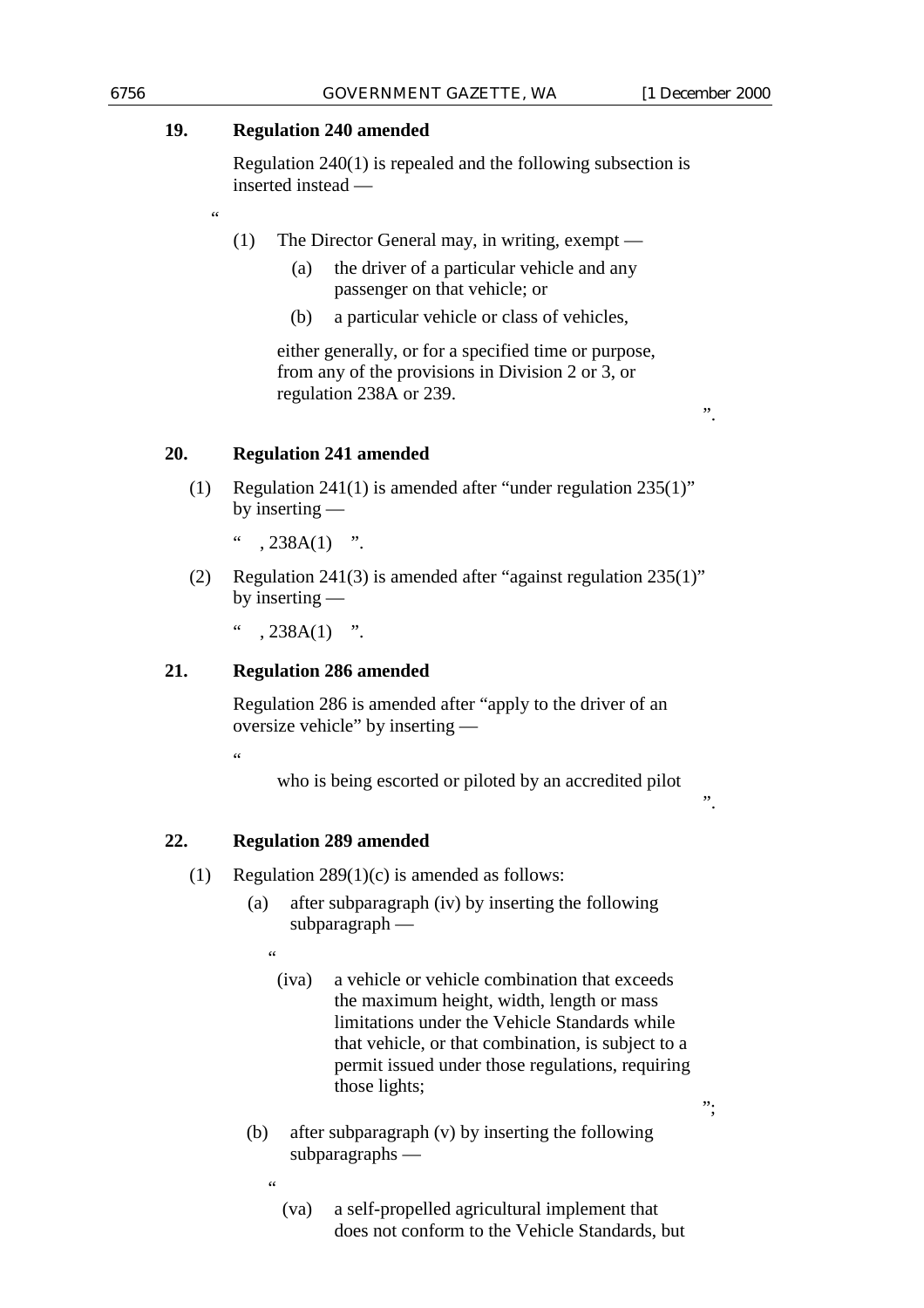where the signalling devices comply with the equipment described in regulation 404 of those regulations and the vehicle is travelling on a road;

- (vb) a vehicle towing an agricultural implement, and that agricultural implement, when that implement does not conform to the Vehicle Standards, but where the signalling devices comply with the equipment described in regulation 404 of those regulations and the vehicle is travelling on a road;
- (c) in subparagraph (ix) by deleting "bus" and inserting instead —
	- " motor vehicle ".
- (2) Regulation 289(2) is amended as follows:
	- (a) in paragraph (a) by deleting "Division 1 or" and inserting instead —
		- Division 1;  $"$ ;
	- (b) after paragraph (a) by inserting the following paragraph —
		- "
			- (ab) that are a part of an alarm system; or

**23. Regulation 298 amended**

(1) Regulation 298(1) is amended after "sign on" by inserting —

 $a \quad$ {''}.

(2) Regulation 298(2) is amended by deleting "vehicle unless that vehicle" and inserting instead —

.<br>44

the rearmost part of a vehicle (or of a combination, if that is the case) unless that vehicle (or combination)

By Command of the Governor,

M. C. WAUCHOPE, Clerk of the Executive Council.

";

".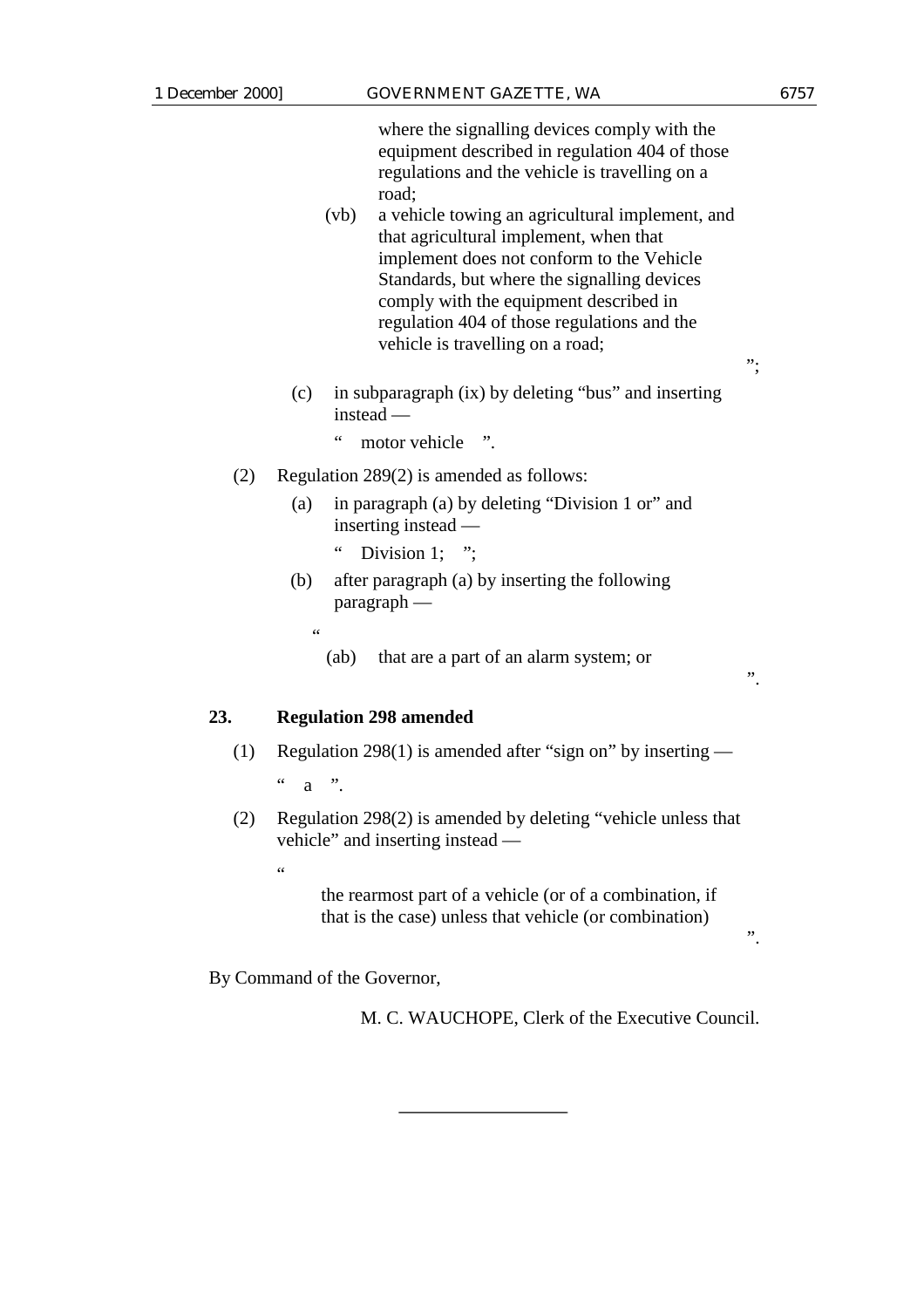**TR303\***

Road Traffic Act 1974

# **Road Traffic Code Amendment Regulations (No. 5) 2000**

Made by the Governor in Executive Council.

### **1. Citation**

These regulations may be cited as the *Road Traffic Code Amendment Regulations (No. 5) 2000*.

### **2. Commencement**

These regulations come into operation on 1 June 2001.

### **3. The regulations amended**

The amendments in these regulations are to the *Road Traffic Code 2000*\*.

[\* *Published 4 August 2000, pp. 4213-4539.*]

### **4. Regulation 15 repealed**

Regulation 15 is repealed.

### **5. Regulation 292A inserted**

After regulation 292 the following regulation is inserted —

 $\epsilon$ 

### **292A. Directions when road under repair, etc.**

Where —

- (a) a portion of road is subject to work being done on, over or under it; or
- (b) a survey is being conducted at any point on a road,

by or on behalf of an authorised body, a driver that is approaching or passing the place at which the work is being done or the survey is being conducted shall comply with a direction given by a person who is apparently a servant, agent or delegate of the authorised body.

Points: 2 Modified penalty: 3 PU

By Command of the Governor,

M. C. WAUCHOPE, Clerk of the Executive Council.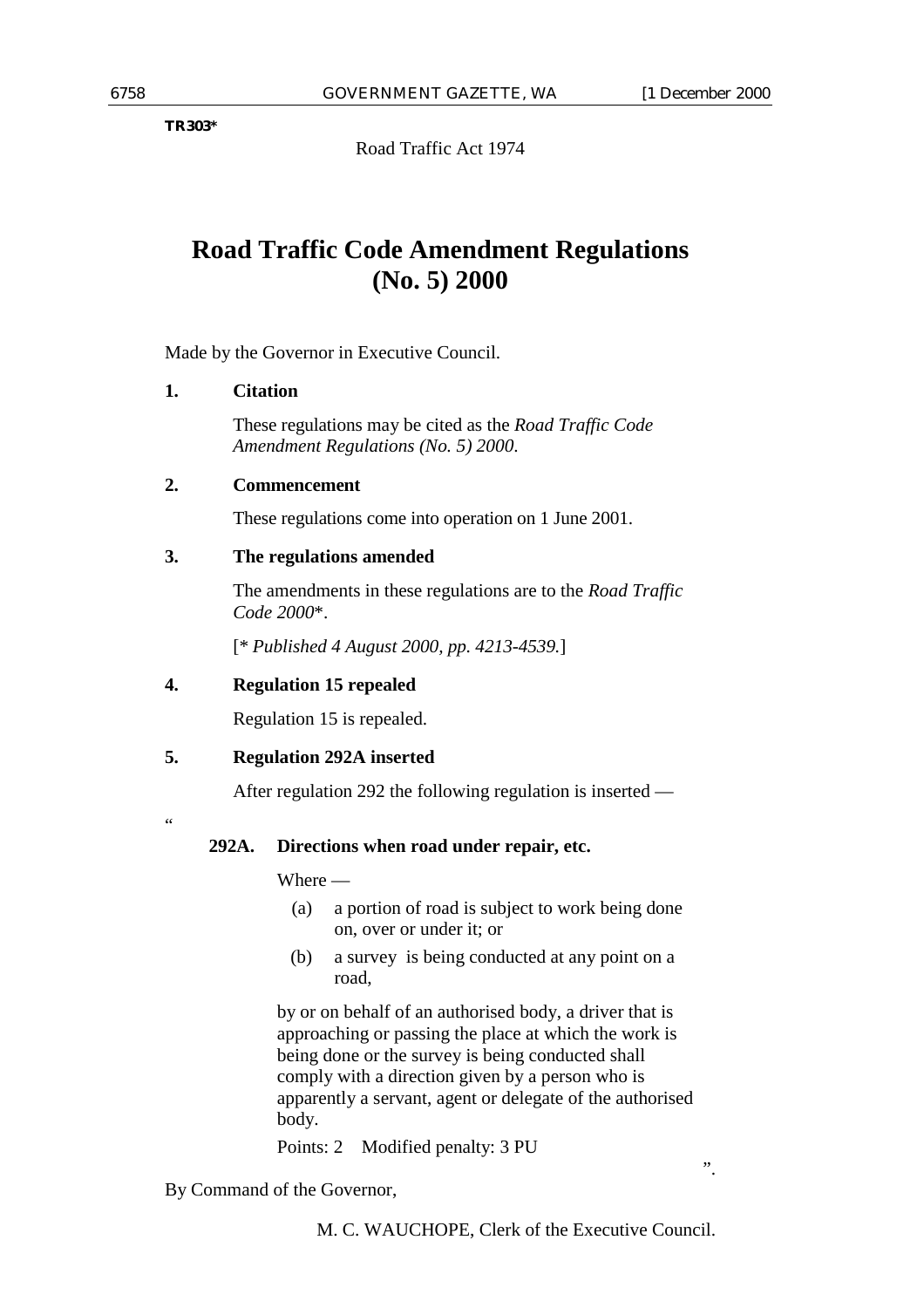**TR304\***

Road Traffic Act 1974

# **Road Traffic (Infringements) Amendment Regulations (No. 2) 2000**

Made by the Governor in Executive Council.

### **1. Citation**

These regulations may be cited as the *Road Traffic (Infringements) Amendment Regulations (No. 2) 2000*.

### **2. Commencement**

These regulations come into operation on 1 December 2000.

### **3. The regulations amended**

The amendments in these regulations are to the *Road Traffic (Infringements) Regulations 1975*\*.

[\* *Reprinted 18 February 2000.*]

### **4. Regulation 3 amended**

(1) Regulation 3(1) is amended by deleting "The" and inserting instead —

"

In addition to the offences prescribed by regulation 9(4) of the *Road Traffic Code 2000*, the

- (2) Regulation 3(2)(b) is deleted.
- (3) Regulation  $3(3)(a)$  is deleted.
- (4) Regulation 3(4) is repealed.

## **5. First Schedule amended**

The First Schedule is amended as follows:

- (a) by deleting the heading "*Road Traffic Code 1975*";
- (b) by deleting items 12 to 86 (inclusive).

By Command of the Governor,

M. C. WAUCHOPE, Clerk of the Executive Council.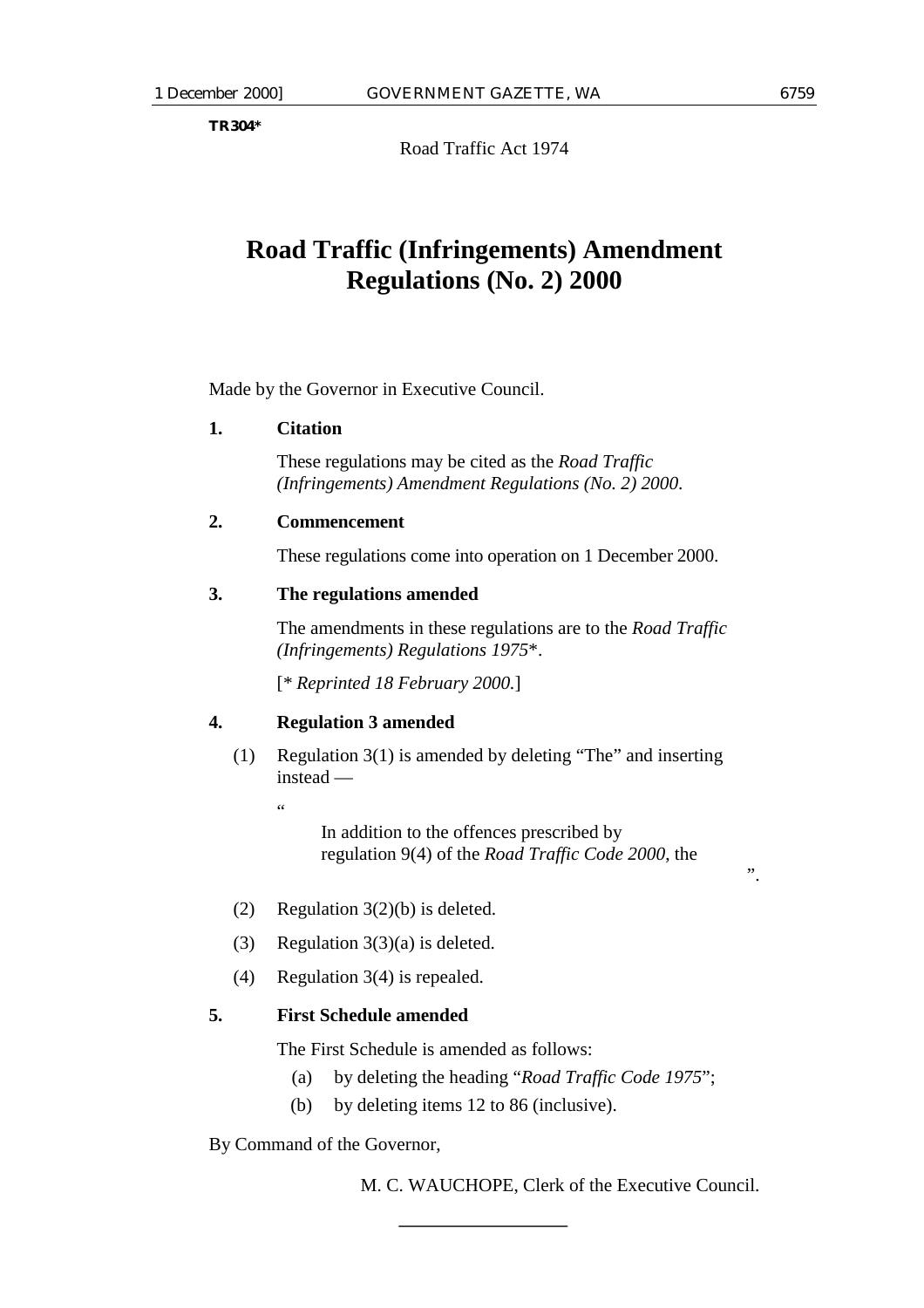**TR305\***

Road Traffic Act 1974

# **Road Traffic (Wardens) Amendment Regulations (No. 2) 2000**

Made by the Governor in Executive Council.

### **1. Citation**

These regulations may be cited as the *Road Traffic (Wardens) Amendment Regulations (No. 2) 2000*.

### **2. Commencement**

These regulations come into operation on 1 December 2000.

### **3. The regulations amended**

The amendments in these regulations are to the *Road Traffic (Wardens) Regulations 1986*\*.

[\* *Published 28 November 1986. For amendments to 20 November 2000 see 1999 Index to Legislation of Western Australia, Table 4, p. 264*.]

### **4. Regulation 2 amended**

Regulation 2(1)(b) is deleted and the following paragraph is inserted instead —

"

(b) regulation 272 of the *Road Traffic Code 2000*;

### **5. Regulation 4 amended**

Regulation 4(1) is amended by deleting "*Road Traffic Code 1975*" and inserting instead —

" *Road Traffic Code 2000* ".

By Command of the Governor,

M. C. WAUCHOPE, Clerk of the Executive Council.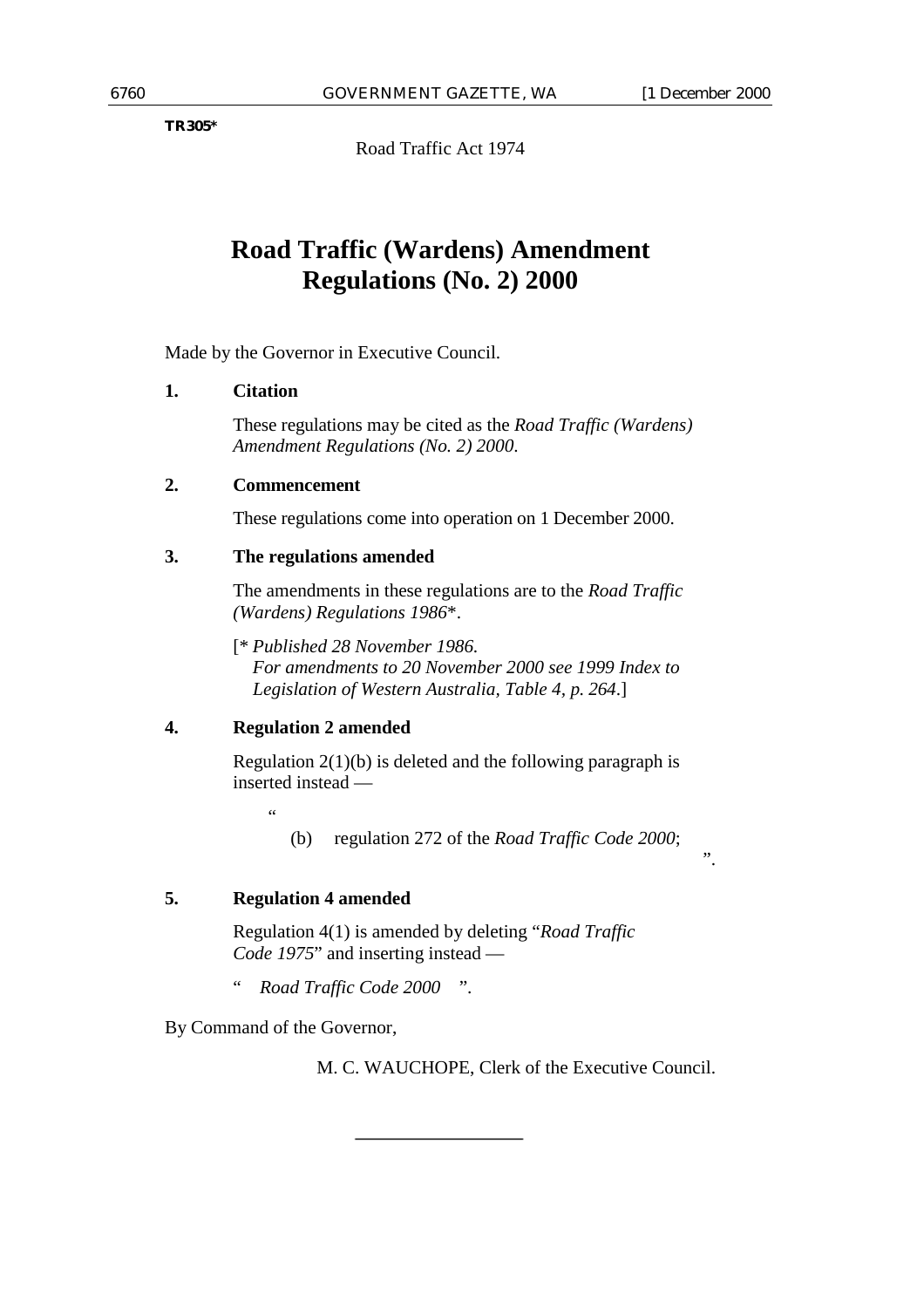**TR306\***

Road Traffic Act 1974

# **Road Traffic (Drivers' Licences) Amendment Regulations (No. 4) 2000**

Made by the Governor in Executive Council.

### **1. Citation**

These regulations may be cited as the *Road Traffic (Drivers' Licences) Amendment Regulations (No. 4) 2000*.

### **2. Commencement**

These regulations come into operation on 1 December 2000.

### **3. The regulations amended**

The amendments in these regulations are to the *Road Traffic (Drivers' Licences) Regulations 1975*\*.

[\* *Reprinted as at 18 February 2000. For amendments to 20 November 2000 see Gazette 17 May and 8 September 2000.*]

### **4. Regulation 10 amended**

(1) Regulation 10(1) is amended by deleting "The" and inserting instead —

"

.<br>44

In addition to the offences described in subregulation (2), the

- (2) Regulation 10(2) is repealed and the following subregulation is inserted instead —
	- (2) Further offences are prescribed for the purposes of section 103 of the Act in the *Road Traffic Code 2000*, and points recorded against a person convicted of an offence under the *Road Traffic Code 2000* are to be counted when determining the number of points recorded against a person under regulation 11.

# **5. Second Schedule amended**

The Second Schedule is amended as follows:

(a) by deleting the heading "*Road Traffic Code 1975* regulation —";

".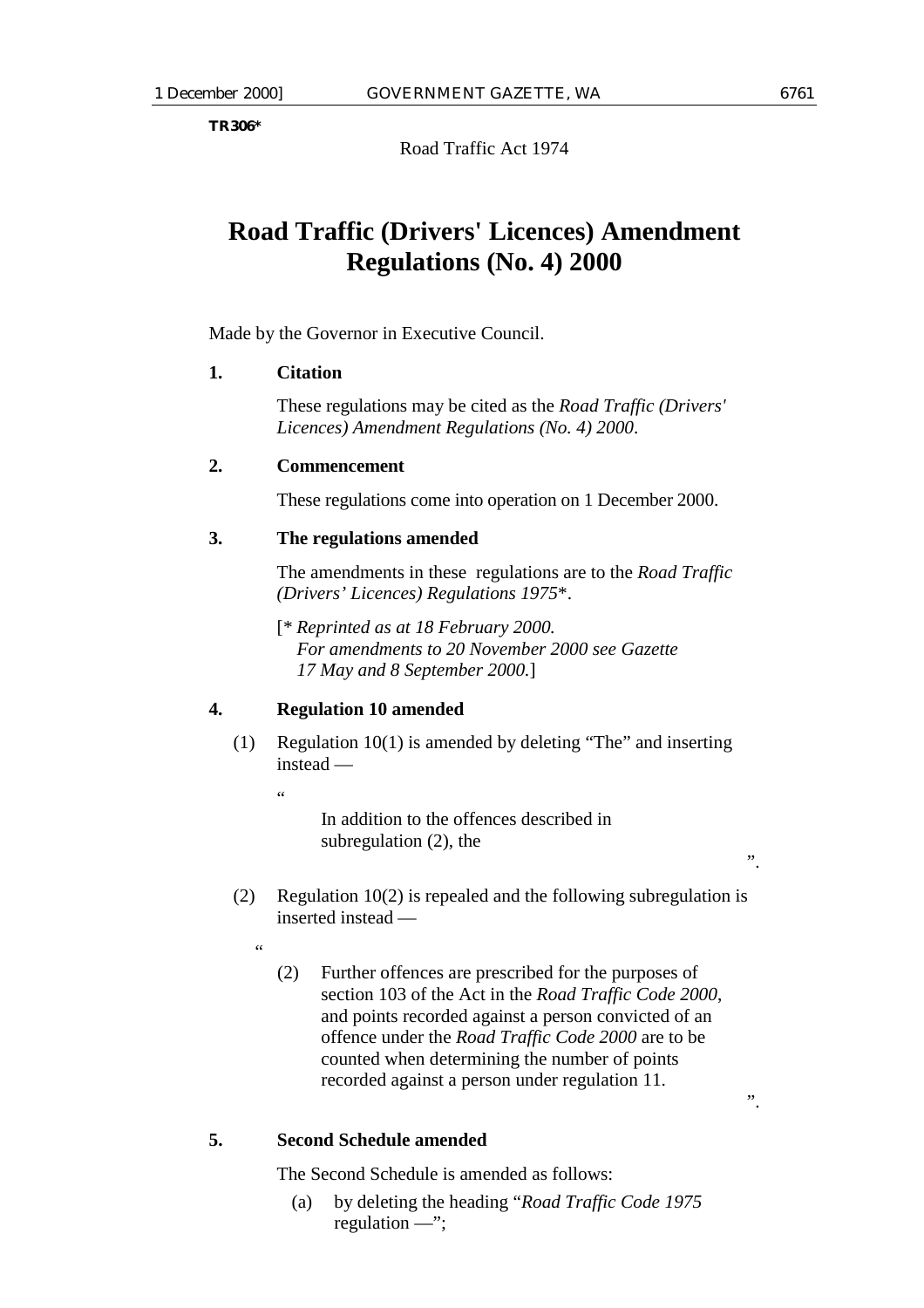(b) by deleting items 4 to 85 (inclusive).

By Command of the Governor,

M. C. WAUCHOPE, Clerk of the Executive Council.

**TR307\***

Road Traffic Act 1974

# **Tow Truck Amendment Regulations 2000**

Made by the Governor in Executive Council.

### **1. Citation**

These regulations may be cited as the *Tow Truck Amendment Regulations 2000*.

### **2. Commencement**

These regulations come into operation on 1 December 2000.

### **3. The regulations amended**

The amendments in these regulations are to the *Tow Truck Regulations 1975*\*.

[\* *Reprinted as at 19 May 1986. For amendments to 20 November 2000 see 1999 Index to Legislation of Western Australia, Table 4, p. 264*.]

### **4. Regulation 2 amended**

Regulation 2 is amended in the definition of "articulated vehicle" by deleting "*1975*" and inserting instead —

 $" 2000"$ 

### **5. Regulation 5 amended**

Regulation 5(1)(a) is amended by deleting "*1975*" and inserting instead —

" *2000* ".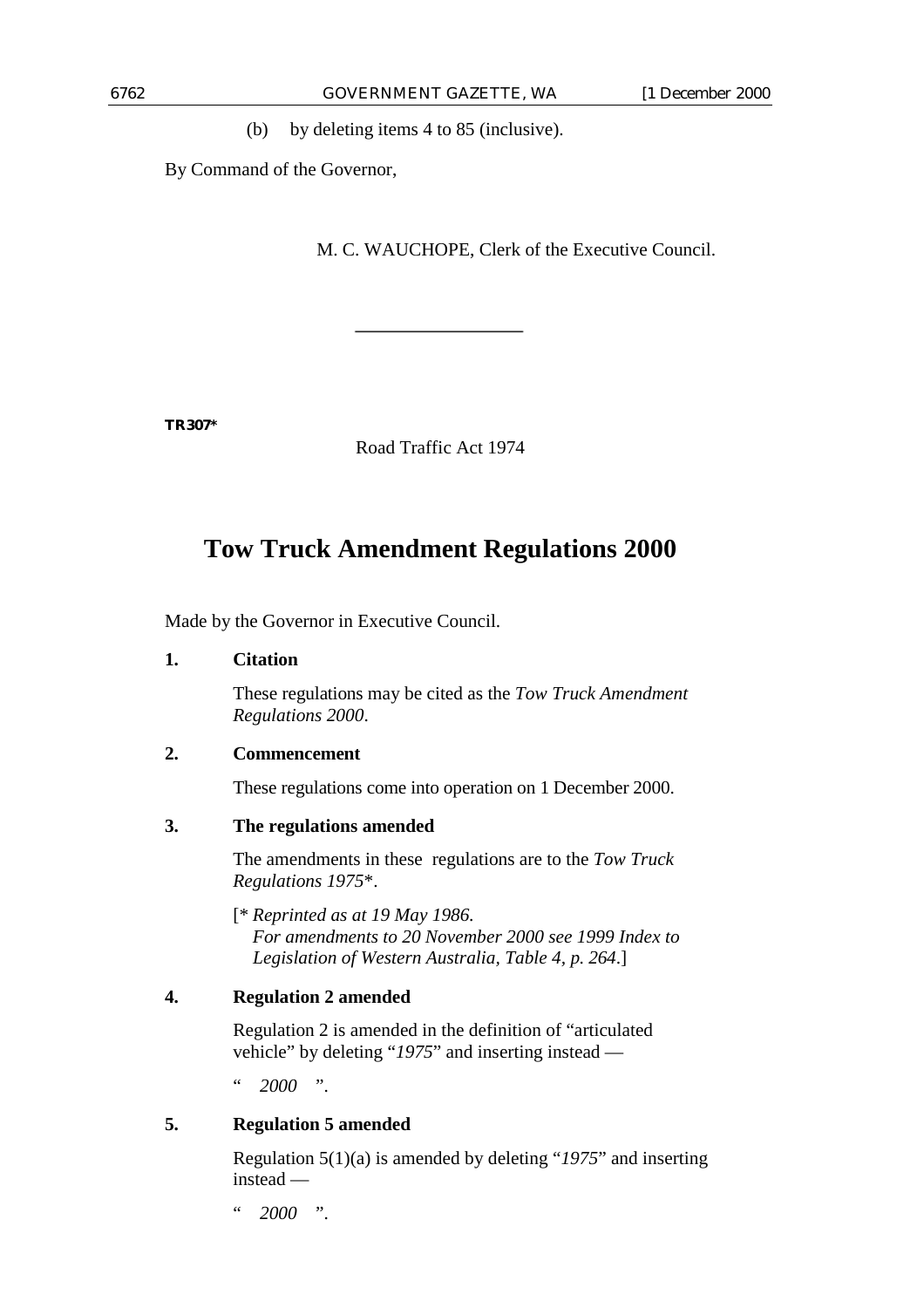### **6. Regulation 13A amended**

Regulation 13A(1) is amended by deleting "regulation 1612(1) of the *Road Traffic Code 1975*" and inserting instead —

" regulation 279(1) of the *Road Traffic Code 2000* ".

By Command of the Governor,

M. C. WAUCHOPE, Clerk of the Executive Council.

**TR308\***

Shipping and Pilotage Act 1967 Jetties Act 1926 Western Australian Marine Act 1982

# **Navigable Waters Amendment Regulations (No. 2) 2000**

Made by the Governor in Executive Council.

### **1. Citation**

These regulations may be cited as the *Navigable Waters Amendment Regulations (No. 2) 2000*.

### **2. Commencement**

These regulations come into operation on 28 February 2001.

### **3. The regulations amended**

The amendments in these regulations are to the *Navigable Waters Regulations*\*.

[\* *Reprinted as at 3 March 2000. For amendments to 13 September 2000 see Gazette 20 June 2000*.]

### **4. Regulation 45A amended**

Regulation 45A(2) is amended by inserting before "owner" the following definition —

.<br>"

**"hull identification number"**, in relation to a vessel, means a number —

(a) approved by the chief executive officer; and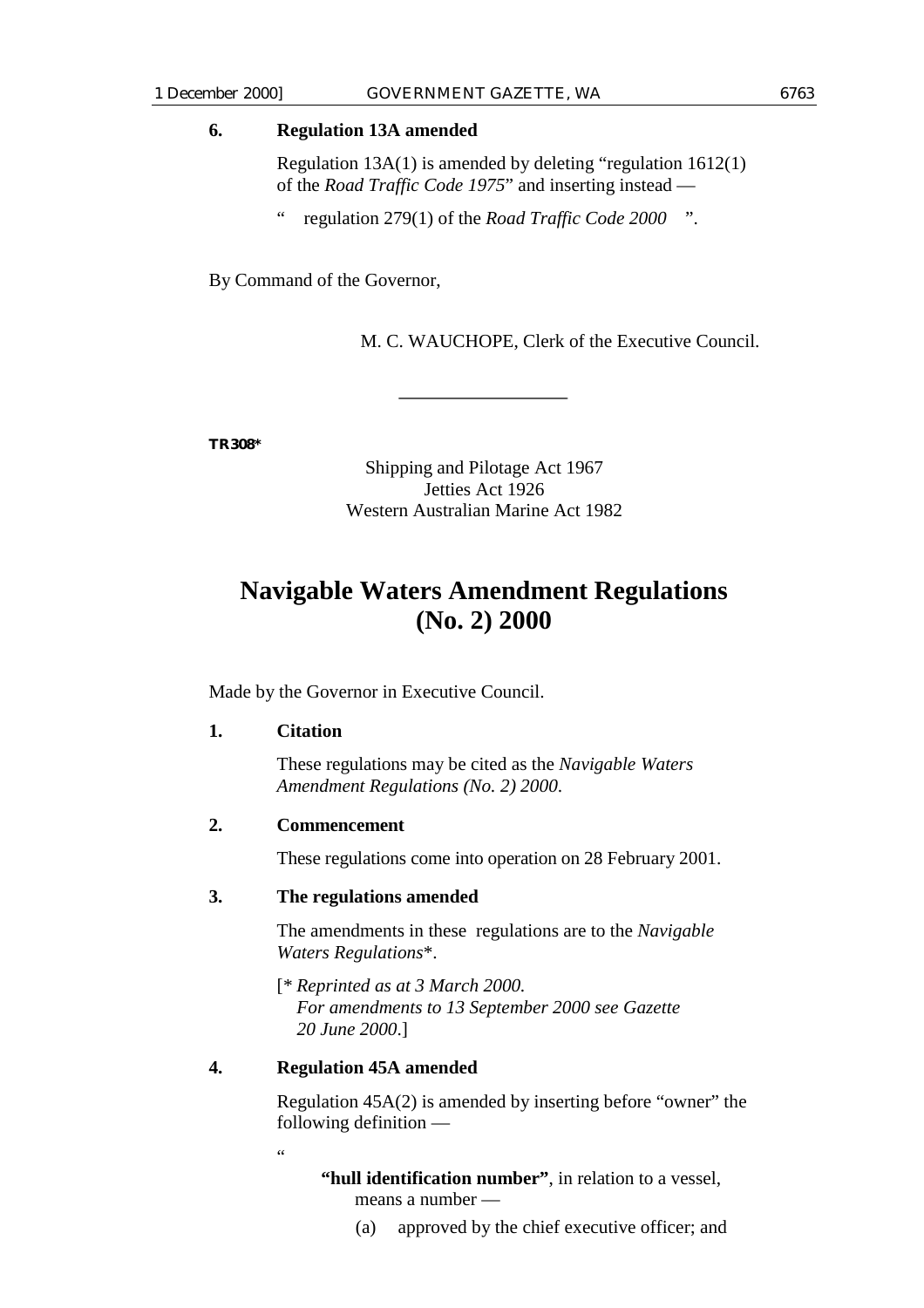".

";

".

(b) affixed to the hull of the vessel by a person, and in a form and manner, approved by the chief executive officer.

### **5. Regulation 45B amended**

- (1) After regulation 45B(1) the following subregulation is inserted —
	- (1a) A person who contravenes subregulation (1) commits an offence.

### (2) Regulation 45B(3) is amended as follows:

- (a) by deleting paragraph (ab) and inserting instead "
	- (ab) the hull identification number of the vessel;
- (b) at the end of paragraph (d) by deleting the comma after "outboard type" and inserting instead a full stop;
- (c) by deleting "and the application shall be accompanied by the appropriate fee ascertained in accordance with the following table —" and the Table to the subregulation.
- (3) After regulation 45B(3) the following subregulation is inserted —
	- "

.<br>44

- (3a) An application under subregulation (3) is to be accompanied by —
	- (a) such proof of the particulars referred to in regulation (3) as the department may require; and
	- (b) the appropriate fee ascertained in accordance with the following Table —

#### **Table of fees**

Where the length of the vessel is —

- (i) less than  $5 \text{ m}$  \$50
- (ii)  $5 \text{ m}$  or over but less than 10 m  $$98$
- (iii)  $10 \text{ m}$  or over but less than  $20 \text{ m}$  \$182
- $(iv)$  20 m or over \$249
- (4) Regulation 45B(4) is amended by deleting "subregulation (3)" and inserting instead —
	- " subregulation (3a)(b) ".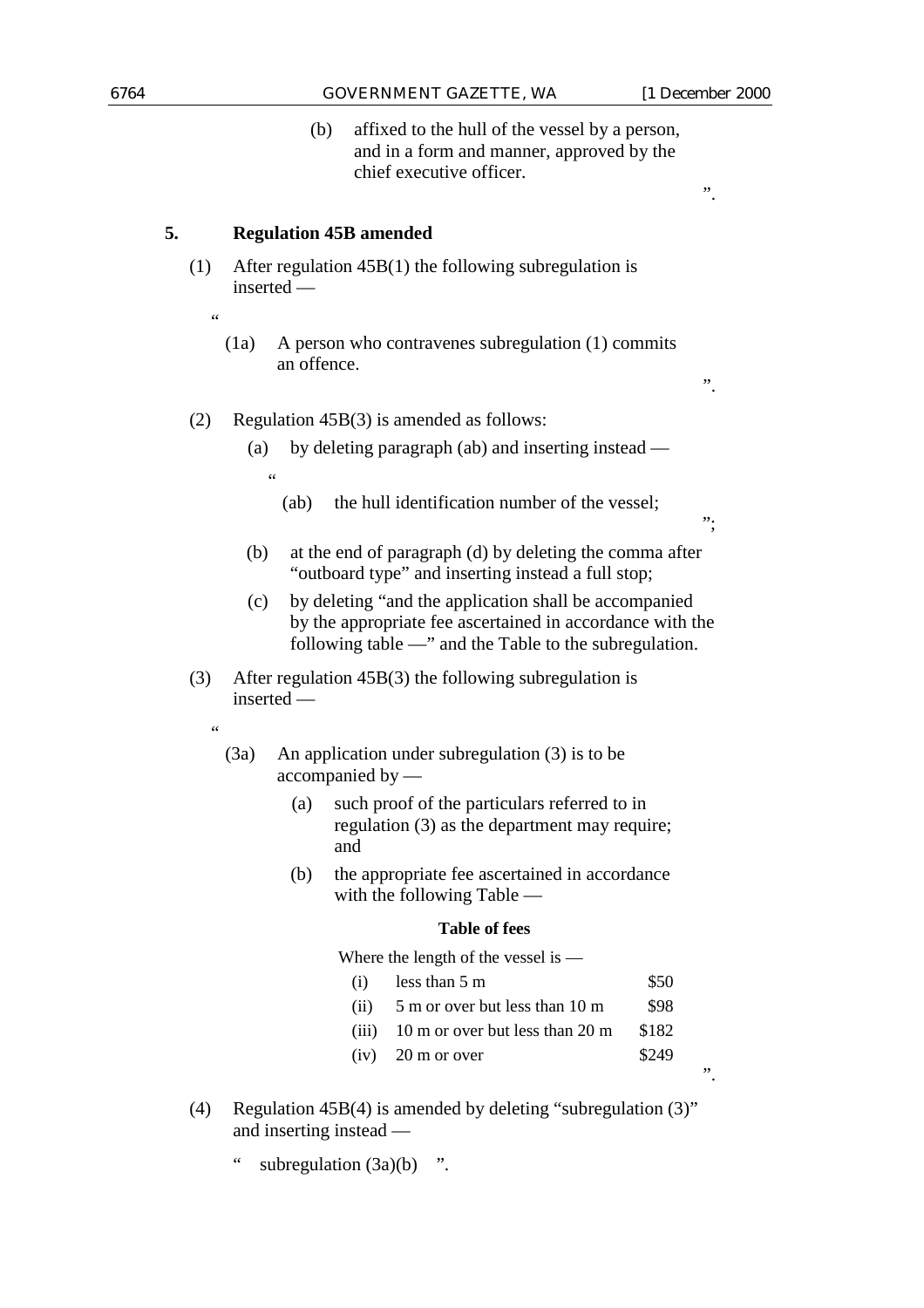|    | (5)                    | After regulation $45B(5)$ the following subregulation is<br>inserted — |                                                                                                                                                                                                                                                                   |    |
|----|------------------------|------------------------------------------------------------------------|-------------------------------------------------------------------------------------------------------------------------------------------------------------------------------------------------------------------------------------------------------------------|----|
|    | 66                     | (5a)                                                                   | On an application under this regulation the department<br>is to register a vessel if and only if it is satisfied that —<br>the vessel has a hull identification number; and<br>(a)<br>the particulars provided in the application are<br>(b)<br>true and correct. | ,, |
|    | (6)                    |                                                                        | After regulation $45B(7)$ the following subregulation is<br>inserted -                                                                                                                                                                                            |    |
|    | 66                     | (7a)                                                                   | A person who contravenes subregulation (7) commits<br>an offence.                                                                                                                                                                                                 | ,, |
|    | (7)<br>$\zeta$ $\zeta$ |                                                                        | After regulation $45B(8)$ the following subregulation is<br>inserted —                                                                                                                                                                                            |    |
|    |                        | (8a)                                                                   | A person who contravenes subregulation (8) commits<br>an offence.                                                                                                                                                                                                 | ,, |
| 6. |                        |                                                                        | <b>Regulation 45BAA amended</b>                                                                                                                                                                                                                                   |    |
|    | (1)                    |                                                                        | After regulation $45BAA(2)$ the following subregulation is<br>inserted —                                                                                                                                                                                          |    |
|    | 66                     | (2a)                                                                   | A person who contravenes subregulation (2) commits<br>an offence.                                                                                                                                                                                                 |    |
|    | (2)                    |                                                                        | After regulation $45BAA(6)$ the following subregulation is<br>inserted —                                                                                                                                                                                          |    |
|    | 66                     | (6a)                                                                   | A person who contravenes subregulation (6) commits<br>an offence.                                                                                                                                                                                                 | ,, |
| 7. |                        |                                                                        | <b>Regulation 45BA amended</b>                                                                                                                                                                                                                                    |    |
|    |                        |                                                                        |                                                                                                                                                                                                                                                                   |    |

(1) After regulation 45BA(4) the following subregulation is inserted —

"

(4a) A person who contravenes subregulation (4) commits an offence.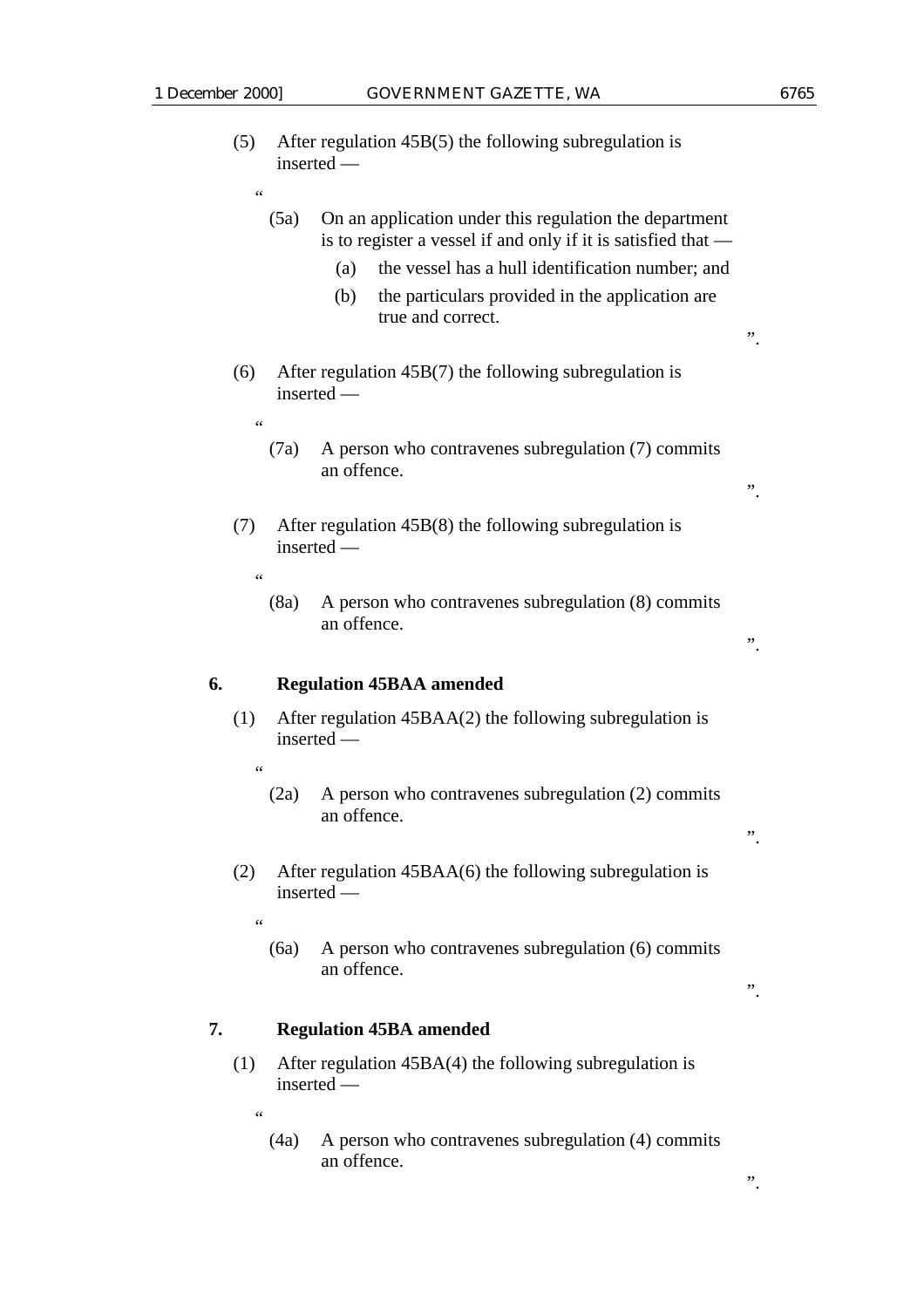- (2) Regulation 45BA(5)(b) is amended by deleting "shall not use" and inserting instead
	- commits an offence if the person uses ".
- (3) Regulation 45BA(6) is repealed and the following subregulations are inserted instead —
	- (6) Where any dealers plate or set of dealers plates issued under this regulation is lost the person to whom it was issued commits an offence if the person does not, as soon as practicable, notify the department of that fact.
	- (6a) The department may issue a further dealers plate or set of dealers plates in replacement for that lost —
		- (a) on being notified under subregulation (6); and
		- (b) on the payment of a fee of \$58.

### **8. Regulation 45D amended**

- (1) Regulation 45D(1) is amended as follows:
	- (a) by deleting "shall" and inserting instead
		- commits an offence if the owner does not ";
	- (b) at the end of paragraph (a) by inserting  $\lq$  and ".
- (2) Regulation 45D(2) is repealed and the following subregulations are inserted instead —
	- .<br>44

 $\zeta \zeta$ 

- (2) Where a certificate of registration or a boat registration label issued under this Part in respect of a vessel has been lost, stolen, destroyed, mislaid, defaced, mutilated or rendered illegible, the owner of the vessel commits an offence if the person does not, as soon as practicable, notify the department of that fact and of the circumstances which gave rise to that fact.
- (3) On being notified under subregulation (2), the department may issue a duplicate certificate of registration or a replacement boat registration label, as the case requires.

".

### **9. Regulation 45E amended**

- (1) Regulation 45E(1) is amended by deleting "he shall" and inserting instead
	- the owner commits an offence if the owner does not ".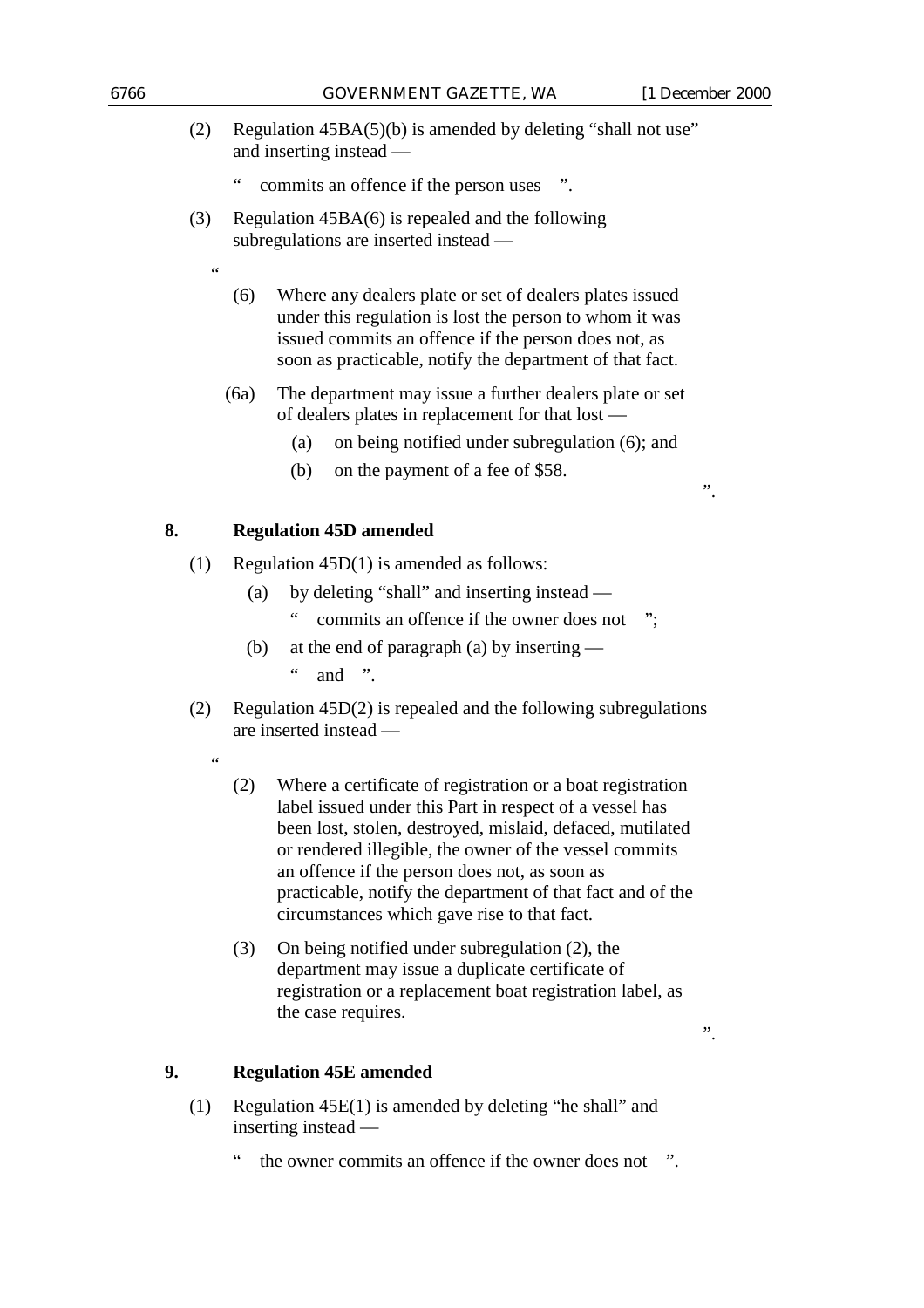$\epsilon$ 

"

";

";

".

| (2) |  | Regulation $45E(2)$ is amended as follows: |  |
|-----|--|--------------------------------------------|--|
|-----|--|--------------------------------------------|--|

(a) by deleting "shall, within 15 days" and inserting instead —

commits an offence if the person does not, within 15 days

- (b) by deleting paragraph (b) and inserting instead
	- (b) produce to the department
		- (i) the certificate of registration of the vessel;
		- (ii) the consent in writing of all the parties named in the application and such other proof of the sale or disposal of the vessel as the department may require; and
		- (iii) the particulars referred to in regulation 45B(3), and such proof of the particulars as the department may require.
- (c) by deleting "and thereupon the department shall transfer the registration of the vessel and return to the person by whom the application was made the certificate of registration, suitably endorsed.".
- (3) After regulation 45E(2) the following subregulation is inserted —
	- "
		- (2a) On an application under subregulation (2) the department is to transfer the registration, and return to the person by whom the application was made the certificate of registration, suitably endorsed, if and only if the department is satisfied that —
			- (a) the vessel has a hull identification number; and
			- (b) the particulars provided in the application are true and correct.
- (4) Regulation 45E(3) is amended by deleting "shall" and inserting instead
	- commits an offence if the owner does not ".
- (5) Regulation 45E(5) is repealed and the following subregulations are inserted instead —
	- .<br>د د
		- (5) A person to whom a vessel registered under regulation 45BAA has been sold or disposed of commits an offence if the person does not, within 15 days of the sale or disposal, produce to the department the certificate of registration of the vessel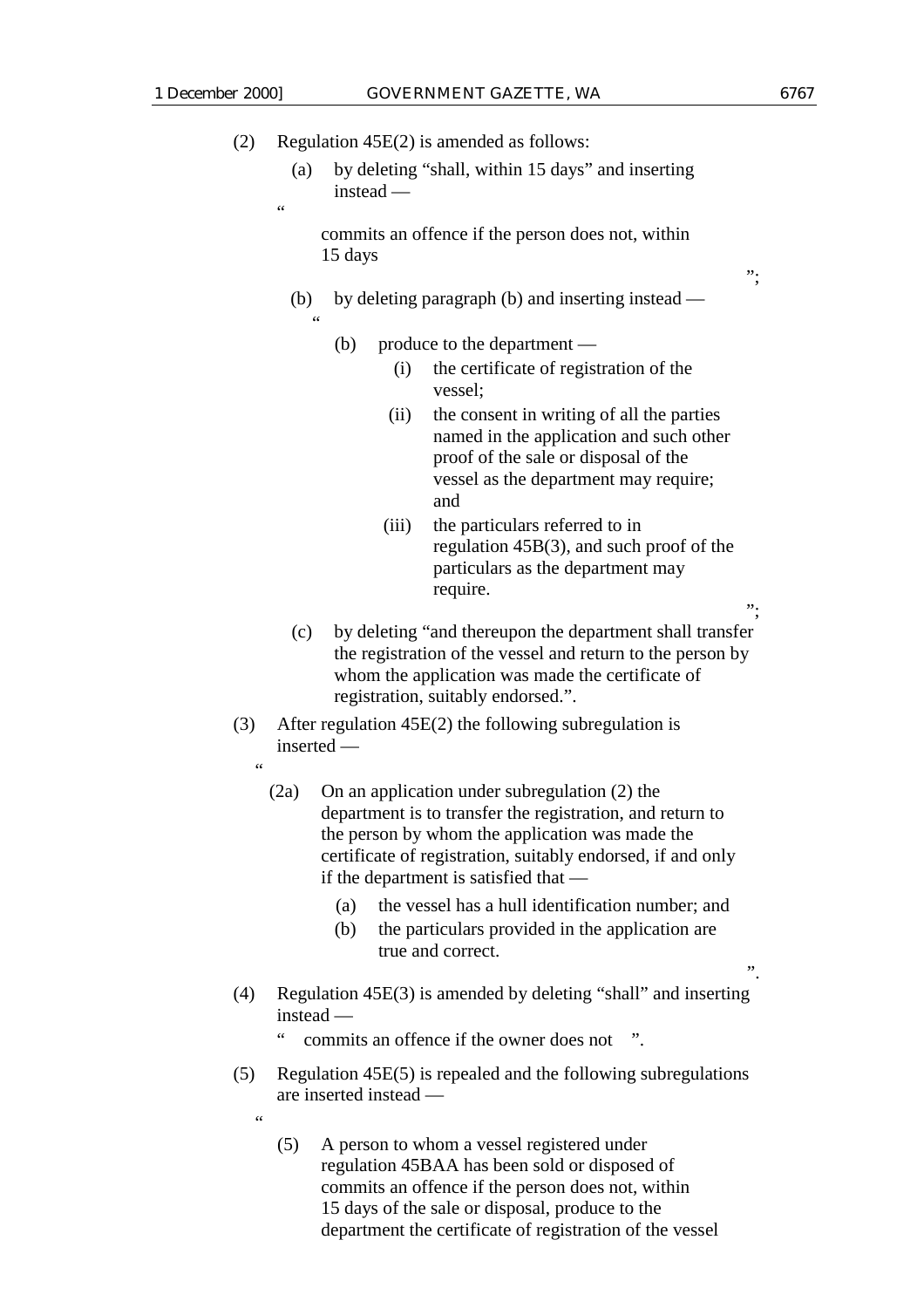and such other proof of the sale or disposal of the vessel as the department may require.

- (6) On receiving the certificate or registration and proof of sale or disposal referred to in subregulation (5), the department is to —
	- (a) transfer the registration of the vessel and return to that person the certificate of registration, suitably endorsed; or
	- (b) where the department considers the vessel is no longer a foreign pleasure vessel, direct that person to make application for registration of the vessel under regulation 45B.

### **10. Regulations 45EA and 45EB inserted**

After regulation 45E the following regulations are inserted —

**45EA. Altering, removing or rendering illegible a hull identification number prohibited**

> A person who, without the approval of the chief executive officer, alters, removes or renders illegible the hull identification number of a registered vessel commits an offence.

### **45EB. Duty of owner to reaffix a hull identification number altered, removed or rendered illegible**

Where a hull identification number of a registered vessel has, without the approval of the chief executive officer, been altered, removed or rendered illegible (whether accidentally or deliberately), the owner of the vessel commits an offence if the owner does not, as soon as practicable after becoming aware that the number has been altered, removed or rendered illegible, ensure that the number approved by the chief executive officer is reaffixed to the hull of the vessel by a person, and in a form and manner, approved by the chief executive officer.

# **11. Section 45F replaced**

Section 45F is repealed and the following regulation is inserted instead —

 $\epsilon$ 

### **45F. Penalties**

A person who commits an offence under this Part is liable to a penalty of \$500.

By Command of the Governor,

".

.<br>44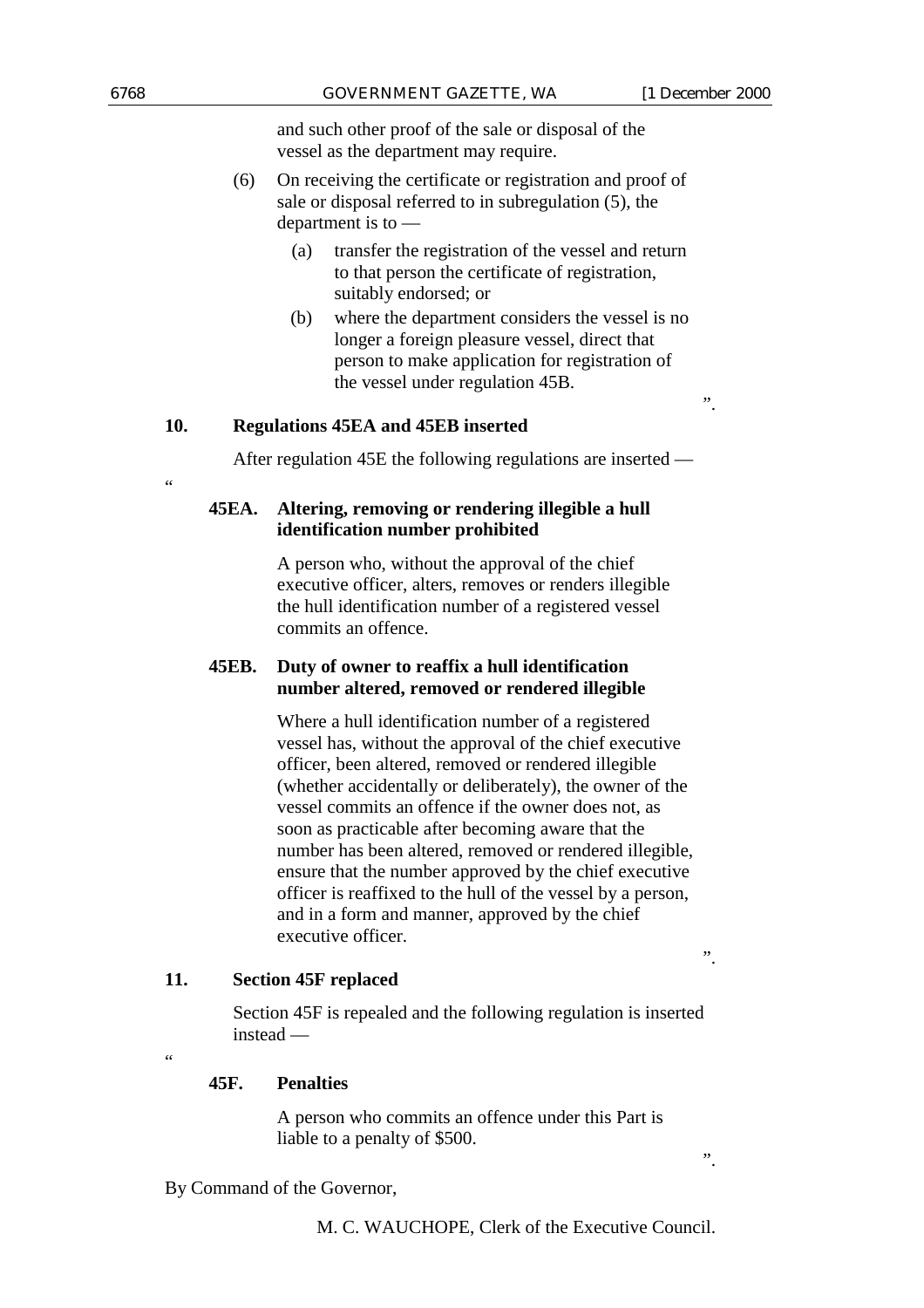# **— PART 2 —**

## **AGRICULTURE**

**AG401**

#### **SOIL AND LAND CONSERVATION ACT 1945**

Section 25A(1)

# NEWDEGATE LAND CONSERVATION DISTRICT

SOIL CONSERVATION RATE NOTICE (2000/2001 to 2001/2002)

I, Monty House, being the Minister responsible for the administration of the Soil and Land Conservation Act 1945, give notice that the soil conservation rate described in the Schedule to this Notice be imposed in the Newdegate land conservation district for the two years commencing 1 July 2000 and ending on 30 June 2002.

The boundaries of the Newdegate land conservation district are as specified in the Order establishing the district published in the *Government Gazette* on 23 April 1993 (pp. 2175-2177).

|                     | <b>Schedule</b>                                                                                                                                                                                                                                           |
|---------------------|-----------------------------------------------------------------------------------------------------------------------------------------------------------------------------------------------------------------------------------------------------------|
| Rate amount:        | Maximum of 0.079 in the dollar on the unimproved value of land subject to<br>the rate.                                                                                                                                                                    |
|                     | Land subject to the rate: All rural land within the Newdegate land conservation district.                                                                                                                                                                 |
| Collection of rate: | The rate will be collected by the Shire of Lake Grace and remitted to the<br>Chief Executive Officer of Agriculture Western Australia for allocation to<br>the Newdegate land conservation district committee in accordance with<br>the terms of the Act. |

MONTY HOUSE, Minister for Primary Industry; Fisheries.

### **FISHERIES**

#### **FI401\***

#### **PEARLING ACT 1990**

PEARLING (ANNUAL FEES) NOTICE 2000

FD 347/00[399]

Made by the Minister for Fisheries under section 27 (1)(a).

#### **Citation**

1. This notice may be cited as the *Pearling (Annual Fees) Notice 2000*.

#### **Interpretation**

2. In this notice, unless the contrary intention appears—

- "hatchery options" means the number of juvenile pearl oysters that a person is authorised under a pearling licence to take or obtain for the purposes of grow out to a size suitable for seeding for the culture of pearl oysters;
- "juvenile pearl oyster" means any pearl oyster less than the legal minimum size as declared by the Minister in a notice made under section 21;

"pearl shell unit" means—

- (a) in Zone 1, 1000 pearl oysters that may be taken under a pearling licence for pearling;
- (b) in Zone 2 and 3, 1100 pearl oysters that may be taken under a pearling licence for pearling other than as specified in (c); or
- (c) in Zone 3, 1000 pearl oysters that may be taken under a pearling licence only for, or in connection with, tourism activities;

"regulations" means the *Pearling (General Regulations) 1990*;

"tourism activities" means the taking of pearl oysters solely for the purpose of tourism and not for commercial pearl production.

#### **Commencement**

3. This notice shall commence operation on 1 January 2001.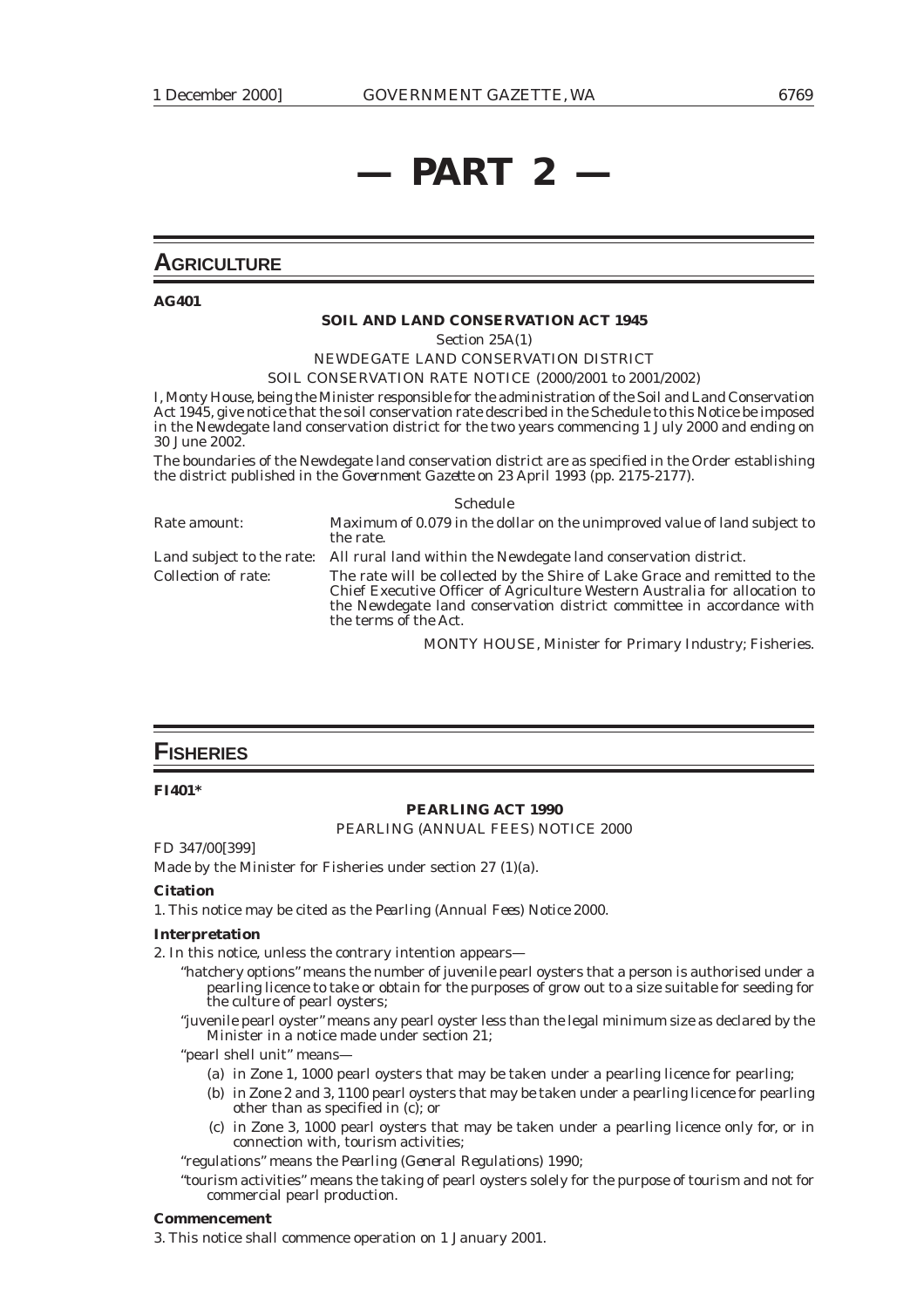#### **Annual fees for farm leases, pearling licences, hatchery licences and permits**

4. For the purposes of section 27 (1) (a) of the Act, the annual fee declared for the year ending 31 December 2001 in respect of—

- (a) a farm lease is \$155.00 per square nautical mile or part thereof of the area of the relevant pearl oyster farm and, in the case of an initial farm lease, the costs of preparing diagrams for the purposes of that farm lease;
- (b) a pearling licence is \$4806.00 per pearl shell unit or part thereof;
- (c) a pearling licence, in addition to the fee specified in paragraph (b) of this clause, shall be \$0.60 per pearl oyster of hatchery options;
- (d) a hatchery licence is \$125.00;
- (e) a pearling permit is \$55.00;
- (f) a hatchery permit is \$55.00.

#### **Payment by instalments**

5. (1) For the purposes of regulation 9A of the regulations, the total fee for a pearling licence may be paid by instalments as specified in the Schedule to this notice if—

- (a) an election to pay by instalments is made by the holder of the licence in accordance with subclause (2); and
- (b) there is no other fee, charge or levy in respect of the licence which has not been paid at the time the election is received at the head office of the Department.

(2) An election made for the purposes of subclause (1) must be—

- (a) made in writing;
- (b) received at the head office of the Department prior to the commencement of the licensing period to which the election relates;
- (c) accompanied by the first instalment plus the surcharge.

(3) For the purposes of regulation 9A(2) of the regulations, the surcharge shall be 3.13% of the total fee.

(4) The holder of a licence, or a person acting on that person's behalf, must not engage in any pearling activity at any time when the fee or surcharge payable in respect of the licence is outstanding.

#### Schedule

Pearling licence fee - payment by instalments—

- (a) The first instalment is 25% of the total fee and is due for payment on or before 1 January of the year for which the licence is granted or renewed.
- (b) The second instalment is 25% of the total fee and is due for payment on or before 1 April immediately following the period specified in paragraph (a).
- (c) The third instalment is the total fee less the instalments provided for in paragraphs (a) and (b) and is due for payment on or before 1 July immediately following the period specified in paragraph (a).

Dated this 28th day of November, 2000.

MONTY HOUSE, Minister for Fisheries.

#### **FI402\***

#### **PEARLING ACT 1990**

Section 23(8)

NOTICE OF GRANT OF A PEARL OYSTER FARM LEASE—QUONDONG POINT

FD 08/00.

I, Peter Rogers, the Executive Director of the Fisheries Department of Western Australia, pursuant to section 23 of the *Pearling Act* 1990 ("the *Pearling Act*") have granted an application by Clipper Holdings Pty Ltd (ACN 009 212 131), for an area of water located in the vicinity of Quondong Point.

Under section 33(1) of the *Pearling Act* a person aggrieved by my decision may, within 14 days after publication of this notice in the *Gazette* appeal against this decision by serving on the Minister for Fisheries a statement in writing of the grounds of that appeal.

The statement of the grounds of appeal may be served on the Minister care of the following address—

The Executive Director, Fisheries Department

Third Floor, SGIO Atrium 168-170 St Georges Terrace PERTH WA 6000

Dated this 29th day of November 2000.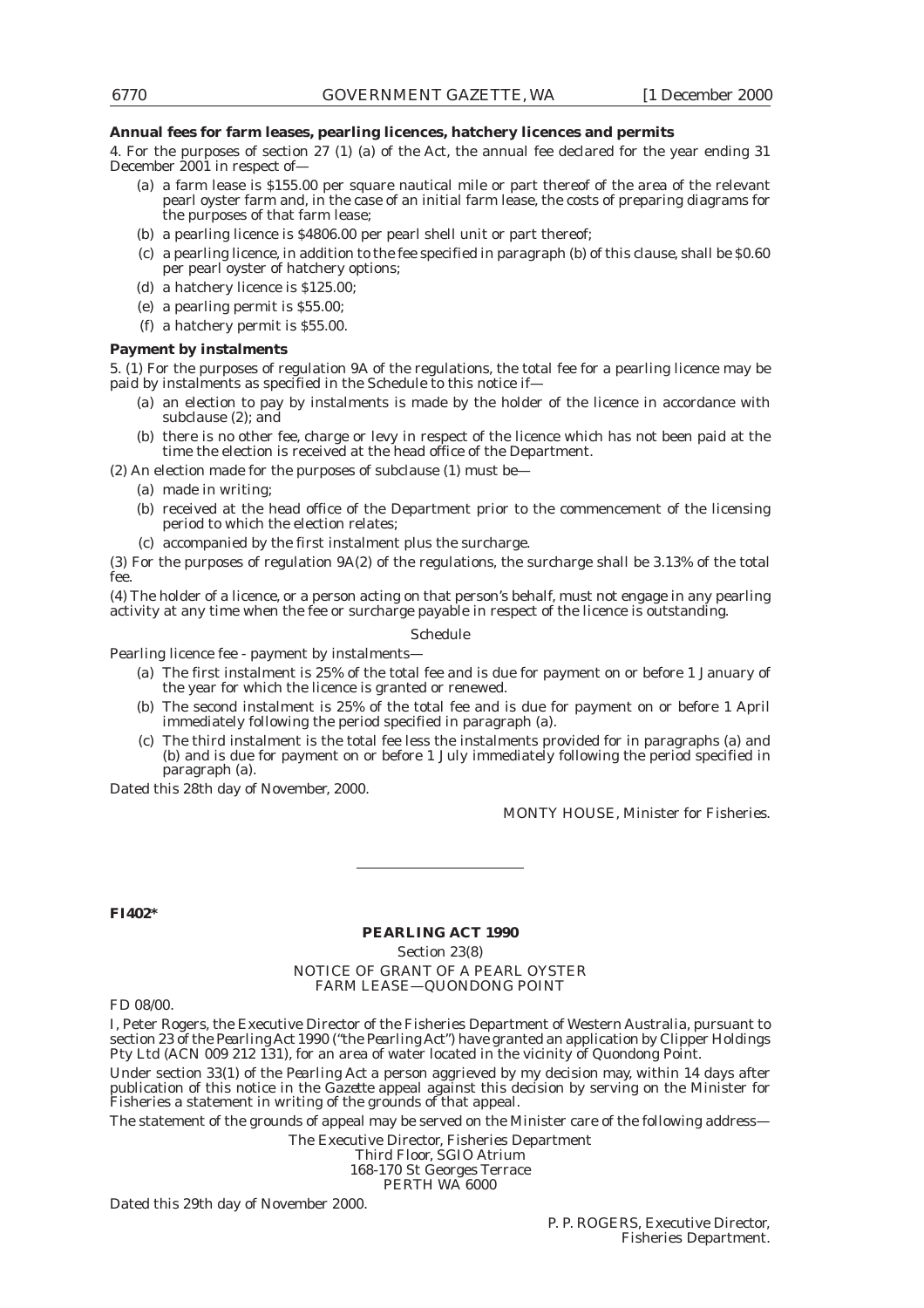#### **FI403\***

#### **PEARLING ACT 1990**

Section 23(8)

#### NOTICE OF GRANT OF A PEARL OYSTER FARM LEASE—BIGGE ISLAND

FD 30/00.

I, Peter Rogers, the Executive Director of the Fisheries Department of Western Australia, pursuant to section 23 of the *Pearling Act* 1990 ("the *Pearling Act*") have granted an application by Tennereef Pty Ltd (ACN 009 309 317), for an area of water located in the vicinity of Bigge Island, Montague Sound. Under section 33(1) of the *Pearling Act* a person aggrieved by my decision may, within 14 days after publication of this notice in the *Gazette* appeal against this decision by serving on the Minister for Fisheries a statement in writing of the grounds of that appeal.

The statement of the grounds of appeal may be served on the Minister care of the following address—

The Executive Director, Fisheries Department Third Floor, SGIO Atrium 168-170 St Georges Terrace

PERTH WA 6000

Dated this 29th day of November 2000.

P. P. ROGERS, Executive Director, Fisheries Department.

### **HEALTH**

**HE101**

### *CORRECTION* **HEALTH ACT 1911**

Health Department of WA, Perth, 23 November 2000.

HE402 Gazette No. 207 dated 6 October 2000 should read: The appointment of the following person as an Environmental Health Officer is hereby notified.

Maurice Walsh 17 August 2000 Shire of Wandering

**Officer Date Effective Local Authority**

Dr PAUL PSAILA-SAVONA, Executive Director Public Health.

# **LOCAL GOVERNMENT**

**LG401**

#### SHIRE OF CUNDERDIN

Ranger

This is to advise that Mr John Alan Balcombe has been appointed Ranger for the Shire of Cunderdin. K. M. PETTIT, Chief Executive Officer.

# **MINERALS AND ENERGY**

**MN101\***

*CORRECTION*

Commonwealth of Australia **PETROLEUM (SUBMERGED LANDS) ACT 1967**

NOTICE OF AMENDMENT OF NOTICE OF RENEWAL OF EXPLORATION PERMIT Notice MN405\* published in the Government Gazette, WA, 17 November 2000, should be amended to read:

"NOTICE OF RENEWAL OF RETENTION LEASE ...............................

............WA-7-R.....................to have effect from 6 December 2000 for a period of five (5) years."

W. L. TINAPPLE, Director Petroleum Division.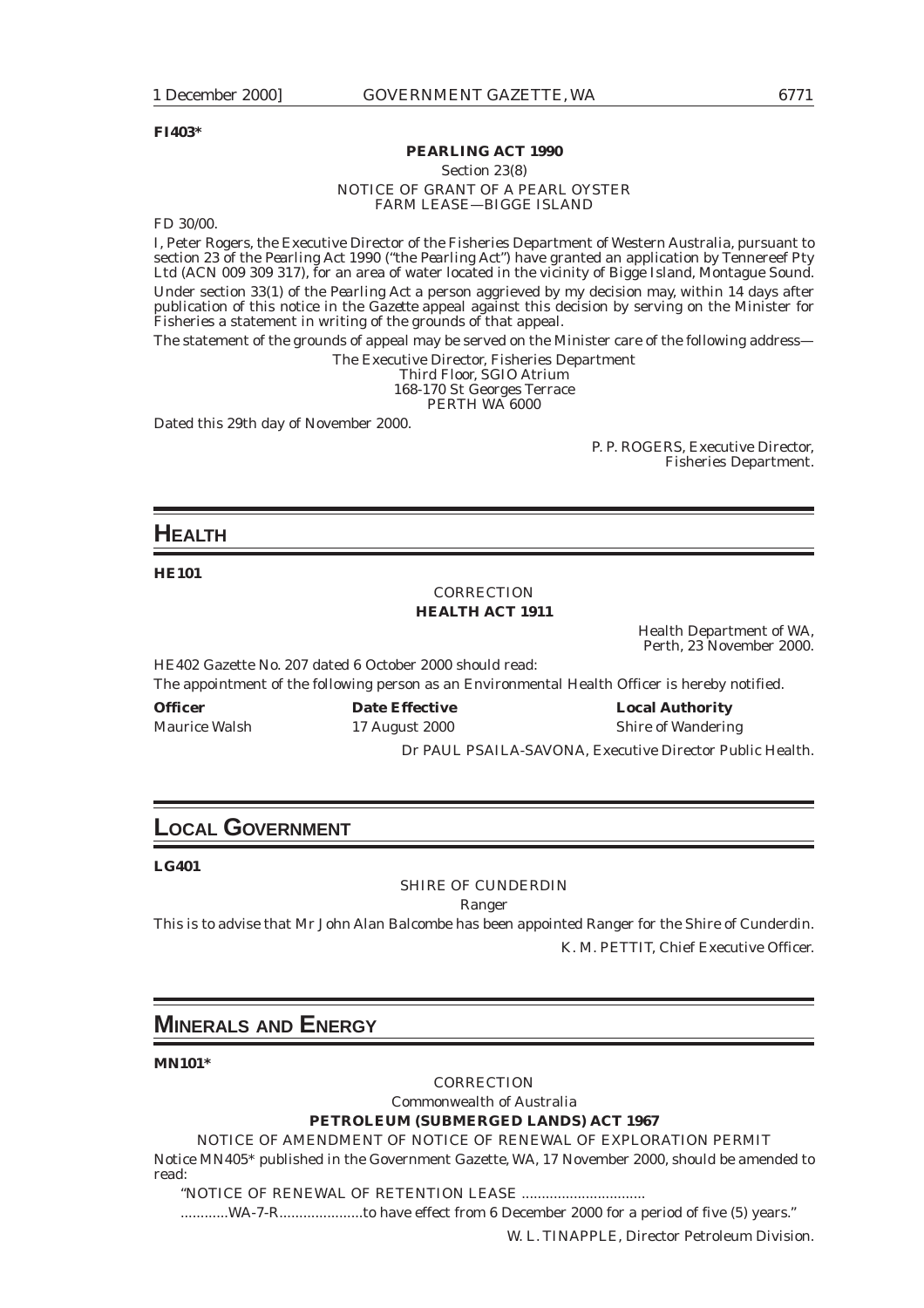**MN401\***

#### **PETROLEUM PIPELINES ACT 1969**

#### NOTICE OF VARIATION OF PIPELINE LICENCE

Pipeline Licence PL15 held by Mobil Australia Resources Company Pty Limited, Chevron Asiatic Limited, Shell Development (Australia) Proprietary Limited, Texaco Australia Pty Ltd and Chevron Overseas Petroleum Limited has been varied by instrument of Variation 4P/00-1, to authorise the licensee to construct and operate Waterflood facilities as detailed in document J90520 dated 31 August 2000, with effect from 27 November 2000.

W. L. TINAPPLE, Director, Petroleum Division.

#### **MN402\***

#### **PETROLEUM PIPELINES ACT 1969**

#### NOTICE OF APPLICATION FOR A PIPELINE LICENCE

I, WILLIAM LEE TINAPPLE, Director of the Petroleum Division in the Department of Minerals and Energy for the State of Western Australia being the Officer for the time being holding certain powers and functions of the Minister in respect of the area specified in the State of Western Australia by virtue of an instrument of delegation dated 4 June 1998 and published in the Government Gazette of Western Australia on 16 June 1998, give notice pursuant to Section 8(4) of the Petroleum Pipelines Act, 1969 that an application recorded as 3P/00-1 has been received from—

STATEWEST POWER PTY LTD

7-11 Catalano Road, Canning Vale WA 6155

for a pipeline licence to construct and operate a pipeline for the conveyance of natural gas from the Murrin Murrin Gas Pipeline to the Statewest Power Station at the Placer Granny Smith mine site. A map showing the position of the proposed pipeline may be examined during public office hours until 29 December 2000 at the Petroleum Division, Department of Minerals and Energy, 11th Floor, Mineral House, 100 Plain Street, East Perth WA and at the office of the Mining Registrar, Leonora, WA. Dated this 27th day of November 2000.

W. L. TINAPPLE, Director Petroleum Division.

#### **MN403**

#### **MINING ACT 1978**

#### NOTICE OF INTENTION TO FORFEIT

Department of Minerals & Energy, Perth WA 6000.

In accordance with Regulation 50(b) of the Mining Act 1978, notice is hereby given that unless the rent due on the undermentioned licences and leases is paid on or before 18 December 2000 it is the intention of the Hon Minister for Mines under the provisions of Sections 96A(1) and 97(1) of the Mining Act 1978-1983 to forfeit such for breach covenant, viz, non-payment of rent.

L. C. RANFORD, Director General.

| <b>Number</b> | Holder                              | <b>Mineral Field</b>  |
|---------------|-------------------------------------|-----------------------|
|               | <b>Exploration Licences</b>         |                       |
| 08/1074       | <b>Adelaide Prospecting Pty Ltd</b> | Ashburton             |
| 08/1086       | <b>Falc Holdings Pty Ltd</b>        | Ashburton             |
| 08/1087       | <b>Falc Holdings Pty Ltd</b>        | Ashburton             |
| 08/1088       | <b>Falc Holdings Pty Ltd</b>        | Ashburton             |
| 08/1089       | <b>Falc Holdings Pty Ltd</b>        | Ashburton             |
| 08/1094       | MacDonald, Stanley Allan            | Ashburton             |
| 08/1108       | <b>Slayed Pty Ltd</b>               | Ashburton             |
| 28/738        | Geographe Resources Ltd             | North East Coolgardie |
| 31/111        | Normandy Yandal Operations Ltd      | North Coolgardie      |
| 31/157        | Gel Oil Pty Ltd                     | North Coolgardie      |
| 38/990        | <b>UCABS Pty Ltd</b>                | Mt Margaret           |
| 38/991        | <b>UCABS Pty Ltd</b>                | Mt Margaret           |
| 52/689        | <b>Foote, Heather Rosemary</b>      | Peak Hill             |
|               | Foote. Herbert Nicholas             |                       |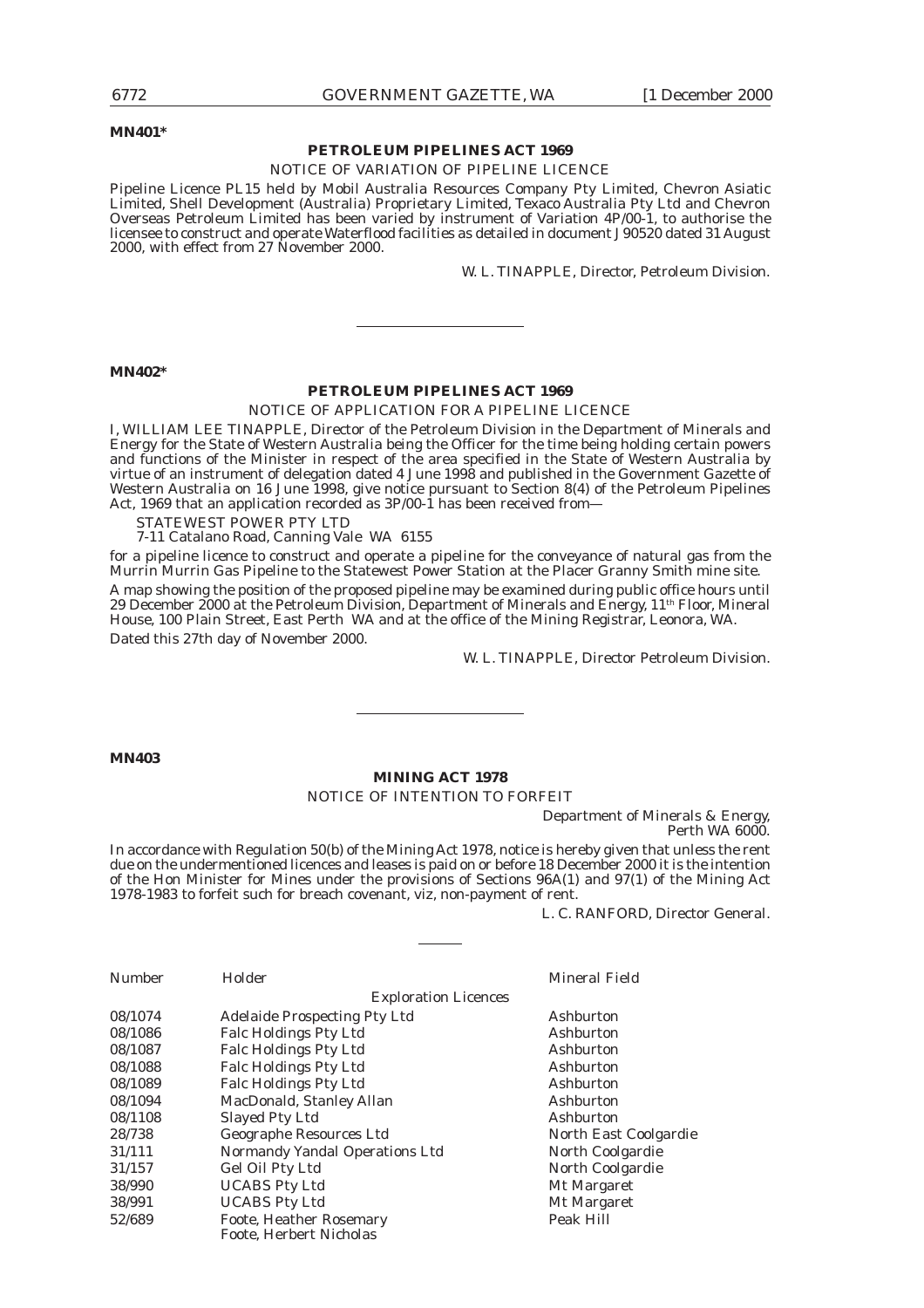| Number           | Holder                                                                              | Mineral Field          |
|------------------|-------------------------------------------------------------------------------------|------------------------|
|                  | Exploration Licences— <i>continued</i>                                              |                        |
| 52/768           | <b>Foote, Heather Rosemary</b><br>Foote, Herbert Nicholas                           | Peak Hill              |
| 53/250           | Creasy, Mark Gareth<br>Normandy Yandal Operations Ltd                               | <b>East Murchison</b>  |
| 53/381           | Normandy Yandal Operations Ltd                                                      | East Murchison         |
| 59/825           | <b>Westland Gold NL</b>                                                             | Yalgoo                 |
| 63/422           | Pan Australian Exploration Pty Ltd                                                  | Dundas                 |
| 69/1269          | <b>UCABS Pty Ltd</b>                                                                | Warburton              |
| 77/378           | <b>Gondwana Resources NL</b>                                                        | Yilgarn                |
|                  | Savage Australian Exploration Pty Ltd                                               |                        |
|                  | <b>Mining Leases</b>                                                                |                        |
| 04/220           | McCory Brown Earthmoving Pty Ltd                                                    | West Kimberley         |
| 04/291           | McCory Brown Earthmoving Pty Ltd                                                    | West Kimberley         |
| 09/71            | Kunievski, Angelo<br>Kunievski, Lena                                                | Gascoyne               |
| 15/116           | Brown, Eric Robert                                                                  | Coolgardie             |
| 15/214           | Wilson, Rodney Benjamin                                                             | Coolgardie             |
| 15/790           | <b>Preston Resources Ltd</b>                                                        | Coolgardie             |
| 15/844           | <b>Preston Resources Ltd</b>                                                        | Coolgardie             |
| 38/313           | <b>UCABS Pty Ltd</b>                                                                | Mt Margaret            |
| 39/425           | <b>Glenmurrin Pty Ltd</b><br>Murrin Murrin Holdings Pty Ltd                         | Mt Margaret            |
| 39/552           | Anaconda Nickel Ltd                                                                 | Mt Margaret            |
| 39/553           | Anaconda Nickel Ltd                                                                 | Mt Margaret            |
| 39/562           | Murrin Murrin East Pty Ltd                                                          | Mt Margaret            |
| 39/569           | Anaconda Nickel Ltd                                                                 | Mt Margaret            |
| 51/38            | <b>Byron Exploration Pty Ltd</b>                                                    | Murchison              |
| 52/519           | Normandy Yandal Operations Ltd                                                      | Peak Hill              |
| 59/346           | Livingstone Group Ltd<br><b>UCABS</b> Pty Ltd                                       | Yalgoo                 |
| 59/347           | Livingstone Group Ltd<br><b>UCABS Pty Ltd</b>                                       | <b>Yalgoo</b>          |
| 63/202           | Vagar International Ltd                                                             | Dundas                 |
| 70/433           | <b>Global Doctor Ltd</b>                                                            | South West             |
| 70/718           | Global Doctor Ltd                                                                   | South West             |
| 70/719           | <b>Global Doctor Ltd</b>                                                            | South West             |
| 70/998           | Ladyman, Christopher Robin                                                          | South West             |
| 74/94            | Athans, John Richard<br><b>Holihox Pty Ltd</b><br>Mineral Products Holdings Pty Ltd | <b>Phillips River</b>  |
| 77/404           | <b>Egerton Corporation Ltd</b><br><b>Enfield Holding Pty Ltd</b>                    | Yilgarn                |
|                  | Oropa Ltd                                                                           |                        |
| 77/472<br>77/473 | Herbert Mining & Earthmoving Pty Ltd<br>Herbert Mining & Earthmoving Pty Ltd        | Yilgarn<br>Yilgarn     |
|                  |                                                                                     |                        |
| 80/189<br>80/461 | Spargo, Randolf Milton<br><b>Greater Pacific Investments Pty Ltd</b>                | Kimberley<br>Kimberley |
|                  | West Coast Holdings Ltd                                                             |                        |
|                  | <b>General Purpose Leases</b>                                                       |                        |
| 04/24            | <b>McDonald Mining Pty Ltd</b>                                                      | West Kimberley         |
| 04/26            | McCorry Brown Earthmoving Pty Ltd                                                   | <b>West Kimberley</b>  |

#### **MN404**

#### **MINING ACT 1978**

Notice of Application for an Order for Forfeiture

Department of Minerals and Energy, 21st November 2000.

In accordance with Regulation 49(2)(c) of the Mining Act 1978, notice is hereby given that the licences are liable to forfeiture under the provisions of Section 96(1)(a) for breach of covenant, viz. non-payment of rent.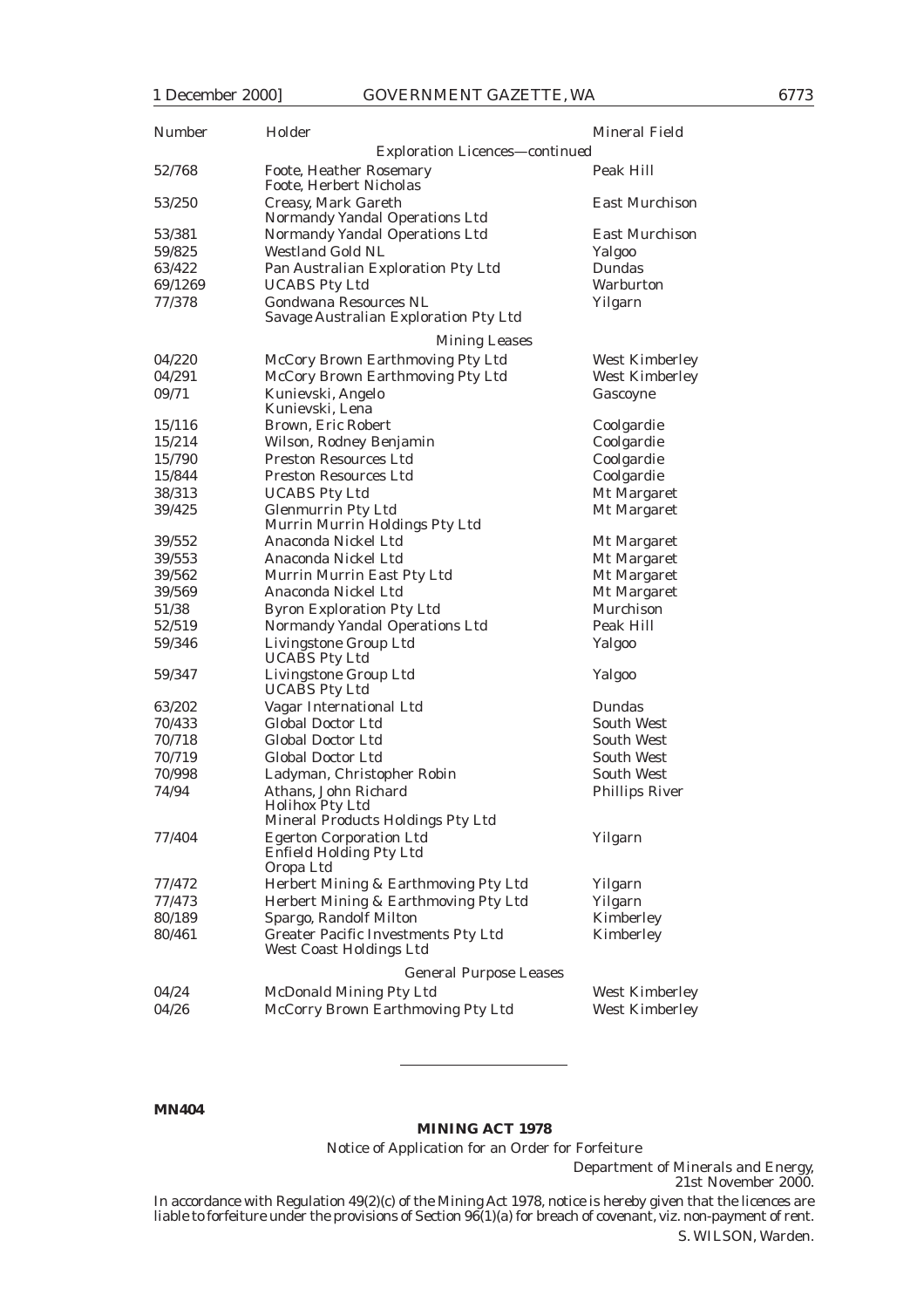To be heard in the Warden's Court, Mt Magnet on the 23rd January 2001.

#### MURCHISON MINERAL FIELD

#### *Mt Magnet District*

P58/817—Leyland, Michael Terrence; Meddings, Robert John; Nichols, Steven Jeremy Troup; Pemberton, Garry Rex

### YALGOO MINERAL FIELD

P59/1235—Carlinga Mining Pty Ltd; Swiftel Ltd P59/1236—Carlinga Mining Pty Ltd; Swiftel Ltd P59/1237—Carlinga Mining Pty Ltd; Swiftel Ltd P59/1238—Carlinga Mining Pty Ltd; Swiftel Ltd P59/1239—Carlinga Mining Pty Ltd; Swiftel Ltd P59/1470—Layarra Pty Ltd P59/1471—ABC Resources Pty Ltd P59/1472—Layarra Pty Ltd P59/1473-Layarra Pty Ltd

P59/1474—Layarra Pty Ltd

**MN405**

#### **MINING ACT 1978**

NOTICE OF APPLICATION FOR AN ORDER FOR FORFEITURE

Department of Minerals and Energy, Norseman.

In accordance with Regulation 49(2)(c) of the Mining Act 1978-1983 notice is hereby given that the licences are liable to forfeiture under the provision of Section 96(1)(a) for breach of covenant, viz. non payment of rent.

LIBBY WOODS SM, Warden.

To be heard in the Warden's Court, Norseman on Wednesday 9th January 2001.

DUNDAS MINERAL FIELD

P63/767—Dennis Radisich P63/1023—Mantra Holdings Pty Ltd P63/1024—Mantra Holdings Pty Ltd P63/749—Capricorn Resources Australia NL

**MN406**

**MINING ACT 1978**

Notice of Application for an Order for Forfeiture

Department of Minerals and Energy, Meekatharra WA 6642

In accordance with Regulation 49(2)(c) of the Mining Act 1978, notice is hereby given that these Miscellaneous Licences and Prospecting Licences are liable to forfeiture under the provisions of Section  $96(1)(a)$  for breach of covenant, viz. non payment of rent.

S. WILSON (SM), Warden.

To be heard in the Warden's Court, Meekatharra on the 21 December 2000.

PEAK HILL MINERAL FIELD

Prospecting Licences

52/936—Eureka Stockade Pty Ltd 52/965—William Russel Land

EAST MURCHISON MINERAL FIELD

Miscellaneous Licences

53/021—Normandy Wiluna Gold Pty Ltd 53/022—Normandy Wiluna Gold Pty Ltd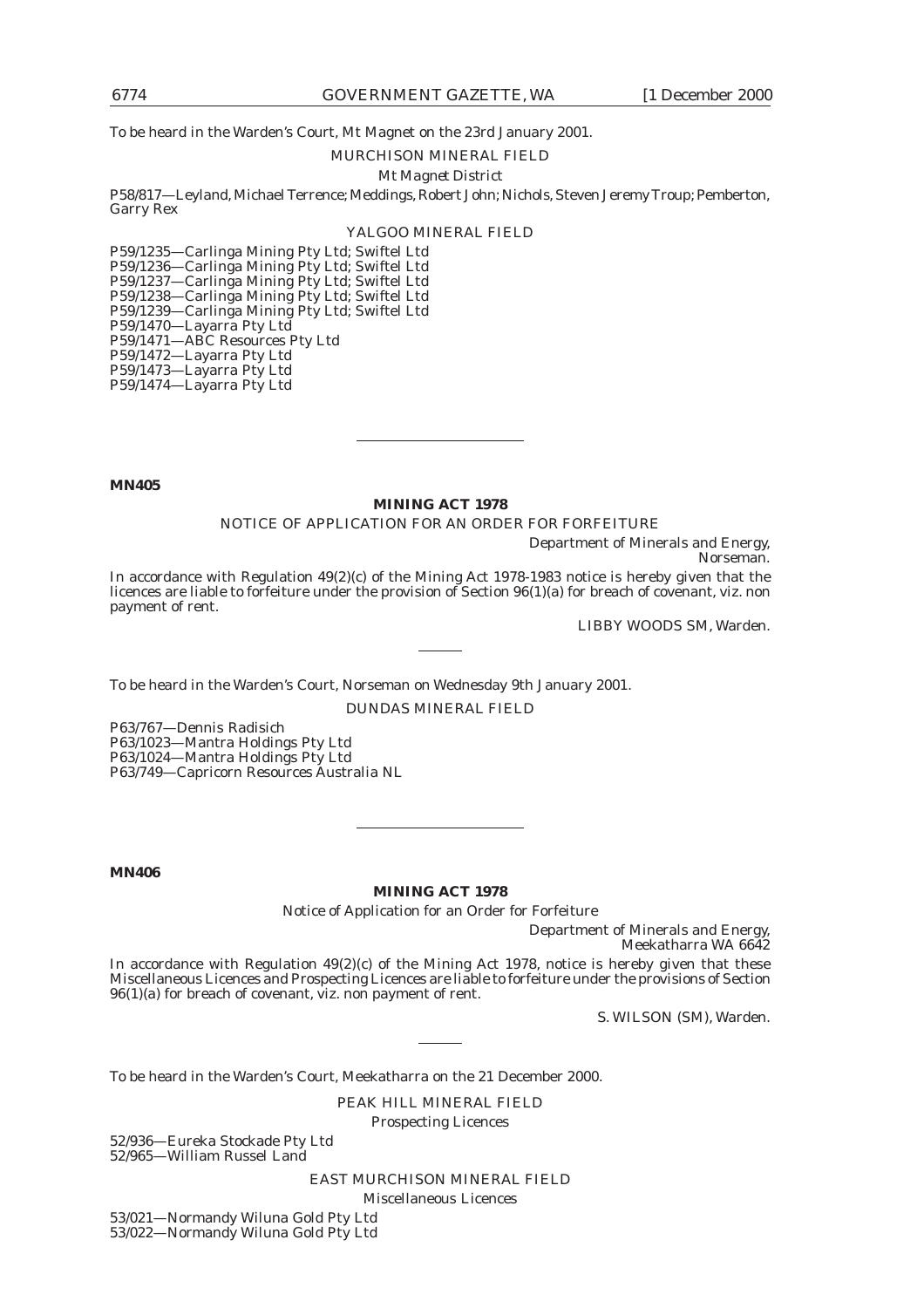53/023—Normandy Wiluna Gold Pty Ltd

53/024—Normandy Wiluna Gold Pty Ltd

53/068—Australian Metals Corporation Pty Ltd; Eagle Mining Pty Ltd; Hunter Resources Pty Ltd

53/069—Australian Metals Corporation Pty Ltd; Eagle Mining Pty Ltd; Hunter Resources Pty Ltd

#### Prospecting Licences

53/873—Normandy Wiluna Gold Pty Ltd

53/927—Normandy Yandal Operations Ltd

53/1000—Normandy Yandal Operations Ltd

53/1001—Normandy Yandal Operations Ltd

53/1002—Normandy Yandal Operations Ltd

#### MURCHISON MINERAL FIELD

#### Prospecting Licences

51/1564—Austmin Platinum Mines Pty Ltd & Dragon Resources Ltd 51/1565—Austmin Platinum Mines Pty Ltd & Dragon Resources Ltd 51/1566—Austmin Platinum Mines Pty Ltd & Dragon Resources Ltd 51/1567—Austmin Platinum Mines Pty Ltd & Dragon Resources Ltd 51/1568—Austmin Platinum Mines Pty Ltd & Dragon Resources Ltd 51/1569—Austmin Platinum Mines Pty Ltd & Dragon Resources Ltd 51/1570—Austmin Platinum Mines Pty Ltd & Dragon Resources Ltd 51/1571—Austmin Platinum Mines Pty Ltd & Dragon Resources Ltd 51/1572—Austmin Platinum Mines Pty Ltd & Dragon Resources Ltd 51/1573—Austmin Platinum Mines Pty Ltd & Dragon Resources Ltd 51/1574—Austmin Platinum Mines Pty Ltd & Dragon Resources Ltd 51/1575—Austmin Platinum Mines Pty Ltd & Dragon Resources Ltd 51/1576—Austmin Platinum Mines Pty Ltd & Dragon Resources Ltd 51/1577—Austmin Platinum Mines Pty Ltd & Dragon Resources Ltd 51/1578—Austmin Platinum Mines Pty Ltd & Dragon Resources Ltd 51/1579—Austmin Platinum Mines Pty Ltd & Dragon Resources Ltd 51/1735—Norman Lorne 51/1808—Hunter Resources Pty Ltd & Julia Gold Pty Ltd 51/1819—Defiance Mining NL & Finders Gold NL 51/1836—Hunter Resources Pty Ltd & Julia Gold Pty Ltd 51/2185—YAK 50 Gold Mining NL 51/2186—YAK 50 Gold Mining NL 51/2187—YAK 50 Gold Mining NL 51/2188—YAK 50 Gold Mining NL 51/2189—YAK 50 Gold Mining NL

51/2325—St Barbara Mines Limited

51/2348—Giralia Resources NL

#### **MN407**

#### **MINING ACT 1978**

NOTICE OF APPLICATION FOR AN ORDER FOR FORFEITURE

Department of Minerals & Energy, Southern Cross.

In accordance with Regulation 49(2)(c) of the Mining Regulations 1981, notice is hereby given that the following licences are liable to forfeiture under the provisions of Section 96(1)(a) of the Mining Act 1978 for breach of covenant, viz. non-payment of rent.

F. CULLEN SM, Warden.

To be heard in the Wardens Court, Southern Cross on 9 January 2001.

YILGARN MINERAL FIELD Prospecting Licence

77/3205—Gerard Victor Brewer 77/3306—Gerard Victor Brewer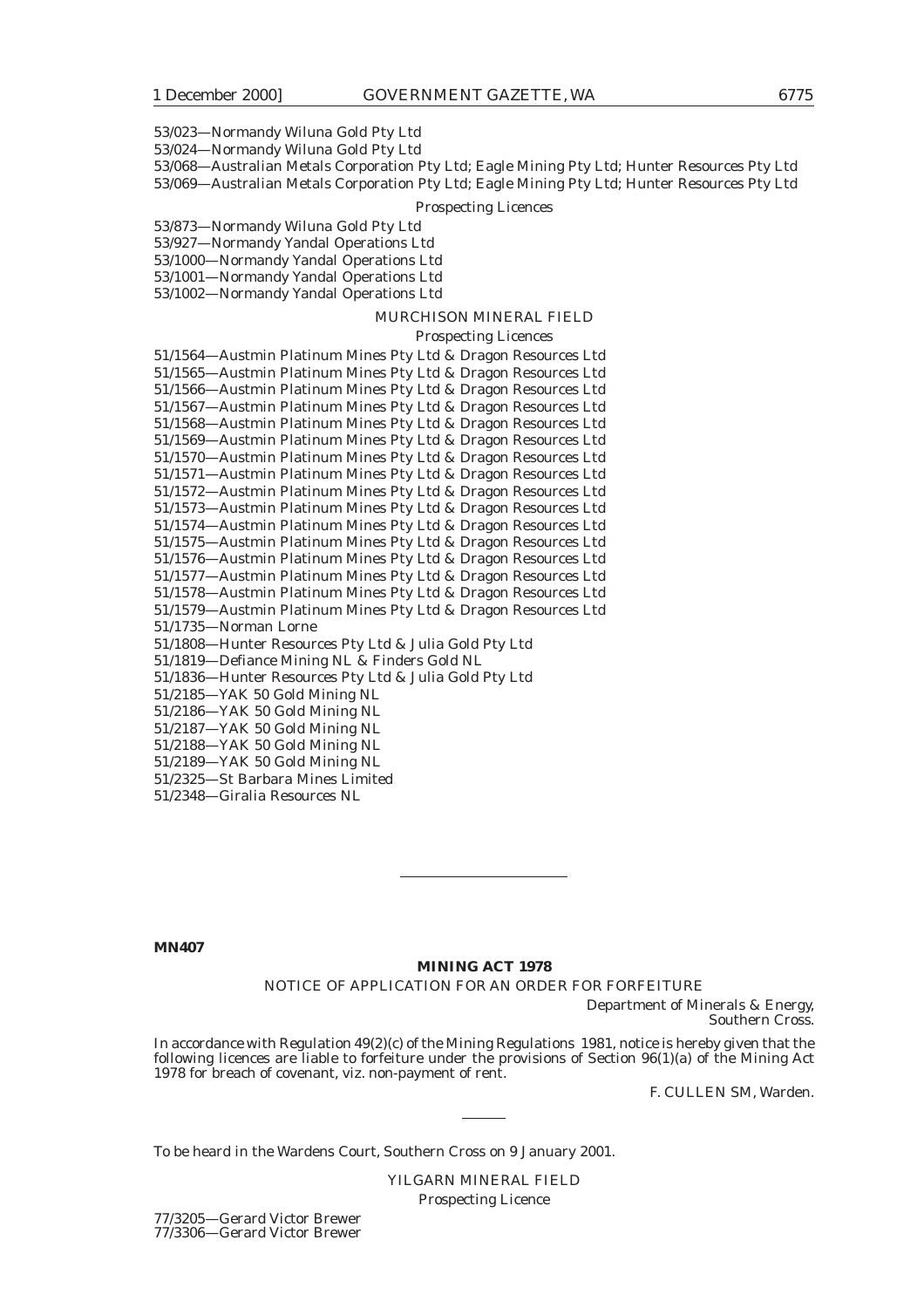#### **MN408**

#### **MINING ACT 1978**

Department of Minerals & Energy, Perth WA 6000.

I hereby declare in accordance with the provisions of Sections 96A(1) and 97(1) of the Mining Act 1978 that the undermentioned mining tenements are forfeited for breach of covenant viz; failure to comply with the prescribed expenditure conditions/non payment of rent.

#### NORMAN MOORE, Minister for Mines.

| Number  | Holder                                                     | Mineral Field     |
|---------|------------------------------------------------------------|-------------------|
|         | <b>Exploration Licences</b>                                |                   |
| 08/945  | <b>Leacrest Holdings Pty Ltd</b>                           | Ashburton         |
| 08/1057 | <b>Aurich Pty Ltd</b>                                      | Ashburton         |
| 09/858  | RTZ Exploration (Australia) Pty Ltd                        | Gascoyne          |
| 09/912  | Pardi Pty Ltd                                              | Gascoyne          |
|         | <b>Swancove Enterprises Pty Ltd</b>                        |                   |
| 09/913  | Pardi Pty Ltd                                              | Gascoyne          |
|         | <b>Swancove Enterprises Pty Ltd</b>                        |                   |
|         | <b>Mining Leases</b>                                       |                   |
| 52/674  | Flint, Warwick John                                        | Peak Hill         |
| 70/886  | Perth Granite Holdings Pty Ltd                             | <b>South West</b> |
| 77/682  | <b>Austfin Resources Pty Ltd</b><br>Close, Frank Archibald | Yilgarn           |

#### **MN409**

### **MINING ACT 1978**

Department of Minerals & Energy, Perth WA 6000.

I hereby declare in accordance with the provisions of Sections 96A(1) of the Mining Act 1978 that the undermentioned Exploration Licence is forfeited for breach of covenant viz; non payment of rent.

NORMAN MOORE, Minister for Mines.

| <b>Number</b> | Holder               |                             | Mineral Field         |
|---------------|----------------------|-----------------------------|-----------------------|
|               |                      | <b>Exploration Licences</b> |                       |
| 53/666        | Silver Gecko Pty Ltd |                             | <b>East Murchison</b> |

**MN410**

#### **MINING ACT 1978**

Department of Minerals & Energy, Perth WA 6000.

I hereby declare in accordance with the provisions of Section 96A(1) of the Mining Act 1978 that the undermentioned Exploration Licences are forfeited for breach of covenant viz; failure to comply with the prescribed expenditure conditions.

NORMAN MOORE, Minister for Mines.

| umbe |  |
|------|--|
|------|--|

Number Holder Mineral Field

Exploration Licences

27/186 Dalla-Costa, Troy Gavin North East Coolgardie Dalla-Costa, Troy Gavin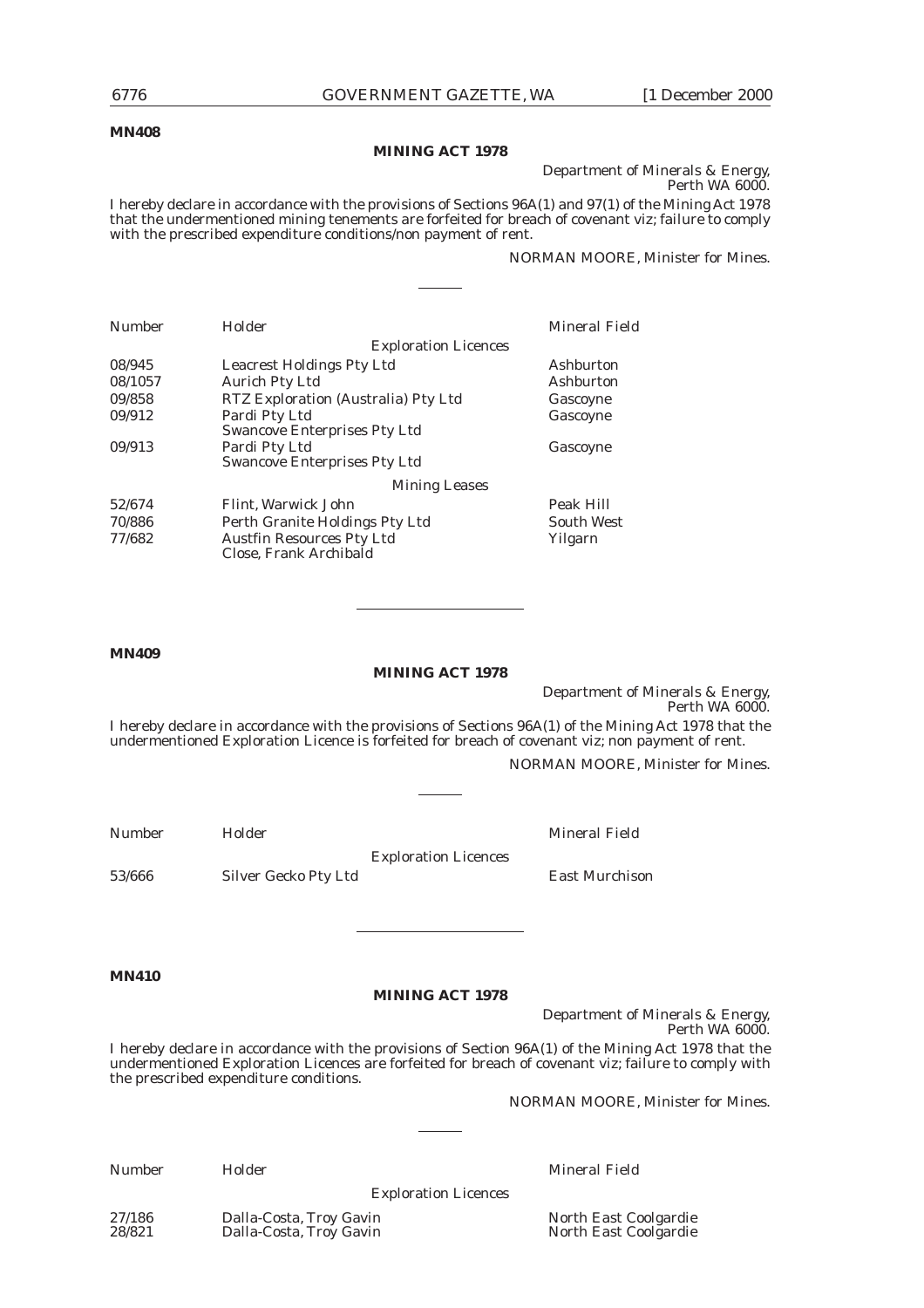### **PLANNING**

#### **PD401\***

# **TOWN PLANNING AND DEVELOPMENT ACT, 1928**

ADVERTISEMENT OF APPROVED TOWN PLANNING SCHEME AMENDMENT *CITY OF KALGOORLIE-BOULDER*

TOWN PLANNING SCHEME No. 1—AMENDMENT No. 19

Ref: 853/11/3/6 Pt 19

It is hereby notified for public information, in accordance with Section 7 of the Town Planning and Development Act, 1928 (as amended) that the Hon Minister for Planning approved the City of Kalgoorlie-Boulder Town Planning Scheme Amendment on 22 November 2000 for the purpose of rezoning Lots 978, 982 and 4437 Vivian Street, Boulder, from Tourist Zone to General Residential Zone; inserting the words 'R20' over the three lots; and amending the Scheme Maps accordingly.

> P. ROBSON, Mayor. P. A. ROB, Chief Executive Officer.

**PD402**

#### **TOWN PLANNING AND DEVELOPMENT ACT, 1928**

ADVERTISEMENT OF APPROVED TOWN PLANNING SCHEME AMENDMENT *SHIRE OF DONNYBROOK-BALINGUP*

#### TOWN PLANNING SCHEME No. 4—AMENDMENT No. 37

Ref: 853/6/4/4 Pt 37

It is hereby notified for public information, in accordance with Section 7 of the Town Planning and Development Act, 1928 (as amended) that the Hon Minister for Planning approved the Shire of Donnybrook-Balingup Town Planning Scheme Amendment on 22 November 2000 for the purpose of—

- 1. Amending the Scheme Amendment Map by—
	- 1.1 Rezoning Lot 3 Mailman Road, Kirup from the General Farming Pastoral zone to the Special Use (Tourist Development) zone.
- 2. Amending the Scheme Text by—
	- 2.1 Inserting into Schedule No 1 Interpretations the following definitions for Chalet Development and Function Centre—

Chalet—Short Stay Accommodation: Is development designed for single occupancy (for up to a maximum 3 month stay in any 12 month period) and which comprises detached accommodation units, which may be fully self-contained or not, and which are generally of single storey or split level construction and a character not dissimilar to farm dwellings or cabins.

Function Centre: Means buildings used for organised functions, but does not mean buildings used for unhosted use or general entertainment purposes.

2.2 Inserting into the Table in Schedule No 4 Special Use Sites, the following—

| Area Street               | <b>Particulars of Land</b>       | Special Use Permitted and any Specific<br><b>Conditions of Operation</b>                                                                                                                                                                                                         |
|---------------------------|----------------------------------|----------------------------------------------------------------------------------------------------------------------------------------------------------------------------------------------------------------------------------------------------------------------------------|
| 9. Mailman Road,<br>Kirup | Lot 3 of Nelson<br>Location 8098 | Land Use-<br>The following additional land use will be<br>permitted—<br>• Chalets:<br>• Function Centre; and<br>• Marron Farm.                                                                                                                                                   |
|                           |                                  | Generally—<br>Development of the site shall be generally<br>in accordance with the Outline<br>Development Plan adopted by the Council<br>and the Western Australian Planning<br>Commission for this site.                                                                        |
|                           |                                  | The Council may, with the approval of the<br>Commission, approve a minor change to<br>departure from the Outline<br>or<br>Development Plan, if in the opinion of<br>Council, the change or departure does not<br>materially alter the intent of the Outline<br>Development Plan. |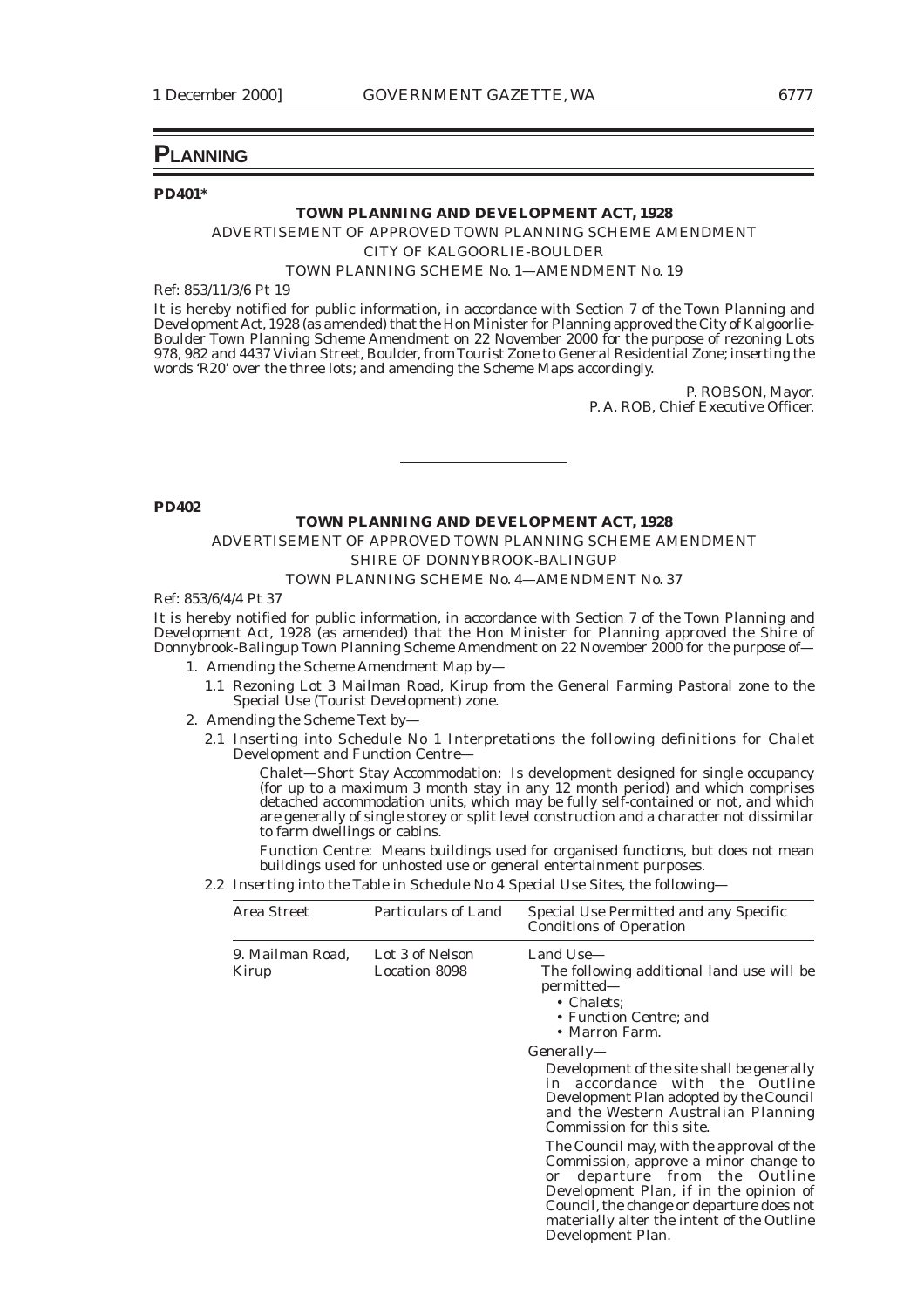| Area Street | <b>Particulars of Land</b> | Special Use Permitted and any Specific<br><b>Conditions of Operation</b>                                                                                                                                                         |
|-------------|----------------------------|----------------------------------------------------------------------------------------------------------------------------------------------------------------------------------------------------------------------------------|
|             |                            | The landowner is to prepare and<br>implement a fire management plan to the<br>satisfaction of the Department of<br><b>Conservation and Land Management and</b><br>Fire and Emergency Services Authority of<br>Western Australia. |
|             |                            | The disposal of on-site effluent is to be<br>provided to the requirements and<br>satisfaction of the local government and<br>the Health Department of Western<br>Australia.                                                      |
|             |                            | Specifically—                                                                                                                                                                                                                    |
|             |                            | <b>Chalet Development</b>                                                                                                                                                                                                        |
|             |                            | A maximum number of 10 chalets will be<br>permitted with each chalet permitted up<br>to a maximum gross floor area of 100m <sup>2</sup> .                                                                                        |
|             |                            | A minimum of 1 car bay per chalet shall<br>be provided on-site located adjacent to the<br>chalets.                                                                                                                               |
|             |                            | <b>Function Centre</b>                                                                                                                                                                                                           |
|             |                            | An associated function centre will be<br>permitted on-site up to a maximum gross<br>floor area of 650m <sup>2</sup> , and can include a<br>restaurant, dining/function room and an<br>outdoor deck area.                         |
|             |                            | The appearance, form, style, scale and<br>massing of the function centre should be<br>low profile and consistent with the<br>appearance, form and style of the chalets.                                                          |
|             |                            | The curtilage of the function centre is to<br>be suitably landscaped to the satisfaction<br>and requirements of the local government<br>authority.                                                                               |
|             |                            | The function centre shall be located at a<br>sufficient distance away from the chalets<br>for noise amelioration purposes.                                                                                                       |
|             |                            | Car parking is to be provided on-site at a<br>ratio of 1 bay per staff member plus 1 bay<br>per 4 patrons, excluding those resident<br>on-site.                                                                                  |
|             |                            | F. S. DRAKE-BROCKMAN, President.<br>J. R. ATTWOOD, Chief Executive Officer.                                                                                                                                                      |

**PD403\***

#### **TOWN PLANNING AND DEVELOPMENT ACT, 1928**

### ADVERTISEMENT OF APPROVED TOWN PLANNING SCHEME AMENDMENT

*SHIRE OF KALAMUNDA*

#### DISTRICT PLANNING SCHEME No. 2—AMENDMENT No. 204

Ref: 853/2/24/16 Pt 204

It is hereby notified for public information, in accordance with Section 7 of the Town Planning and Development Act, 1928 (as amended) that the Hon Minister for Planning approved the Shire of Kalamunda Town Planning Scheme Amendment on 22 November 2000 for the purpose of—

1. Rezoning Lot 7 Canning Road, Kalamunda from Recreation/Open Space to Residential (R10).

2. Amending the Scheme Maps accordingly.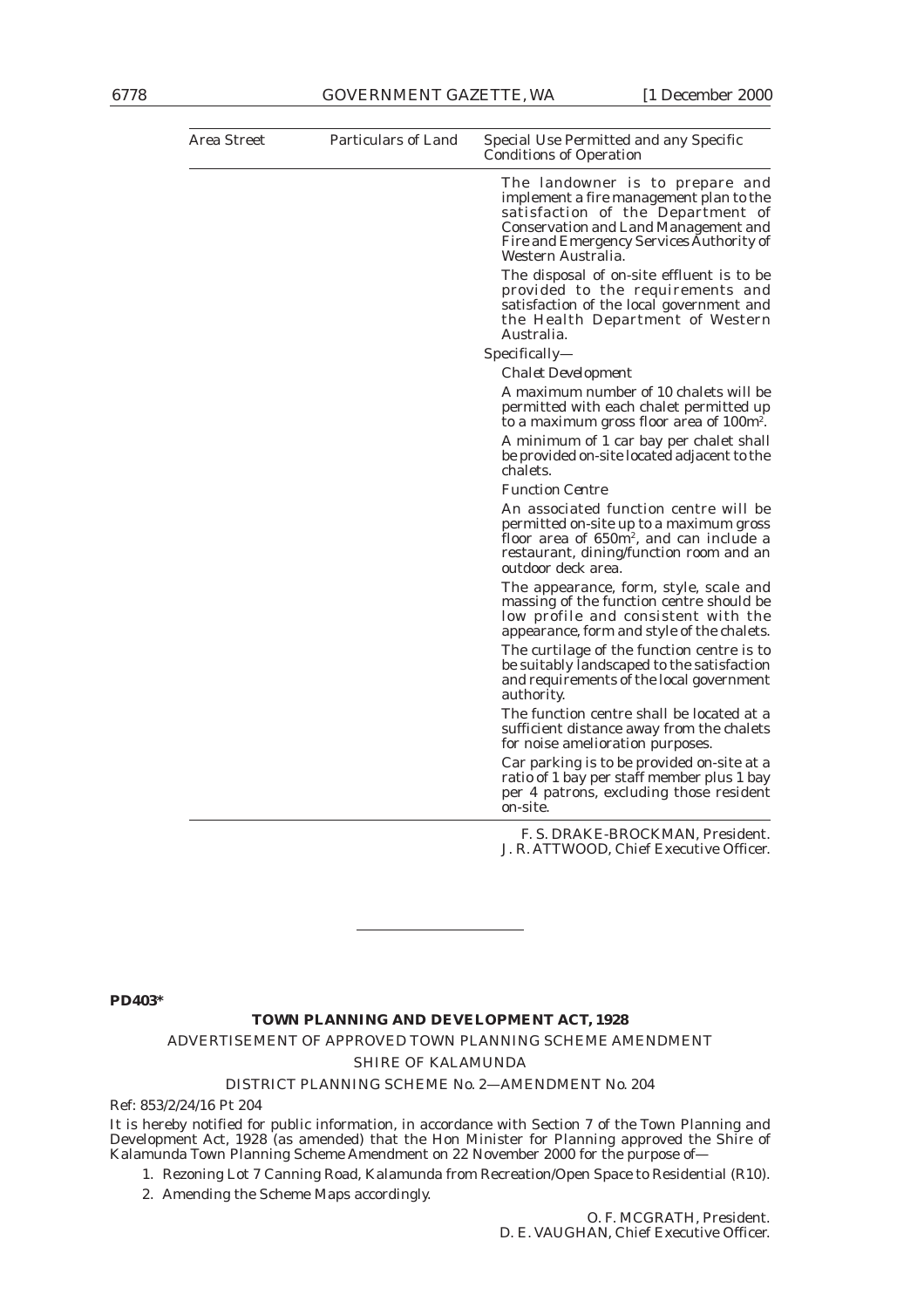## **POLICE**

#### **PE401**

#### **ROAD TRAFFIC ACT 1974**

I Robin Michael Langford, Superintendent (Traffic Support) being the delegated officer of the Minister for Transport under Section 83(6) of the Road Traffic Act 1974, pursuant to the powers conferred by section 83(1) of that Act and the consent of the Local Authorities having been obtained and nominated for the purpose of A Bicycle Time Trial by members/entrants of the Australian Time Trials Assn on November 21st, 2000 between the hours of 06:30 Hrs and 08:00 Hrs do hereby approve the temporary suspension of the Regulations made under such act on the carriageway/s mentioned hereunder.

Racing to be confined to the left hand side of the carriageway on: Forrest Dve, Lovekin Dve, Forrest Dve, Kings Park.

All participants to wear approved head protection at all times.

Dated at Perth this 17th day November 2000.

Signed for R. M. LANGFORD, Superintendent (Traffic Support).

#### **ROAD TRAFFIC ACT 1974**

I Robin Michael Langford, Superintendent (Traffic Support) being the delegated officer of the Minister for Transport under Section 83(6) of the Road Traffic Act 1974, pursuant to the powers conferred by section 83(1) of that Act and the consent of the Local Authorities having been obtained and nominated for the purpose of A Bicycle Time Trial by members/entrants of the Australian Time Trials Assn on November 26th, 2000 between the hours of 07:30 Hrs and 10:30 Hrs do hereby approve the temporary suspension of the Regulations made under such act on the carriageway/s mentioned hereunder.

Racing to be confined to the left hand side of the carriageway on: Old Northam Rd, Government Rd, Werribee Rd and return to start.

All participants to wear approved head protection at all times.

Dated at Perth this 23rd day November 2000.

Signed for R. M. LANGFORD, Superintendent (Traffic Support).

#### **ROAD TRAFFIC ACT 1974**

I Robin Michael Langford, Superintendent (Traffic Support) being the delegated officer of the Minister for Transport under Section 83(6) of the Road Traffic Act 1974, pursuant to the powers conferred by section 83(1) of that Act and the consent of the Local Authorities having been obtained and nominated for the purpose of A Bicycle Time Trial by members/entrants of the Australian Time Trials Assn on December 12th, 19th, 2000 and January 2nd, 2001 between the hours of 06:30 Hrs and 07:30 Hrs do hereby approve the temporary suspension of the Regulations made under such act on the carriageway/ s mentioned hereunder.

Racing to be confined to the left hand side of the carriageway on: Forrest Dve, Lovekin Dve, Forrest Dve, Kings Park.

All participants to wear approved head protection at all times.

Dated at Perth this 24th day November 2000.

Signed for R. M. LANGFORD, Superintendent (Traffic Support).

#### **PE402**

### **ROAD TRAFFIC ACT 1974**

I Robin Michael, Langford, Superintendent (Traffic Support) being the delegated officer of the Minister for Transport under Section 83(6) of the Road Traffic Act 1974, pursuant to the powers conferred by section 83(1) of that Act and the consent of the Local Authorities having been obtained and nominated for the purpose of A City Beach Run by members/entrants of the WA Marathon Club Inc. on December 3rd, 2000 between the hours of 07:00 Hrs and 08:00 Hrs do hereby approve the temporary suspension of the Regulations made under such act on the carriageway/s mentioned hereunder.

Racing to be confined to: Challenger Pde, Luanceston Ave, Oceanic Dve, Dualuse path alongside West Coast Hwy, Challenger Pde, City Beach.

Dated at Perth this 23rd day November 2000.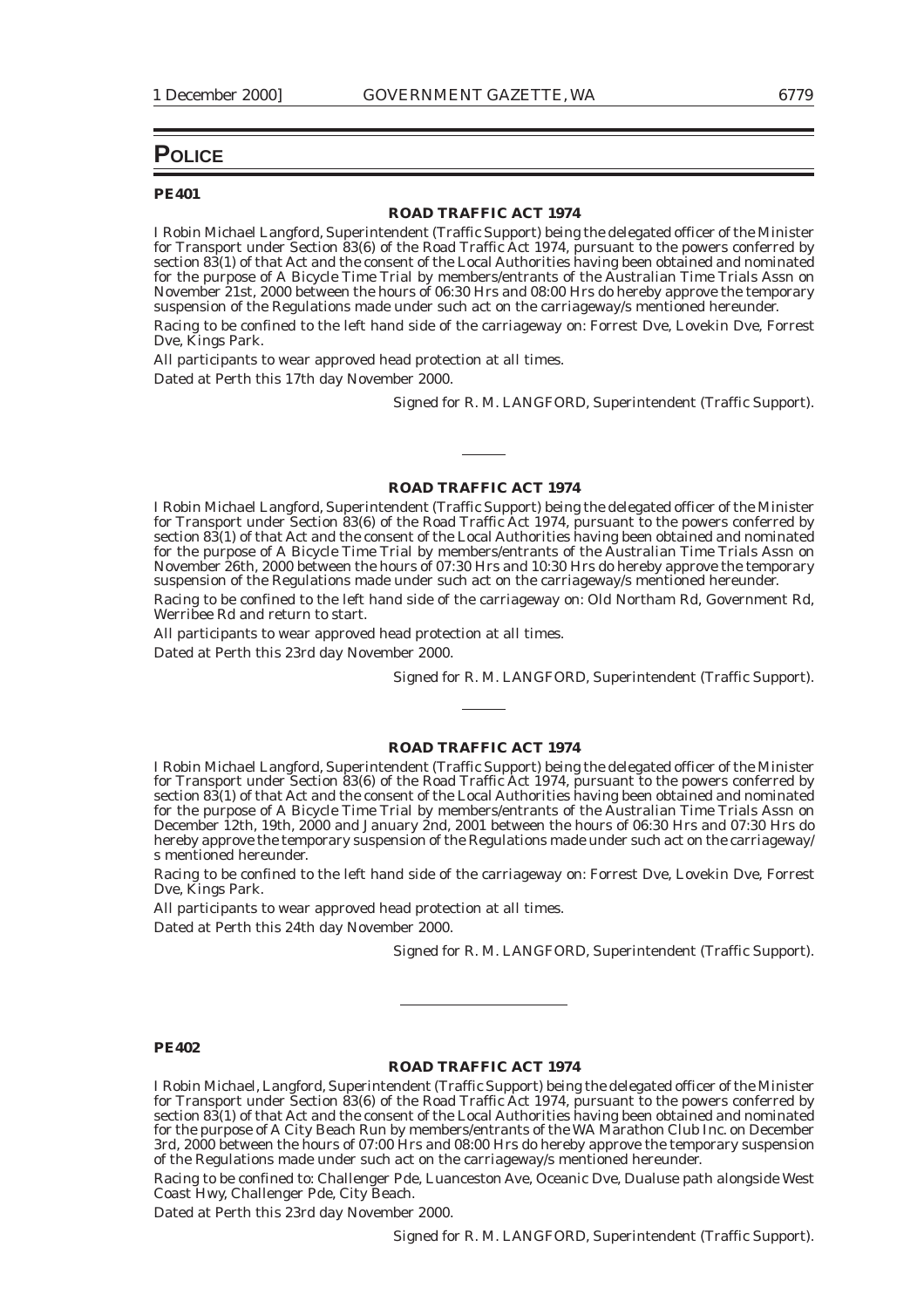#### **PE403**

#### **ROAD TRAFFIC ACT 1974**

I Robin Michael Langford, Superintendent (Traffic Support) being the delegated officer of the Minister for Transport under Section 83(6) of the Road Traffic Act 1974, pursuant to the powers conferred by section 83(1) of that Act and the consent of the Local Authorities having been obtained and nominated for the purpose of A Big 'A' Clubman Car Rally by members/entrants of the Ascot Motor Club on November 25th, 2000 between the hours of 10:00 Hrs and 02:00 Hrs do hereby approve the temporary suspension of the Regulations made under such act on the carriageway/s mentioned hereunder. Racing to be confined to: Finnigan Rd, Onagain Rd, Offagain Rd, Goneagain Rd, River Rd and other unnamed roads in the Dwellingup, area.

All participants to wear approved head protection at all times.

Dated at Perth this 16th day November 2000.

Signed for R. M. LANGFORD, Superintendent (Traffic Support).

#### **PE404**

#### **ROAD TRAFFIC ACT 1974**

I Robin Michael. Langford, Superintendent (Traffic Support) being the delegated officer of the Minister for Transport under Section 83(6) of the Road Traffic Act 1974, pursuant to the powers conferred by section 83(1) of that Act and the consent of the Local Authorities having been obtained and nominated for the purpose of A Cycling Criterium Road Race by members/entrants of the Perth Criterium Series Pty Ltd on December 9th, 2000 between the hours of 15:00 Hrs and 19:30 Hrs do hereby approve the temporary suspension of the Regulations made under such act on the carriageway/s mentioned hereunder.

Racing to be confined to: Essex St, South St, Collie St, Marine Tce, Fremantle.

All participants to wear approved head protection at all times.

Dated at Perth this 20th day November 2000.

Signed for R. M. LANGFORD, Superintendent (Traffic Support).

#### **ROAD TRAFFIC ACT 1974**

I Robin Michael Langford, Superintendent (Traffic Support) being the delegated officer of the Minister for Transport under Section 83(6) of the Road Traffic Act 1974, pursuant to the powers conferred by section 83(1) of that Act and the consent of the Local Authorities having been obtained and nominated for the purpose of A Cycle Criterium by members/entrants of the Bunbury Triathlon Club Inc on December 16th, 2000 January 6th, March 17th, 31st, 2001 between the hours of 16:00 Hrs and 18:30 Hrs do hereby approve the temporary suspension of the Regulations made under such act on the carriageway/s mentioned hereunder.

Racing to be confined to the left hand side of the carriageway on: Maxted St, Shannahan Rd, Halifax Dve, Maxted St, Bunbury.

All participants to wear approved head protection at all times.

Dated at Perth this 20th day November 2000.

Signed for R. M. LANGFORD, Superintendent (Traffic Support).

#### **ROAD TRAFFIC ACT 1974**

I Robin Michael Langford, Superintendent (Traffic Support) being the delegated officer of the Minister for Transport under Section 83(6) of the Road Traffic Act 1974, pursuant to the powers conferred by section 83(1) of that Act and the consent of the Local Authorities having been obtained and nominated for the purpose of A Cycling Criterium by members/entrants of the Bunbury Cycle Club on 3rd & 26th December, 2000 between the hours of 08:00 Hrs and 12:30 Hrs do hereby approve the temporary suspension of the Regulations made under such act on the carriageway/s mentioned hereunder.

Racing to be confined to the left hand side of the carriageway on: Blair St, Clifton St, Victoria St, Symmons St, Bunbury.

All participants to wear approved head protection at all times.

Dated at Perth this 23rd day October 2000.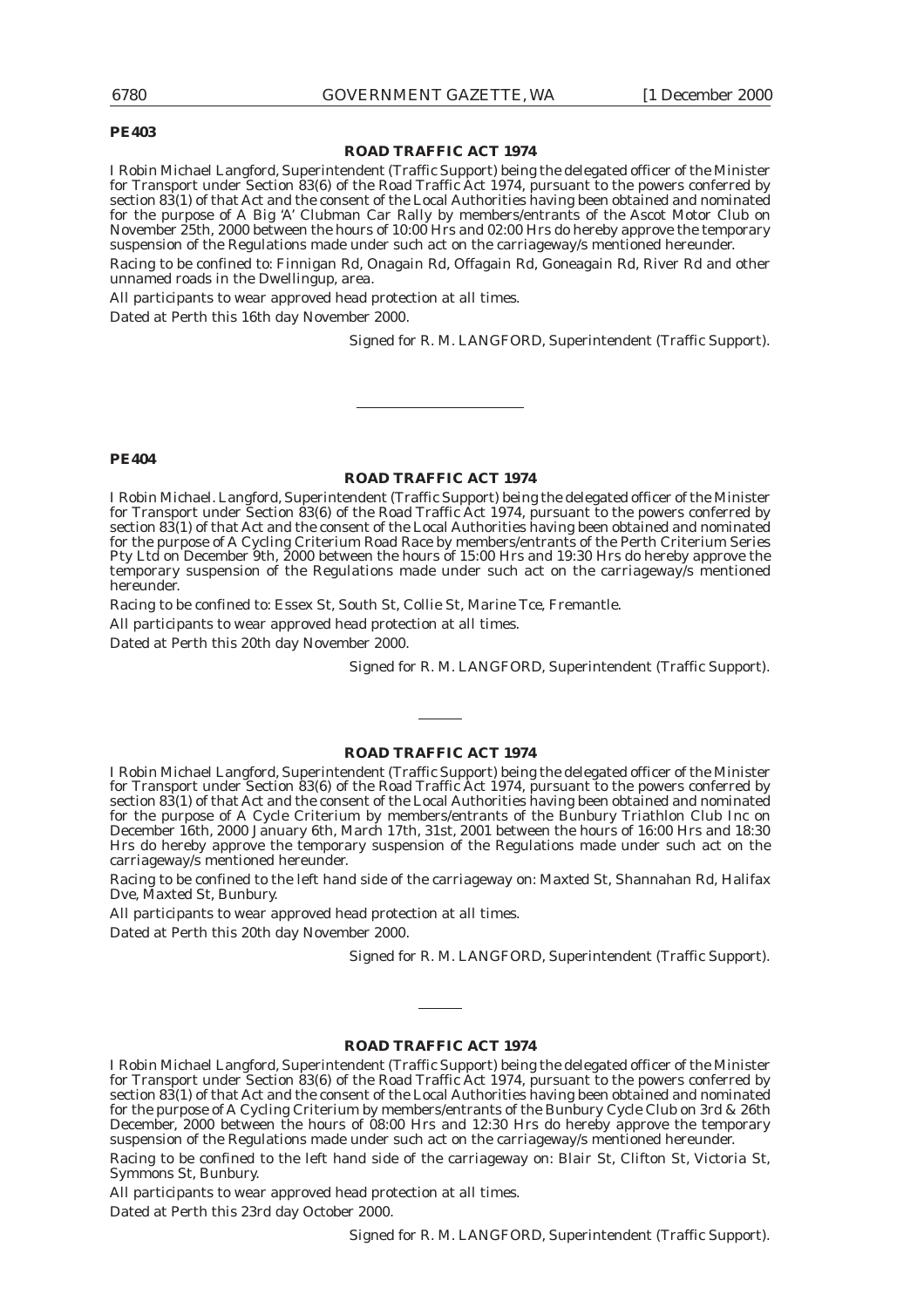I Robin Michael Langford, Superintendent (Traffic Support) being the delegated officer of the Minister for Transport under Section 83(6) of the Road Traffic Act 1974, pursuant to the powers conferred by section 83(1) of that Act and the consent of the Local Authorities having been obtained and nominated for the purpose of A Cycle Criterium by members/entrants of the Bunbury Triathlon Club Inc on January 27th, 2001 between the hours of 15:00 Hrs and 18:30 Hrs do hereby approve the temporary suspension of the Regulations made under such act on the carriageway/s mentioned hereunder.

Racing to he confined to the left hand side of the carriageway on: Blair St, Haley St, Blair St, Bunbury. All participants to wear approved head protection at all times.

Dated at Perth this 20th day November 2000.

Signed for R. M. LANGFORD, Superintendent (Traffic Support).

#### **ROAD TRAFFIC ACT 1974**

I Robin Michael Langford, Superintendent (Traffic Support) being the delegated officer of the Minister for Transport under Section 83(6) of the Road Traffic Act 1974, pursuant to the powers conferred by section 83(1) of that Act and the consent of the Local Authorities having been obtained and nominated for the purpose of A Cycling Criterium by members/entrants of the Bunbury Cycle Club on 4th March, 2001 between the hours of 08:00 Hrs and 12:30 Hrs do hereby approve the temporary suspension of the Regulations made under such act on the carriageway/s mentioned hereunder.

Racing to be confined to the left hand side of the carriageway on: Blair St, Clifton St, Victoria St, Symmons St, Bunbury.

All participants to wear approved head protection at all times. Dated at Perth this 23rd day October 2000.

Signed for R. M. LANGFORD, Superintendent (Traffic Support).

#### **PE405**

#### **ROAD TRAFFIC ACT 1974**

I Robin Michael Langford, Superintendent (Traffic Support) being the delegated officer of the Minister for Transport under Section 83(6) of the Road Traffic Act 1974, pursuant to the powers conferred by section 83(1) of that Act and the consent of the Local Authorities having been obtained and nominated for the purpose of A Cycle Races by members/entrants of the Peel District Cycle Club on October 15th, December 17th, March 4th, 2000 between the hours of 08:30 Hrs and 12:00 Hrs do hereby approve the temporary suspension of the Regulations made under such act on the carriageway/s mentioned hereunder.

Racing to be confined to the left hand side of the carriageway on: Smeaton Way, Pickard Ave, Beale St, Rockingham.

All participants to wear approved head protection at all times.

Dated at Perth this 12th day October 2000.

Signed for R. M. LANGFORD, Superintendent (Traffic Support).

#### **ROAD TRAFFIC ACT 1974**

I Robin Michael Langford, Superintendent (Traffic Support) being the delegated officer of the Minister for Transport under Section 83(6) of the Road Traffic Act 1974, pursuant to the powers conferred by section 83(1) of that Act and the consent of the Local Authorities having been obtained and nominated for the purpose of A Cycle Races by members/entrants of the Peel District Cycle Club on November 14th, 21st, 28th, December 5th, 2000 between the hours of 17:00 Hrs and 19:00 Hrs do hereby approve the temporary suspension of the Regulations made under such act on the carriageway/s mentioned hereunder.

Racing to be confmed to the left hand side of the carriageway on: Paterson Rd, Pinjarra from Western Power Sub Station.

All participants to wear approved head protection at all times.

Dated at Perth this 3rd day October 2000.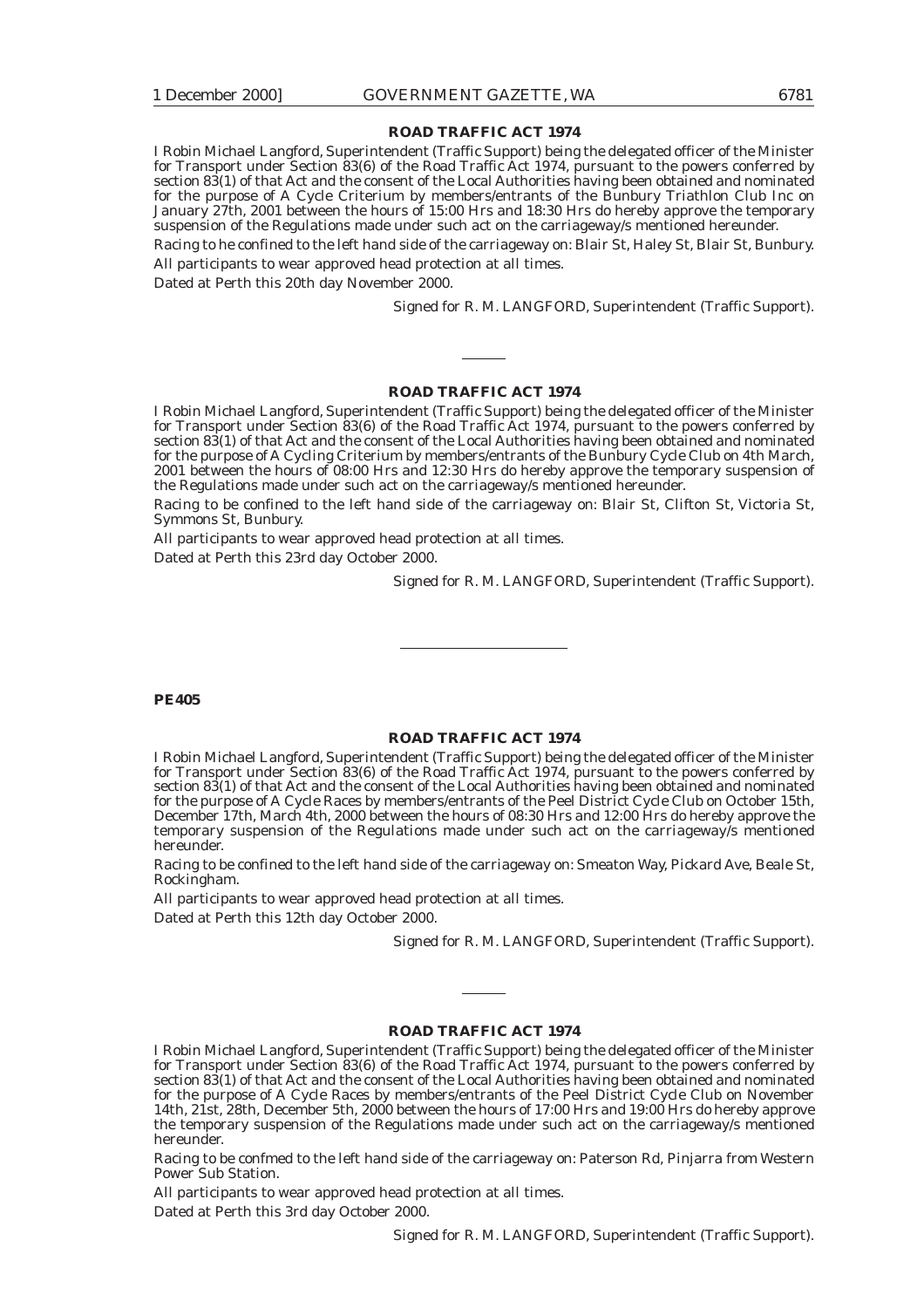I Robin Michael Langford, Superintendent (Traffic Support) being the delegated officer of the Minister for Transport under Section 83(6) of the Road Traffic Act 1974, pursuant to the powers conferred by section 83(1) of that Act and the consent of the Local Authorities having been obtained and nominated for the purpose of A Road Cycle Races by members/entrants of the Masters Cycling Council of W.A. Inc on November 29th, 2000 between the hours of 18:00 Hrs and 19:00 Hrs do hereby approve the temporary suspension of the Regulations made under such act on the carriageway/s, mentioned hereunder.

Racing to be confined to the left hand side of the carriageway on: Sultana Rd West, Brand Rd, Brae Rd, Sultana Rd West, Forrestfield.

All participants to wear approved head protection at all times.

Dated at Perth this 16th day November 2000.

Signed for R. M. LANGFORD, Superintendent (Traffic Support).

### **ROAD TRAFFIC ACT 1974**

I Robin Michael Langford, Superintendent (Traffic Support) being the delegated officer of the Minister for Transport under Section 83(6) of the Road Traffic Act 1974, pursuant to the powers conferred by section 83(1) of that Act and the consent of the Local Authorities having been obtained and nominated for the purpose of A Cycle Racing by members/entrants of the WA Cycling Federation on November 26th, 2000 between the hours of 08:00 Hrs and 11:00 Hrs do hereby approve the temporary suspension of the Regulations made under such act on the carriageway/s mentioned hereunder.

Racing to be confined to the left hand side of the carriageway on: McDonald Crescent, Dyer Rd, Holman Dve, McDonald Crescent, Bassendean.

All participants to wear approved head protection at all times.

Dated at Perth this 14th day November 2000.

Signed for R. M. LANGFORD, Superintendent (Traffic Support).

#### **ROAD TRAFFIC ACT 1974**

I Robin Michael Langford, Superintendent (Traffic Support) being the delegated officer of the Minister for Transport under Section 83(6) of the Road Traffic Act 1974, pursuant to the powers conferred by section 83(1) of that Act and the consent of the Local Authorities having been obtained and nominated for the purpose of A Cycle Race by members/entrants of the Peel District Cycle Club on November 26th, 2000 between the hours of 08:30 Hrs and 12:00 Hrs do hereby approve the temporary suspension of the Regulations made under such act on the carriageway/s mentioned hereunder.

Racing to be confined to the left hand side of the carriageway on: Enterprise Way, Marchant Dve, Rockingham.

All participants to wear approved head protection at all times.

Dated at Perth this 12th day October 2000.

Signed for R. M. LANGFORD, Superintendent (Traffic Support).

#### **ROAD TRAFFIC ACT 1974**

I Robin Michael Langford, Superintendent (Traffic Support) being the delegated officer of the Minister for Transport under Section 83(6) of the Road Traffic Act 1974, pursuant to the powers conferred by section 83(1) of that Act and the consent of the Local Authorities having been obtained and nominated for the purpose of A Colli Classic Cycle Race by members/entrants of the City of Armadale on 2nd December, 2000 between the hours of 17:30 Hrs and 21:30 Hrs do hereby approve the temporary suspension of the Regulations made under such act on the carriageway/s mentioned hereunder.

Racing to be confined to the left hand side of the carriageway on: Armadale Rd, Orchard Ave, Jull St, Church Ave, Armadale.

All participants to wear approved head protection at all times. Dated at Perth this 20th day October 2000.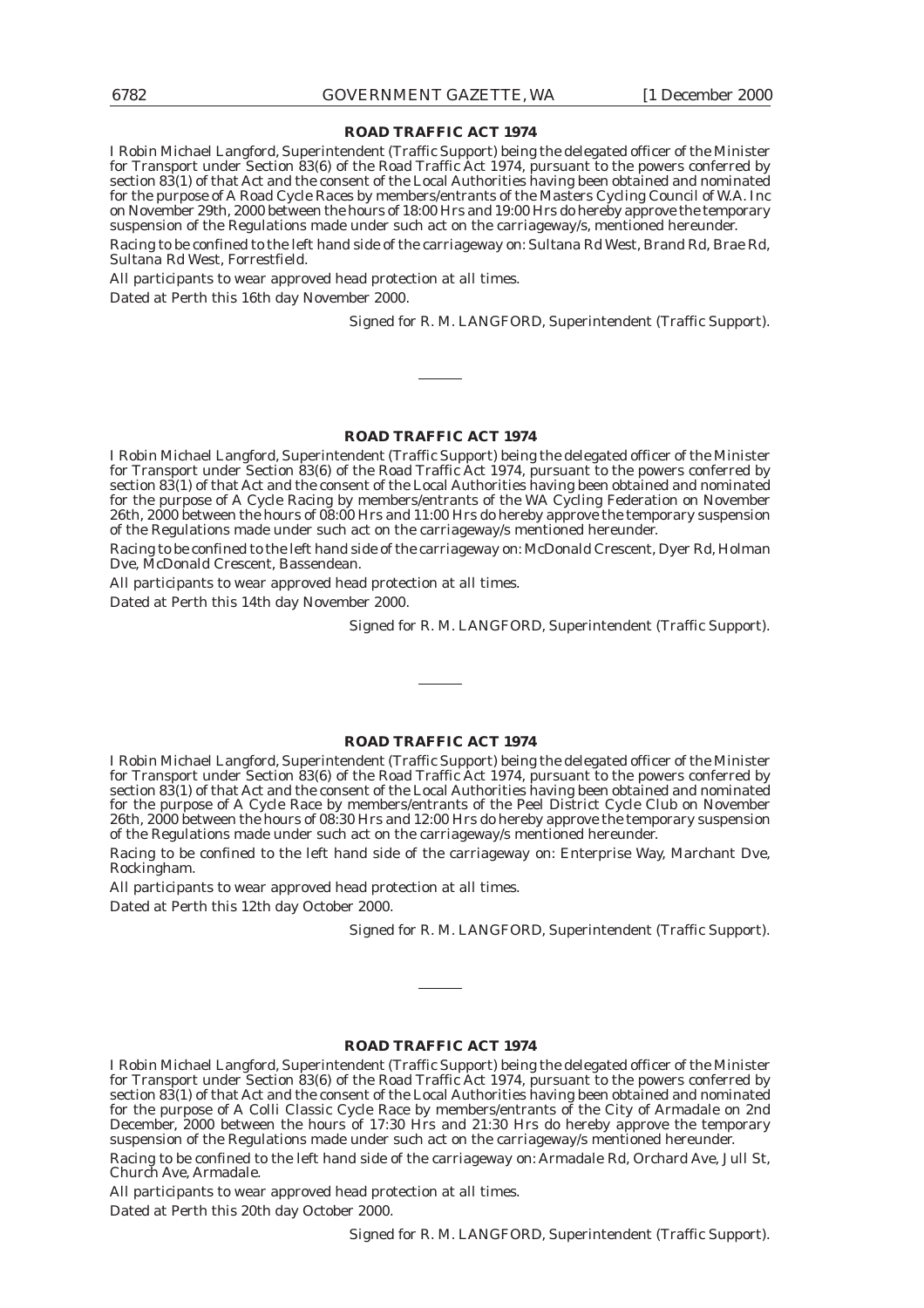I Robin Michael Langford, Superintendent (Traffic Support) being the delegated officer of the Minister for Transport under Section 83(6) of the Road Traffic Act 1974, pursuant to the powers conferred by section 83(1) of that Act and the consent of the Local Authorities having been obtained and nominated for the purpose of A Cycle Races by members/entrants of the Melville Fremantle Cycling Club on December 5th, 12th, 19th, 26th, 2000 between the hours of 18:00 Hrs and 19:15 Hrs do hereby approve the temporary suspension of the Regulations made under such act on the carriageway/s mentioned hereunder.

Racing to be confined to the left hand side of the carriageway on: Lyon Rd, Gaebler Rd, Beenyup Rd, Bartram Rd, Atwell.

All participants to wear approved head protection at all times.

Dated at Perth this 20th day November 2000.

Signed for R. M. LANGFORD, Superintendent (Traffic Support).

#### **ROAD TRAFFIC ACT 1974**

I Robin Michael Langford, Superintendent (Traffic Support) being the delegated officer of the Minister for Transport under Section 83(6) of the Road Traffic Act 1974, pursuant to the powers conferred by section 83(1) of that Act and the consent of the Local Authorities having been obtained and nominated for the purpose of A Cycle Race by members/entrants of the West Coast Veterans Bicycle Club on 3rd, 10th, 17th & 31st December, 2000 between the hours of 09:00 Hrs and 11:30 Hrs do hereby approve the temporary suspension of the Regulations made under such act on the carriageway/s mentioned hereunder.

Racing to be confined to the left hand side of the carriageway on: Valentine Rd, Hazelburst St, Bradford St, Chilver St, Kewdale.

All participants to wear approved head protection at all times. Dated at Perth this 20th day October 2000.

Signed for R. M. LANGFORD, Superintendent (Traffic Support).

#### **ROAD TRAFFIC ACT 1974**

I Robin Michael Langford, Superintendent (Traffic Support) being the delegated officer of the Minister for Transport under Section 83(6) of the Road Traffic Act 1974, pursuant to the powers conferred by section 83(1) of that Act and the consent of the Local Authorities having been obtained and nominated for the purpose of A Cycle Race by members/entrants of the Peel District Cycle Club on November 12th, December 10th, 24th, 2000 January 14th, 2001 between the hours of 08:30 Hrs and 12:00 Hrs do hereby approve the temporary suspension of the Regulations made under such act on the carriageway/ s mentioned hereunder.

Racing to be confined to the left hand side of the carriageway on: Eros Pl, Ormsby Tce, Acheron Rd, Orestes Rd, San Remo.

All participants to wear approved head protection at all times.

Dated at Perth this 3rd day November 2000.

Signed for R. M. LANGFORD, Superintendent (Traffic Support).

#### **ROAD TRAFFIC ACT 1974**

I Robin Michael Langford, Superintendent (Traffic Support) being the delegated officer of the Minister for Transport under Section 83(6) of the Road Traffic Act 1974, pursuant to the powers conferred by section 83(1) of that Act and the consent of the Local Authorities having been obtained and nominated for the purpose of A Cycle Race Time Trial by members/entrants of the Peel District Cycle Club on 12th & 19th December, 2000 between the hours of 17:00 Hrs and 19:00 Hrs do hereby approve the temporary suspension of the Regulations made under such act on the carriageway/s mentioned hereunder.

Racing to be confined to the left hand side of the carriageway on: Paterson Rd, Pinjarra.

All participants to wear approved head protection at all times.

Dated at Perth this 23rd day October 2000.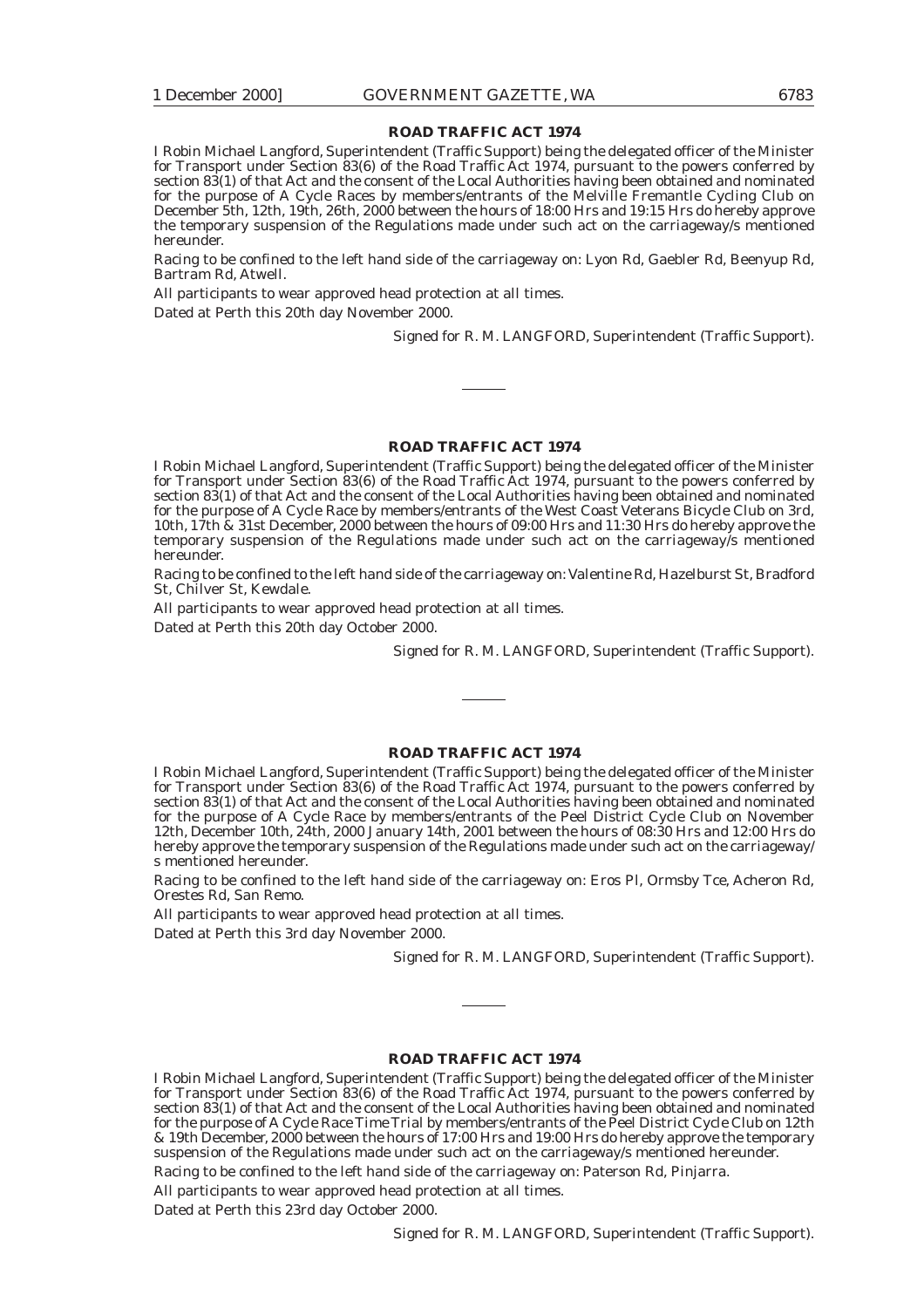I Robin Michael Langford, Superintendent (Traffic Support) being the delegated officer of the Minister for Transport under Section 83(6) of the Road Traffic Act 1974, pursuant to the powers conferred by section 83(1) of that Act and the consent of the Local Authorities having been obtained and nominated for the purpose of A Road Cycle Race—Time Trial by members/entrants of the Albany Cycle Club on 12th & 19th December, 2000 between the hours of 17:30 Hrs and 18:30 Hrs do hereby approve the temporary suspension of the Regulations made under such act on the carriageway/s mentioned hereunder.

Racing to be confined to the left hand side of the carriageway on: Cnr Woolstores/Frenchman Bay Rd, French Bay Rd, Albany.

All participants to wear approved head protection at all times.

Dated at Perth this 24th day October 2000.

Signed for R. M. LANGFORD, Superintendent (Traffic Support).

#### **ROAD TRAFFIC ACT 1974**

I Robin Michael Langford, Superintendent (Traffic Support) being the delegated officer of the Minister for Transport under Section 83(6) of the Road Traffic Act 1974, pursuant to the powers conferred by section 83(1) of that Act and the consent of the Local Authorities having been obtained and nominated for the purpose of A Cycle Races by members/entrants of the Melville Fremantle Cycling Club on January 2nd, 9th, 16th, 23rd, 2000 between the hours of 1800 and 1915 do hereby approve the temporary suspension of the regulations made under such act on the carriageway/s mentioned hereunder.

Racing to be confined to the left hand side of the carriageway on: Lyon Rd, Gaebler Rd, Beenyup Rd, Bartram Rd, Atwell.

All participants to wear approved head protection at all times. Dated at Perth this 20th day November 2000.

Signed for R. M. LANGFORD, Superintendent (Traffic Support).

#### **ROAD TRAFFIC ACT 1974**

I Robin Michael Langford, Superintendent (Traffic Support) being the delegated officer of the Minister for Transport under Section 83(6) of the Road Traffic Act 1974, pursuant to the powers conferred by section 83(1) of that Act and the consent of the Local Authorities having been obtained and nominated for the purpose of A Road Cycle Races by members/entrants of the Masters Cycling Council of W.A. Inc on January 10th, 17th, 24th, 31st, 2001 between the hours of 18:00 Hrs and 19:00 Hrs do hereby approve the temporary suspension of the Regulations made under such act on the carriageway/s mentioned hereunder.

Racing to be confined to the left hand side of the carriageway on: Sultana Rd West, Brand Hwy, Brae Rd, Sultana Rd West, Forrestfield.

All participants to wear approved head protection at all times.

Dated at Perth this 16th day November 2000.

Signed for R. M. LANGFORD, Superintendent (Traffic Support).

#### **PE406**

#### **ROAD TRAFFIC ACT 1974**

I Robin Michael. Langford, Superintendent (Traffic Support) being the delegated officer of the Minister for Transport under Section 83(6) of the Road Traffic Act 1974, pursuant to the powers conferred by section 83(1) of that Act and the consent of the Local Authorities having been obtained and nominated for the purpose of A Foot Race—Deepwater Point Run by members/entrants of the WA Marathon Club Inc. on 10th December, 2000 between the hours of 07:00 Hrs and 09:30 Hrs do hereby approve the temporary suspension of the Regulations made under such act on the carriageway/s mentioned hereunder.

Racing to be confined to the left hand side of the carriageway on: The Esplanade, Cycleway to Regent St, Mt Henry Bridge, Cycleway to Canning Bridge, Mt Pleasant.

Dated at Perth this 24th day October 2000.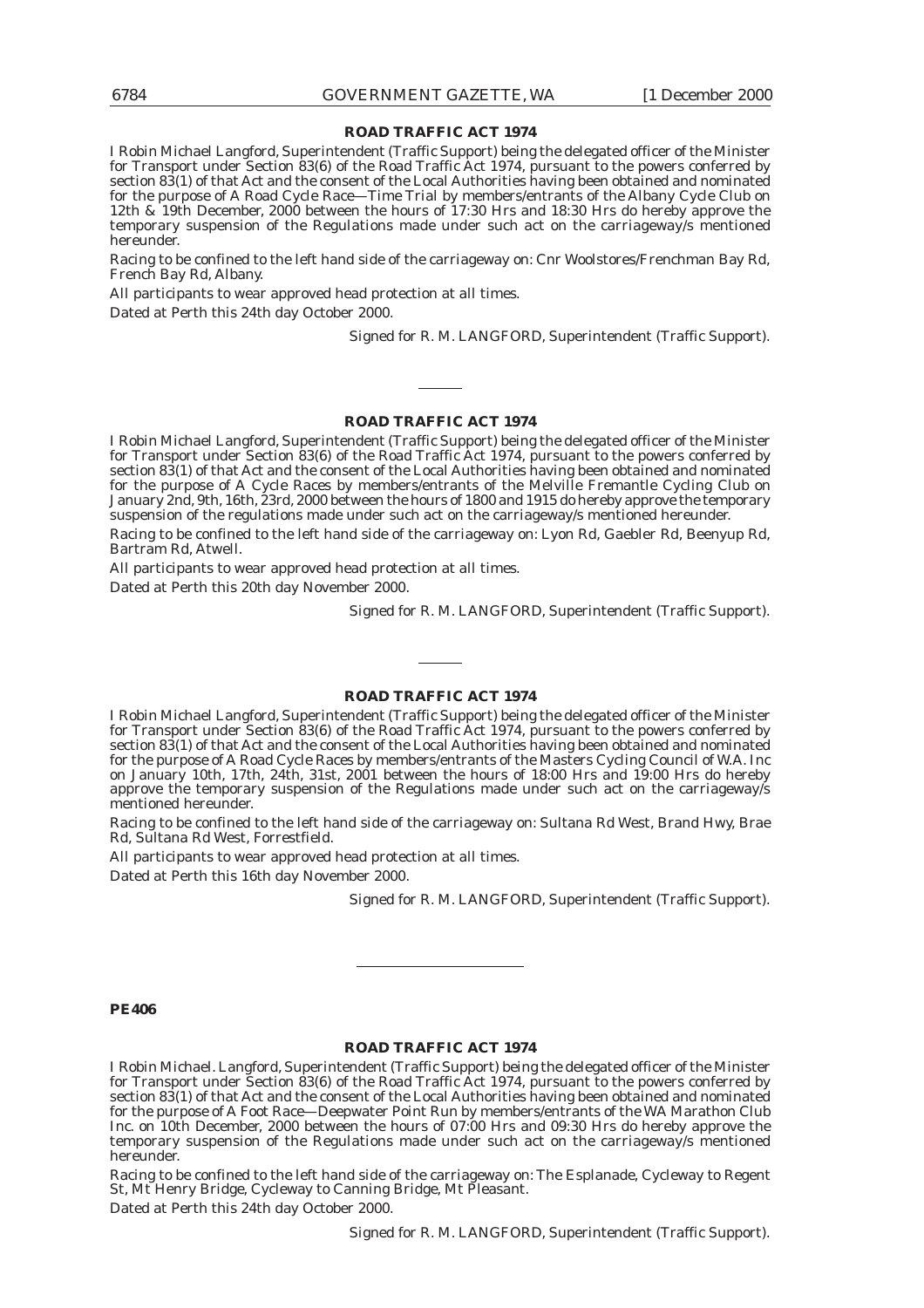#### **PE407**

#### **ROAD TRAFFIC ACT 1974**

I Robin Michael Langford, Superintendent (Traffic Support) being the delegated officer of the Minister for Transport under Section 83(6) of the Road Traffic Act 1974, pursuant to the powers conferred by section 83(1) of that Act and the consent of the Local Authorities having been obtained and nominated for the purpose of A Founders Ten Miler Run by members/entrants of the WA Marathon Club Inc. on November 19th, 2000 between the hours of 07:00 Hrs and 09:00 Hrs do hereby approve the temporary suspension of the Regulations made under such act on the carriageway/s mentioned hereunder.

Racing to be confined to the left hand side of the carriageway on: Perry Lakes Dve, Oceanic Dve, Alderbury St, Bookdale St, Underwood Ave, Perry Lakes.

All participants to wear approved head protection at all times.

Dated at Perth this 14th day November 2000.

Signed for R. M. LANGFORD, Superintendent (Traffic Support).

#### **PE408**

#### **ROAD TRAFFIC ACT 1974**

I Robin Michael Langford, Superintendent (Traffic Support) being the delegated officer of the Minister for Transport under Section 83(6) of the Road Traffic Act 1974, pursuant to the powers conferred by section 83(1) of that Act and the consent of the Local Authorities having been obtained and nominated for the purpose of A Marathon Relay by members/entrants of the Solahart Donnybrook Marathon Relay on 25th November, 2000 between the hours of 10:30 Hrs and 17:00 Hrs do hereby approve the temporary suspension of the Regulations made under such act on the carriageway/s mentioned hereunder.

Racing to be confmed to the left hand side of the carriageway on: Steere St, Emerald St, Marmion St, South West Hwy, Boyup Brook Rd, Preston Rd, Donnybrook.

Dated at Perth this 27th day October 2000.

Signed for R. M. LANGFORD, Superintendent (Traffic Support).

#### **PE409**

#### **ROAD TRAFFIC ACT 1974**

I Robin Michael Langford, Superintendent (Traffic Support) being the delegated officer of the Minister for Transport under Section 83(6) of the Road Traffic Act 1974, pursuant to the powers conferred by section 83(1) of that Act and the consent of the Local Authorities having been obtained and nominated for the purpose of A Triathlon by members/entrants of the Geraldton Triathlon Association Inc on November 25th, 2000 between the hours of 15:00 Hrs and 17:00 Hrs do hereby approve the temporary suspension of the Regulations made under such act on the carriageway/s mentioned hereunder.

Racing to be confined to: Willcock Dve, Portway, Marine Tce, Point St, Geraldton. Dated at Perth this 16th day November 2000.

Signed for R. M. LANGFORD, Superintendent (Traffic Support).

#### **ROAD TRAFFIC ACT 1974**

I Robin Michael Langford, Superintendent (Traffic Support) being the delegated officer of the Minister for Transport under Section 83(6) of the Road Traffic Act 1974, pursuant to the powers conferred by section 83(1) of that Act and the consent of the Local Authorities having been obtained and nominated for the purpose of A Triathlon by members/entrants of the Sports Promotion Australia on 25th & 26th November, 2000 between the hours of 06:30 Hrs and 08:00 Hrs do hereby approve the temporary suspension of the Regulations made under such act on the carriageway/s mentioned hereunder.

Racing to be confined to the left hand side of the carriageway on: Riverside Rd, Wauhop Rd, Preston, Point Rd, Point Walter Rd, Carroll Ave, Beach St, Phillimore St, Cliff St, Fremantle.

Dated at Perth this 18th day October 2000.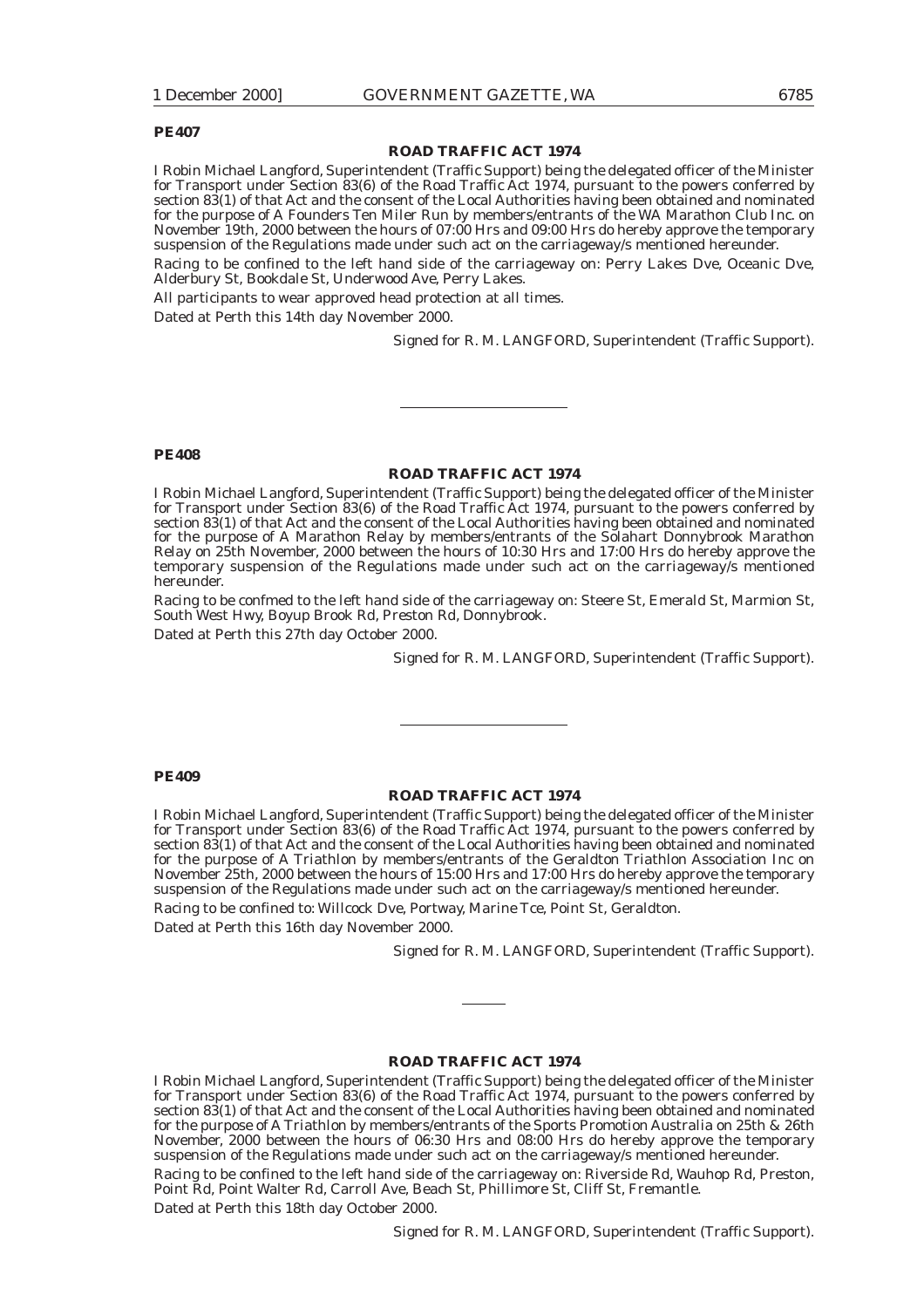I Robin Michael Langford, Superintendent (Traffic Support) being the delegated officer of the Minister for Transport under Section 83(6) of the Road. Traffic Act 1974, pursuant to the powers conferred by section 83(1) of that Act and the consent of the Local Authorities having been obtained and nominated for the purpose of A Triathlon by members/entrants of the Sports Promotion Australia on 26th November 2000 between the hours of 06:30 Hrs and 08:00 Hrs do hereby approve the temporary suspension of the Regulations made under such act on the carriageway/s mentioned hereunder.

Racing to be confined to the left hand side of the carriageway on: Riverside Rd, Wauhop Rd, Preston Point Rd, Point Walter Rd, Carroll Ave, Beach St, Phillimore St, Cliff St, Fremantle.

Dated at Perth this 14th day November 2000.

Signed for R. M. LANGFORD, Superintendent (Traffic Support).

#### **ROAD TRAFFIC ACT 1974**

I Robin Michael Langford, Superintendent (Traffic Support) being the delegated officer of the Minister for Transport under Section 83(6) of the Road Traffic Act 1974, pursuant to the powers conferred by section 83(1) of that Act and the consent of the Local Authorities having been obtained and nominated for the purpose of A Triathlon by members/entrants of the Albany Triathlon Club on 26th November, 2000 between the hours of 09:00 Hrs and 12:00 Hrs do hereby approve the temporary suspension of the Regulations made under such act on the carriageway/s mentioned hereunder.

Racing to be confined to the left hand side of the carriageway on: Barker Rd, Graham, St, Sandford Rd, North Rd, Albany Hwy, Albany.

Dated at Perth this 18th day October 2000.

Signed for R. M. LANGFORD, Superintendent (Traffic Support).

#### **ROAD TRAFFIC ACT 1974**

I Robin Michael Langford, Superintendent (Traffic Support) being the delegated officer of the Minister for Transport under Section 83(6) of the Road Traffic Act 1974, pursuant to the powers conferred by section 83(1) of that Act and the consent of the Local Authorities having been obtained and nominated for the purpose of A Triathlons by members/entrants of the Esperance Triathlon Assn on November 26th, December 3rd, 17th, 2000 between the hours of 08:30 Hrs and 11:00 Hrs do hereby approve the temporary suspension of the Regulations made under such act on the carriageway/s mentioned hereunder.

Racing to be confined to: James St, The Esplanade, Norseman Rd, The Esplanade, James St, Esperance. Dated at Perth this 10th day October 2000.

Signed for R. M. LANGFORD, Superintendent (Traffic Support).

#### **ROAD TRAFFIC ACT 1974**

I Robin Michael Langford, Superintendent (Traffic Support) being the delegated officer of the Minister for Transport under Section 83(6) of the Road Traffic Act 1974, pursuant to the powers conferred by section 83(1) of that Act and the consent of the Local Authorities having been obtained and nominated for the purpose of A Triathlon by members/entrants of the Sports Promotion Australia on 2nd & 3rd December, 2000 between the hours of 07:00 Hrs and 10:00 Hrs do hereby approve the temporary suspension of the Regulations made under such act on the carriageway/s mentioned hereunder.

Racing to be confined to the left hand side of the carriageway on: Gnarabup Beach Access Rd, Wallcliffe Rd, Wilderness Rd, Yates Rd, Rainbow Rd, Terry Dve, Margaret River.

Dated at Perth this 18th day October 2000.

Signed for R. M. LANGFORD, Superintendent (Traffic Support).

#### **ROAD TRAFFIC ACT 1974**

I Robin Michael Langford, Superintendent (Traffic Support) being the delegated officer of the Minister for Transport under Section 83(6) of the Road Traffic Act 1974, pursuant to the powers conferred by section 83(1) of that Act and the consent of the Local Authorities having been obtained and nominated for the purpose of A Triathlon by members/entrants of the Sports Promotion Australia on 2nd & 3rd December, 2000 between the hours of 07:00 Hrs and 10:00 Hrs do hereby approve the temporary suspension of the Regulations made under such act on the carriageway/s mentioned hereunder.

Racing to be confmed to the left hand side of the carriageway on: Gnarabup Beach Access Rd, Wallcliffe Rd, Caves Rd, Wilderness Rd, Yates Rd, Rainbow Rd, Terry Dve, Wilderness Rd and Wallcliffe Rd Margaret River.

Dated at Perth this 20th day November 2000.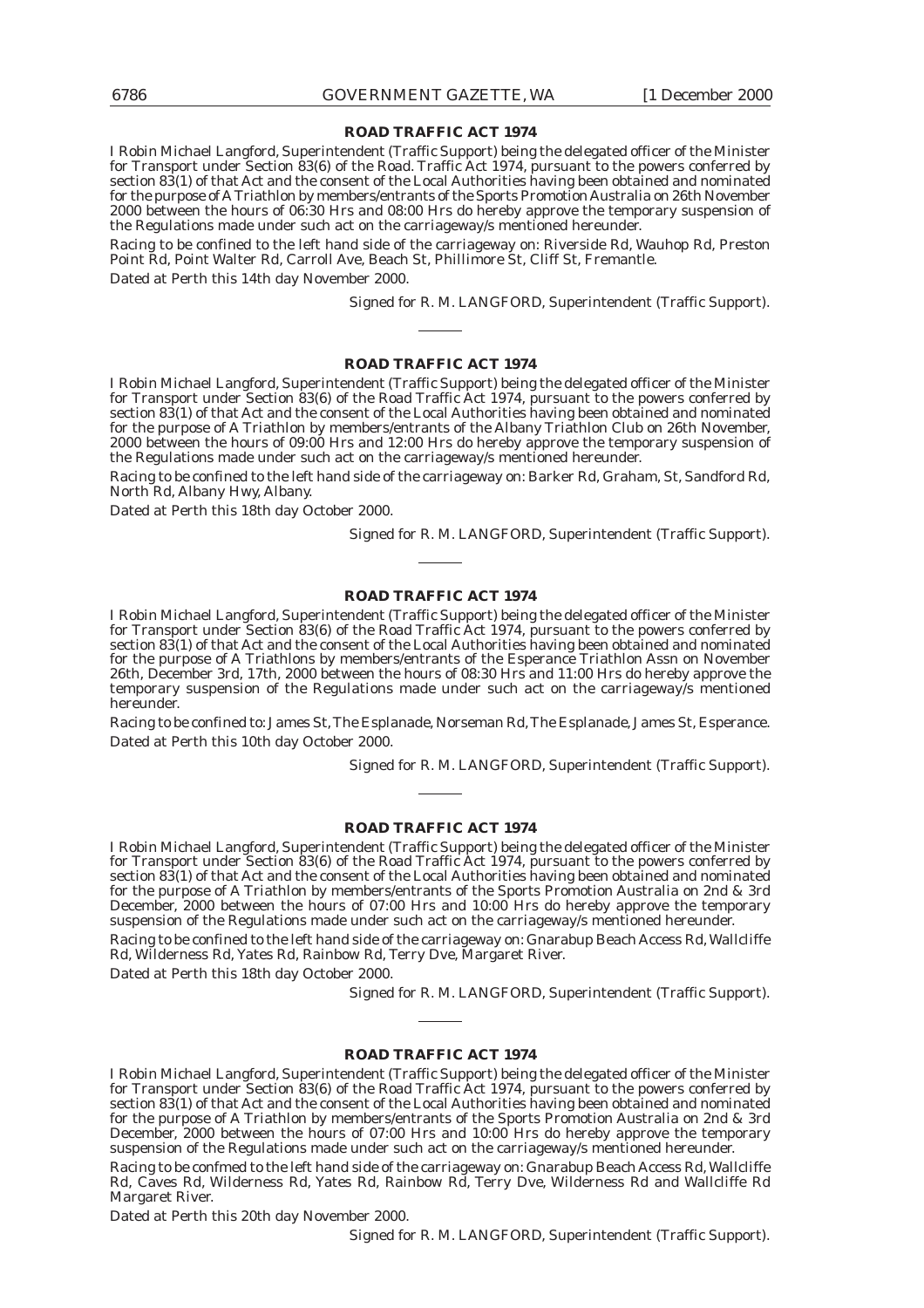I Robin Michael Langford, Superintendent (Traffic Support) being the delegated officer of the Minister for Transport under Section 83(6) of the Road Traffic Act 1974, pursuant to the powers conferred by section 83(1) of that Act and the consent of the Local Authorities having been obtained and nominated for the purpose of A Triathlon by members/entrants of the Sports Promotion Australia on 2nd & 3rd December, 2000 between the hours of 07:00 Hrs and 10:00 Hrs do hereby approve the temporary suspension of the Regulations made under such act on the carriageway/s mentioned hereunder.

Racing to be confmed to the left hand side of the carriageway on: Gnarabup Beach Access Rd, Wallcliffe Rd, Caves Rd, Wilderness Rd, Yates Rd, Rainbow Rd, Terry Dve, Wilderness Rd and Wallcliffe Rd Margaret River.

Dated at Perth this 20th day November 2000.

Signed for R. M. LANGFORD, Superintendent (Traffic Support).

#### **ROAD TRAFFIC ACT 1974**

I Robin Michael Langford, Superintendent (Traffic Support) being the delegated officer of the Minister for Transport under Section 83(6) of the Road Traffic Act 1974, pursuant to the powers conferred by section 83(1) of that Act and the consent of the Local Authorities having been obtained and nominated for the purpose of A Triathlon by members/entrants of the Triathlon W.A. on December 3rd, 2000 between the hours of 09:00 Hrs and 11:00 Hrs do hereby approve the temporary suspension of the Regulations made under such act on the carriageway/s mentioned hereunder.

Racing to he confined to: The Esplanade Nedlands From Beaton Park to Broadway.

Dated at Perth this 15th day November 2000.

Signed for R. M. LANGFORD, Superintendent (Traffic Support).

#### **ROAD TRAFFIC ACT 1974**

I Robin Michael Langford, Superintendent (Traffic Support) being the delegated officer of the Minister for Transport under Section 83(6) of the Road Traffic Act 1974, pursuant to the powers conferred by section 83(1) of that Act and the consent of the Local Authorities having been obtained and nominated for the purpose of A Triathlon by members/entrants of the Goldfields Triathlon Club on 3rd, 10th, 17th & 24th December, 2000 between the hours of 08:00 Hrs and 10:30 Hrs do hereby approve the temporary suspension of the Regulations made under such act on the carriageway/s mentioned hereunder.

Racing to be confined to the left hand side of the carriageway on: Johnston St, Maxwell St, Speculation Rd, Meldrum Ave, Throssell St, Grt Eastern Hwy, Gatacre Dve, O'Connor St, Osmetti Dve, Kalgoorlie. Dated at Perth this 23th day October 2000.

Signed for R. M. LANGFORD, Superintendent (Traffic Support).

#### **ROAD TRAFFIC ACT 1974**

I Robin Michael Langford, Superintendent (Traffic Support) being the delegated officer of the Minister for Transport under Section 83(6) of the Road Traffic Act 1974, pursuant to the powers conferred by section 83(1) of that Act and the consent of the Local Authorities having been obtained and nominated for the purpose of A Triathlon by members/entrants of the Albany Triathlon Club on 10th December, 2000 between the hours of 09:00 Hrs and 12:00 Hrs do hereby approve the temporary suspension of the Regulations made under such act on the carriageway/s mentioned hereunder.

Racing to be confined to the left hand side of the carriageway on: Chipana Dve, Chipana Way, Frenchman Bay Rd, Albany.

Dated at Perth this 18th day October 2000.

Signed for R. M. LANGFORD, Superintendent (Traffic Support).

#### **ROAD TRAFFIC ACT 1974**

I Robin Michael Langford, Superintendent (Traffic Support) being the delegated officer of the Minister for Transport under Section 83(6) of the Road Traffic Act 1974, pursuant to the powers conferred by section 83(1) of that Act and the consent of the Local Authorities having been obtained and nominated for the purpose of A Triathlon by members/entrants of the Bunbury Triathlon Club on 17th DECEMBER, 2000 between the hours of 07:30 Hrs and 10:30 Hrs do hereby approve the temporary suspension of the Regulations made under such act on the carriageway/s mentioned hereunder.

Racing to be confined to the left hand side of the carriageway on: Pratt Rd, Leake St, Eaton. Dated at Perth this 23th day October 2000.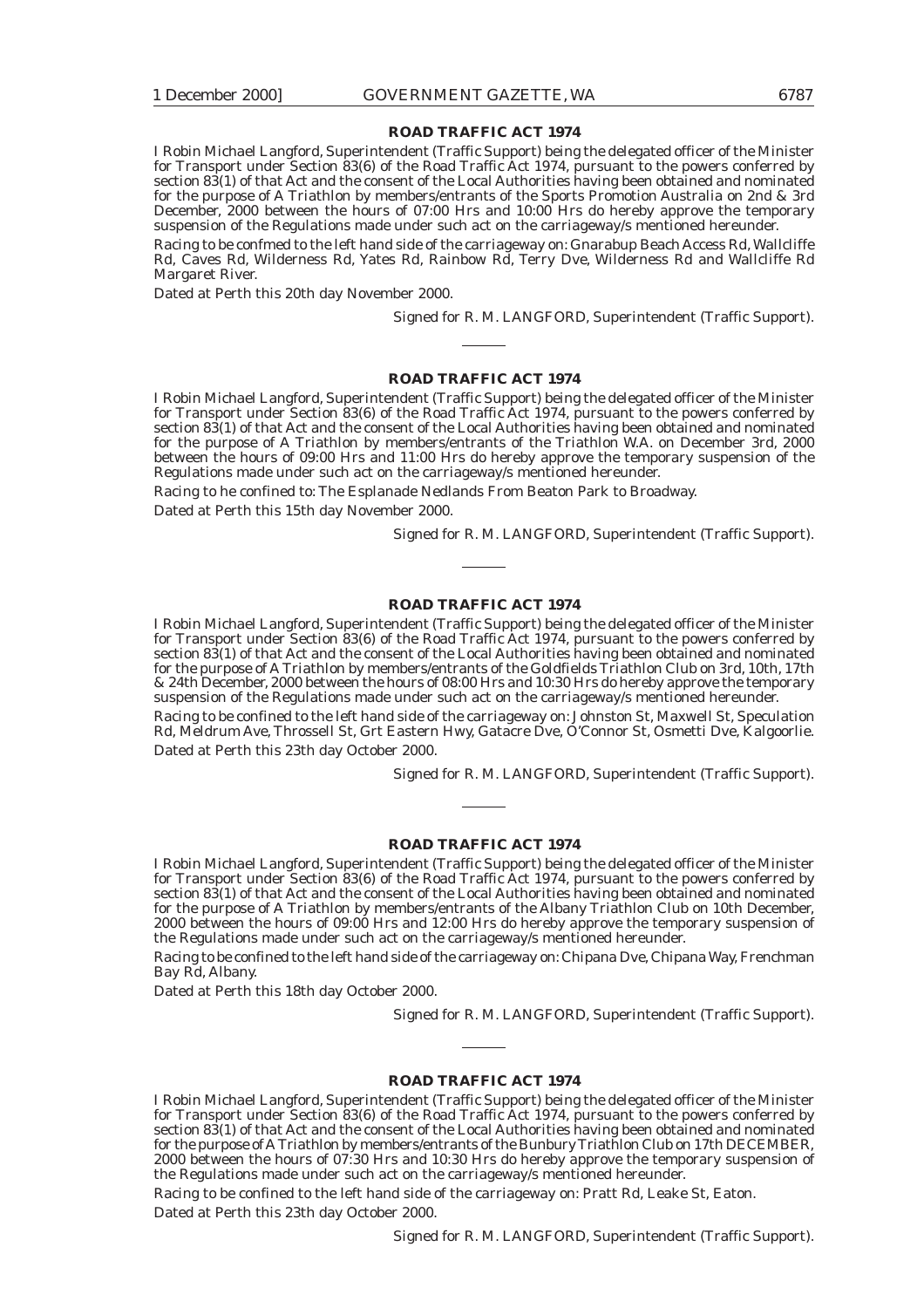I Robin Michael Langford, Superintendent (Traffic Support) being the delegated officer of the Minister for Transport under Section 83(6) of the Road Traffic Act 1974, pursuant to the powers conferred by section 83(1) of that Act and the consent of the Local Authorities having been obtained and nominated for the purpose of A Triathlon by members/entrants of the Albany Triathlon Club on 17th December, 2000 between the hours of 09:30 Hrs and 12:00 Hrs do hereby approve the temporary suspension of the Regulations made under such act on the carriageway/s mentioned hereunder.

Racing to be confined to the left hand side of the carriageway on: Holling Rd, Inlet Dve, Albany. Dated at Perth this 18th day October 2000.

Signed for R. M. LANGFORD, Superintendent (Traffic Support).

#### **ROAD TRAFFIC ACT 1974**

I Robin Michael. Langford, Superintendent (Traffic Support) being the delegated officer of the Minister for Transport under Section 83(6) of the Road Traffic Act 1974, pursuant to the powers conferred by section 83(1) of that Act and the consent of the Local Authorities having been obtained and nominated for the purpose of A Triathlon by members/entrants of the Goldfields Triathlon Club on 31st December, 2000 between the hours of 08:00 Hrs and 10:30 Hrs do hereby approve the temporary suspension of the Regulations made under such act on the carriageway/s mentioned hereunder.

Racing to be confined to the left hand side of the carriageway on: Johnston St, Maxwell St, Speculation Rd, Meldrum Ave, Throssell St, Grt Eastern Hwy, Gatacre Dve, O'Connor St, Osmetti Dve, Kalgoorlie. Dated at Perth this 23rd day October 2000.

Signed for R. M. LANGFORD, Superintendent (Traffic Support).

#### **ROAD TRAFFIC ACT 1974**

I Robin Michael Langford, Superintendent (Traffic Support) being the delegated officer of the Minister for Transport under Section 83(6) of the Road Traffic Act 1974, pursuant to the powers conferred by section 83(1) of that Act and the consent of the Local Authorities having been obtained and nominated for the purpose of A Triathlons by members/entrants of the Esperance Triathlon Assn on January 21st, February 11th, March 11th, May 6th, 2001 between the hours of 08:30 Hrs and 11:00 Hrs do hereby approve the temporary suspension of the Regulations made under such act on the carriageway/ s mentioned hereunder.

Racing to be confined to: James St, The Esplanade, Norseman Rd, The Esplanade, James St, Esperance. Dated at Perth this 10th day October 2000.

Signed for R. M. LANGFORD, Superintendent (Traffic Support).

# **RACING, GAMING AND LIQUOR**

#### **RA401**

#### **BETTING CONTROL ACT 1954**

Section 4B

NOTICE OF APPROVAL FOR SPORT BETTING EVENTS AND CONTINGENCIES

Notice is hereby given that the Betting Control Board, acting in accordance with section 4B (2) of the Betting Control Act 1954, has approved the following sporting events and additional contingencies on which betting by licensed bookmakers is permitted in accordance with the Betting Control Act.

#### APPROVED EVENT—

All European and Asian golf tournaments sanctioned by the European and Asian PGA's respectively.

CONTINGENCIES—

A nominated player or group of players to win or achieve a nominated placing in a nominated tournament or a nominated round of a nominated tournament.

A nominated player or group of players to achieve a better score than another nominated player or group of players in a nominated tournament or in a nominated round of a nominated tournament. A nominated player or group of players to achieve a hole in one at a nominated hole or group of holes during a nominated round of a nominated tournament.

A nominated player or group of players to achieve a nominated score in a nominated tournament or at the conclusion of a nominated round of a nominated tournament.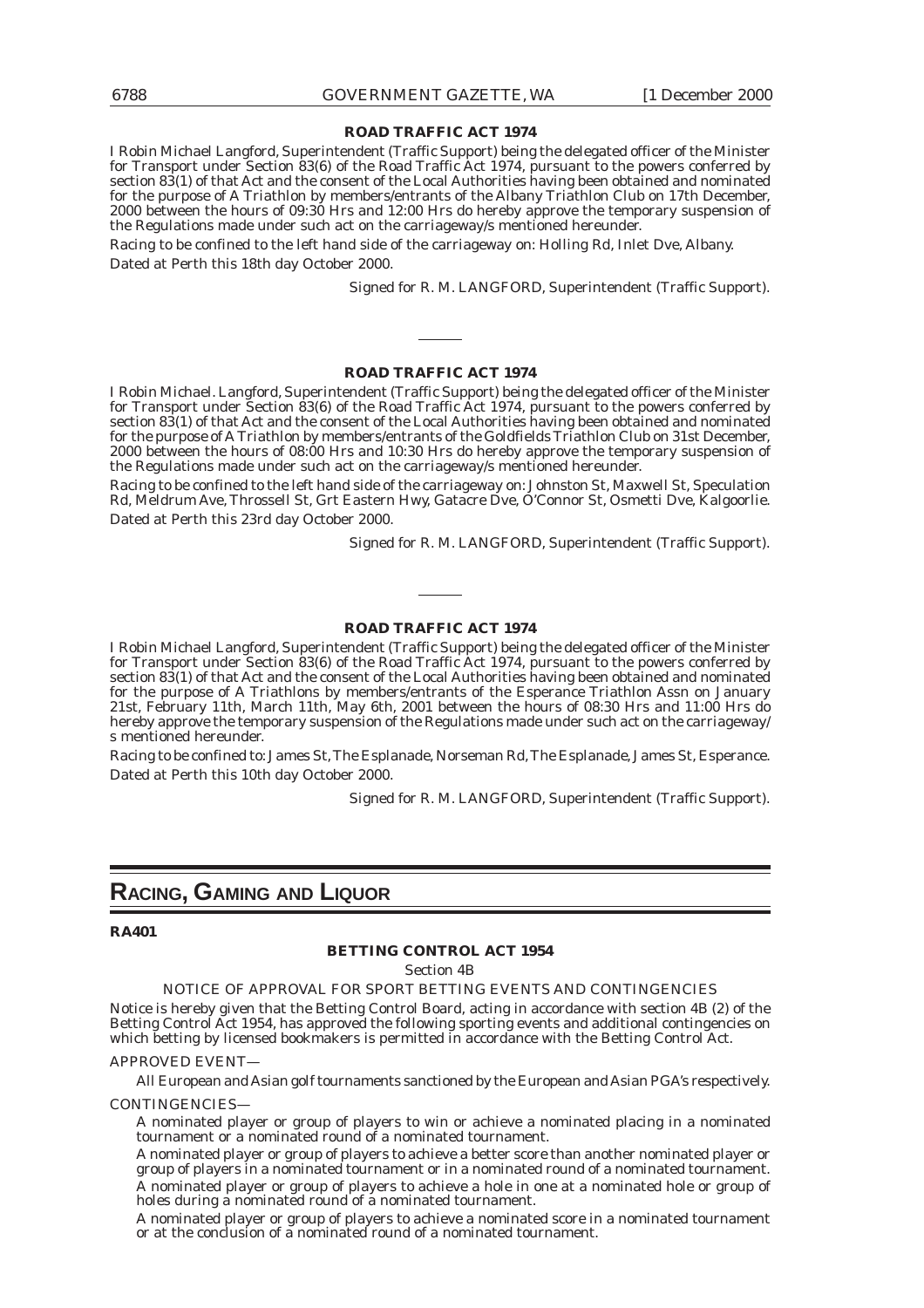### APPROVED EVENT—

NASCAR Series

#### CONTINGENCIES—

A nominated competitor or team to win a nominated race.

A nominated competitor or team to win a Final or Series.

A nominated competitor or team to beat another nominated competitor or team in a nominated race or series of races.

A nominated competitor or team to win Pole Position in a nominated race.

A nominated competitor or team to achieve a nominated placing in, or fail to finish, a nominated race.

A nominated competitor or team to complete a nominated number of laps in a nominated race or series of races.

A nominated competitor or team to achieve the fastest lap in a nominated race.

#### APPROVED EVENTS—

CART (Championship Auto Racing Teams) Championship Series World Formula 1 Motor Racing Championship

#### ADDITIONAL CONTINGENCIES—

A nominated competitor or team to complete a nominated number of laps in a nominated race or series of races.

A nominated competitor or team to achieve the fastest lap in a nominated race.

#### APPROVED EVENTS—

English Football Association Soccer Cup

European Nations Soccer Cup

European Soccer Cup

European Soccer Cup Winners Cup

U.E.F.A. Soccer Cup

World Soccer Cup

English Premier League Soccer Cup

English, Italian, and Australian National Soccer League Championships

#### ADDITIONAL CONTINGENCY—

A nominated player or group of players to score the most goals or a nominated number of goals in a nominated match or series of matches.

> BARRY A. SARGEANT, Chairman, Betting Control Board.

#### **RA402**

#### **LIQUOR LICENSING ACT 1988**

#### SUMMARY OF LIQUOR LICENSING APPLICATIONS

The following is a summary of applications received under the Liquor Licensing Act 1988 and required to be advertised. Any person wishing to obtain more details about any application, or about the objection process, should contact the Liquor Licensing Division, 1st Floor, Hyatt Centre, 87 Adelaide Terrace, Perth, Telephone: (08) 9425 1888, or consult a solicitor or relevant industry organisation.

| App. No. | Applicant                                                            | Nature of Application                                                                                                                             | <b>Last Date</b><br>for<br><b>Objections</b> |
|----------|----------------------------------------------------------------------|---------------------------------------------------------------------------------------------------------------------------------------------------|----------------------------------------------|
|          | APPLICATIONS FOR THE GRANT OF A LICENCE                              |                                                                                                                                                   |                                              |
| 8057     | Livio Domenico Barilaro,<br>Emil Vranjes & Shane<br><b>Goncalves</b> | Application for the grant of a Restaurant<br>Licence in respect of premises situated<br>in North Perth and known as Bella Cucina.                 | 22/12/00                                     |
| 8058     | <b>Moonstar Nominees Pty Ltd</b>                                     | Application for the grant of a Special<br>Facility Licence in respect of premises<br>situated in Fremantle and known as<br>Bennys Bar & Cafe.     | 21/12/00                                     |
| 8061     | <b>Fawn Holdings Pty Ltd</b>                                         | Application for the grant of a Special<br>Facility-Caterer Licence in respect of<br>premises situated in Kwinana and known<br>as Spices Catering. | 24/12/00                                     |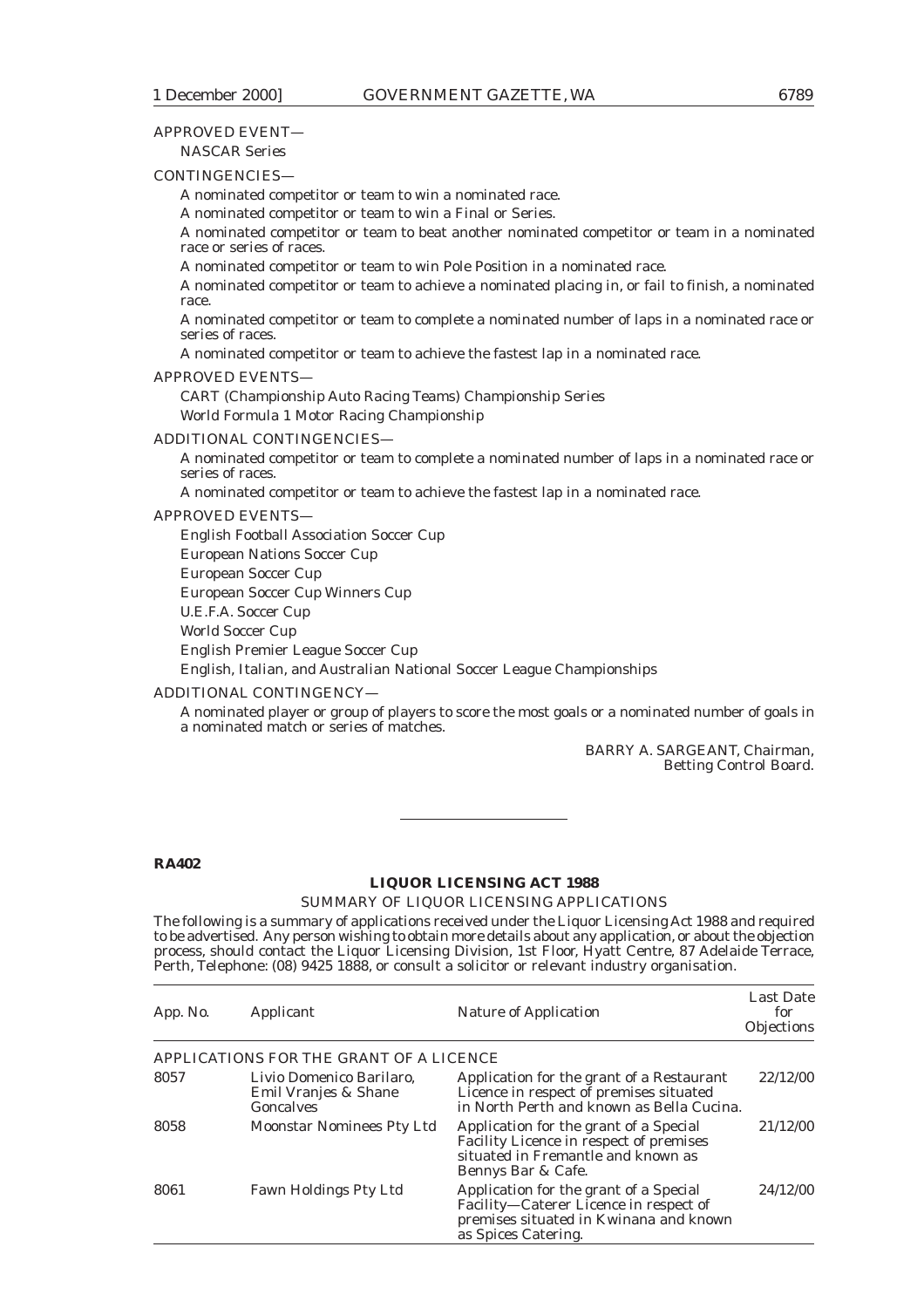6790 GOVERNMENT GAZETTE, WA [1 December 2000

| App. No. | Applicant                                     | <b>Nature of Application</b>                                                                                                                                         | Last Date<br>for<br>Objections |
|----------|-----------------------------------------------|----------------------------------------------------------------------------------------------------------------------------------------------------------------------|--------------------------------|
|          |                                               | APPLICATIONS FOR EXTENDED TRADING PERMITS—ONGOING EXTENDED HOURS                                                                                                     |                                |
| 5943     | Salmon Point Hlds Pty Ltd<br>A/T/F Fish Trust | Application for the grant of an Extended<br>Trading Permit-Ongoing Extended Hours,<br>in respect of premises situated in<br>Northbridge and known as Rise Danceclub. | 13/12/00                       |
| 6003     | Poolray Pty Ltd                               | Application for the grant of an Extended<br>Trading Permit-Ongoing Extended Hours,<br>in respect of premises situated in Yarloop<br>and known as Yarloop Hotel.      | 18/12/00                       |

This notice is published under section 67(5) of the Liquor Licensing Act 1988.

HUGH HIGHMAN, Director of Liquor Licensing.

### **TRANSPORT**

**TR401\***

#### NAVIGABLE WATERS REGULATIONS PARASAILING AREA Whitfords-Mullaloo

Department of Transport, Fremantle WA, 1 December 2000.

Acting pursuant to the powers conferred by Regulation 48A of the Navigable Waters Regulations, the Department of Transport by this notice revokes section 3 of the notice published in the *Government Gazette* on 4 September 1992 relating to the parasailing area at Pinnaroo Point and substitutes the following—

**Whitfords-Mullaloo:** All those waters contained within an area commencing at a point 31° 48.1914'S, 115° 43.7274'E on the foreshore being approximately 300 metres north of Pinnaroo Point; thence extending seaward on a bearing of 290 degrees towards Whitford Rock for a distance of 400 metres; thence in a northerly direction for 1450 metres; thence in an easterly direction to a point on the foreshore being approximately 400 metres south of the Mullaloo Surf Life Saving Clubhouse.

Providing that no vessel towing a parasail is permitted within 100 metres of any other vessel, person or object in the water or within 200 metres of the foreshore.

On Saturdays, Sundays and Public Holidays, the parasailing area may be closed after 1200 hrs. (All coordinates based on GDA94).

MICHAEL LINLAY HARRIS, Director General of Transport.

**TR402\***

#### **WESTERN AUSTRALIAN MARINE ACT 1982**

RESTRICTED SPEED AREAS—ALL VESSELS Metropolitan Beaches

> Department of Transport, Fremantle WA, 1 December 2000.

Acting pursuant to the powers conferred by Section 67 of the Western Australian Marine Act 1982 the Department of Transport by this notice revokes Notice TR402 as published in the *Government Gazette* on 29 October 1999 and Notice TR404 as published in the *Government Gazette* on 27 October 1998 and hereby limits the speed of motor vessels to that of eight (8) knots within the following area-

All the ocean waters within 200 metres of the foreshore, within an area commencing at the southern extremity of Port Beach, Fremantle and extending northwards along the coast to a point on the foreshore coinciding with the northern boundary of the Marmion Marine Park; **excepting** of the following areas—

(1) The Whitfords-Mullaloo Water Ski Take-Off Area as defined in Notice TR401 of the *Government Gazette* dated 4 August 2000.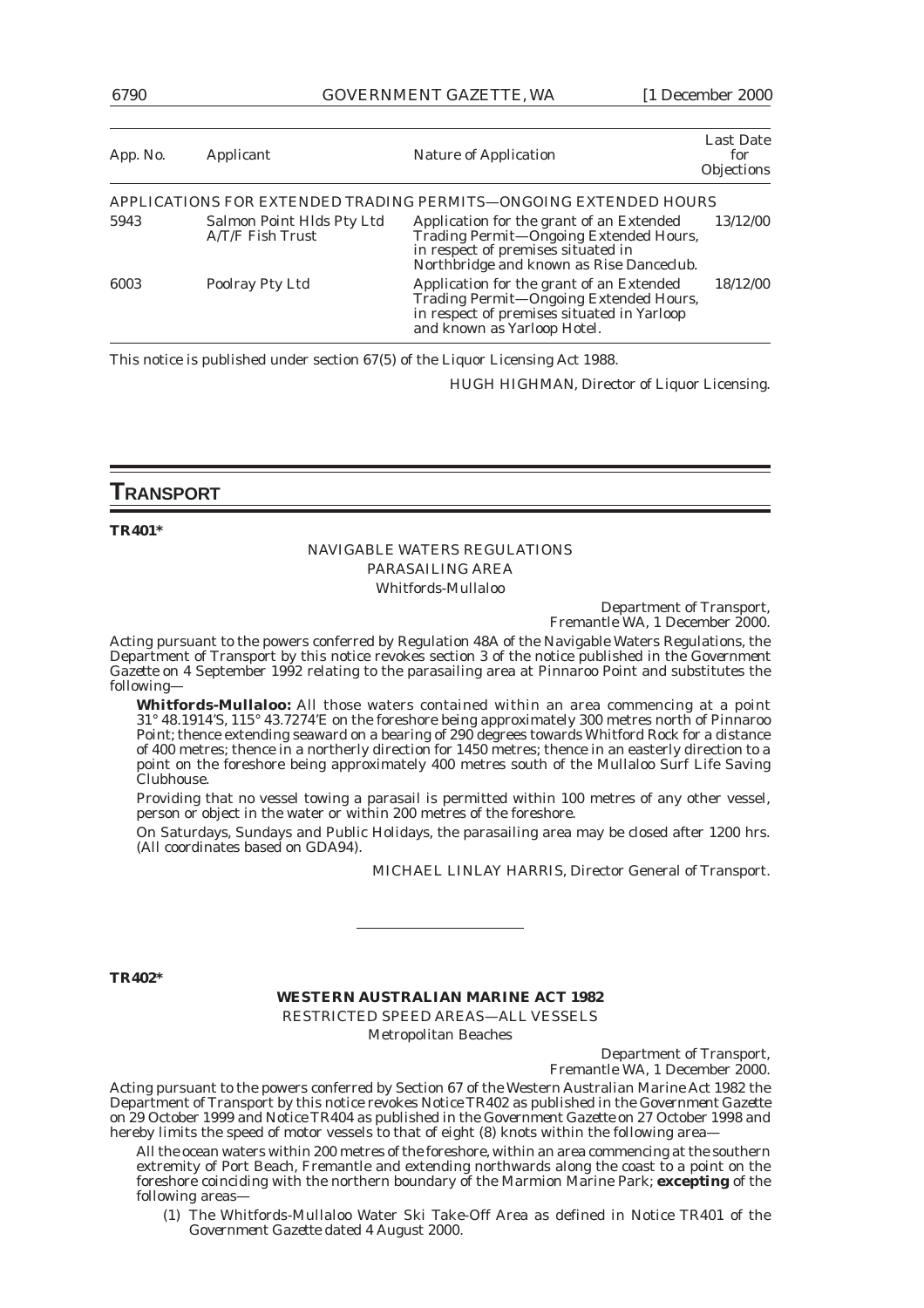- (2) All those waters gazetted as a six (6) knot speed restriction area at the Hillarys Boat Harbour as published at paragraph (c) (2) (ii) of the *Government Gazette* dated 25 October 1991.
- (3) All those waters gazetted as a five (5) knot speed restriction area at the Ocean Reef Boat Harbour as published at paragraph (b) (4) of the *Government Gazette* dated 25 October 1991.
- (4) All those waters gazetted as boating prohibited areas as published at paragraph (31) of the *Government Gazette* dated 27 January 1995 and as amended.
- (5) All the waters in the vicinity of Boyinaboat Reef as published in Notice TR401 of the *Government Gazette* dated 16 July 1999.

MICHAEL LINLAY HARRIS, Director General of Transport.

**TR403\***

# NAVIGABLE WATERS REGULATIONS PARASAILING AREA

Hillarys

Department of Transport, Fremantle WA, 1 December 2000.

Acting pursuant to the powers conferred by Regulation 48A of the Navigable Waters Regulations, the Department of Transport by this notice revokes Notice TR401, as published in the *Government Gazette* on 4 September 1992 relating to the Parasailing Area located south of Hillarys Boat Harbour and substitutes the following—

**Hillarys:** All those waters of the Indian Ocean south of Hillarys Boat Harbour contained within an area commencing approximately 200 metres offshore at point 31° 49.999'S 115° 44.673'E and extending true west to point 31° 49.999'S 115° 42.900'E; thence to the Marmion Reef East Cardinal mark at 31° 50.837'S 115° 43.147'E; thence to Centaur Reef South Cardinal mark at 31° 52.727'S 115° 42.995'E; thence to a point approximately 200 metres off the foreshore from Trigg Island at 31° 52.567'S 115° 44.921'E.

Providing that no vessel towing a parasail is permitted within 100 metres of any other vessel, person or object in the water or within 200 metres of the foreshore and also providing that the use of the area is limited to parasail craft operating a winch launch and recovery system and that only one commercial parasail operator may use the area at any one time. (all coordinates based on GDA94).

MICHAEL LINLAY HARRIS, Director General of Transport.

**TR404\***

### **WESTERN AUSTRALIAN MARINE ACT 1982** RESTRICTED SPEED AREAS—ALL VESSELS Hillarys Boat Harbour

Department of Transport, Fremantle WA, 1 December 2000.

Acting pursuant to the powers conferred by Section 67 of the Western Australian Marine Act 1982 the Department of Transport by this notice revokes paragraph (c)(2)(ii) of Notice MH401 as published in the *Government Gazette* on 25 October 1991 and hereby limits the speed of motor vessels to that of six (6) knots within the following area—

**Hillarys Boat Harbour:** All those waters contained within a 200 metre buffer from the north and south groynes of the harbour and extending back to the foreshore.

Excluding: All the waters in the vicinity of Boyinaboat Reef as published in Notice TR401 of the *Government Gazette* dated 16 July 1999 and the two boating prohibited areas as published in Notice TR402 of the *Government Gazette* dated 27 January 1995.

MICHAEL LINLAY HARRIS, Director General of Transport.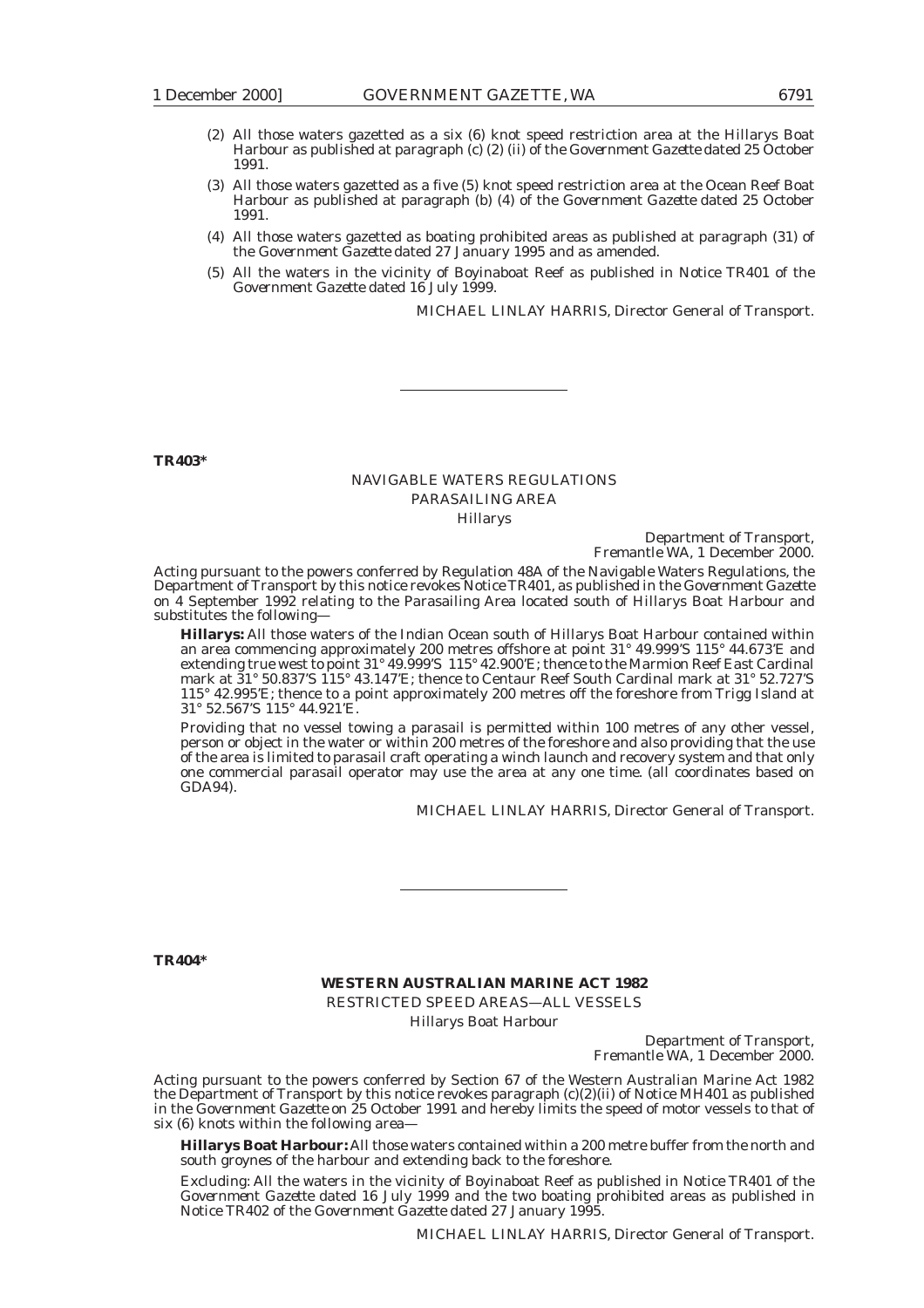# **WATER**

#### **WA401**

#### **METROPOLITAN WATER AUTHORITY ACT 1982**

NOTICE OF ALTERATION OF DECLARED DRAINAGE AREA

Forrestdale 2001 Addition

FILE: CV1 2000 02601 VO1

Made by the Hon. Minister for Water Resources pursuant to Section 104(3).

1. The area formerly known as Metropolitan Main Drainage District No. 1, deemed, pursuant to Section 104(7) of the Metropolitan Water Authority Act 1982, to have been declared a drainage area, is referred to in this notice as "the declared drainage area".

2. Notice is hereby given that the boundaries of the declared drainage area, as altered, are, as from 1 February 2001 to be further altered by the addition of the land shown shaded in the Schedule hereto and more particularly delineated on plan FT27-0, Sheet 3.

3. A person who is aggrieved by this proposal or who alleges that any land is not land which will: (a) benefit from; or

(b) contribute to the need for,

the main drain as delineated on plan FT27-0, Sheet 2 may, pursuant to Section 104(4) of the Metropolitan Water Authority Act 1982, by notice in writing to the Minister within one month of the publication of this notice, object to the proposal contained herein.

Dr KIM HAMES, Minister for Water Resources.

Note: Plan FT27-0 may be inspected at the Water Corporation's Business Office at 13 South St, Canning Vale, between the hours of 8.15am and 4.30pm on any working day.



In accordance with the provisions of the M.W.A. Act 1982, it is hereby notified that all rateable land situated within such portions of the declared area as altered by this Notice, shall be rated for main drainage from 1 April 2001.

J. I. GILL, Managing Director, Water Corporation.

Schedule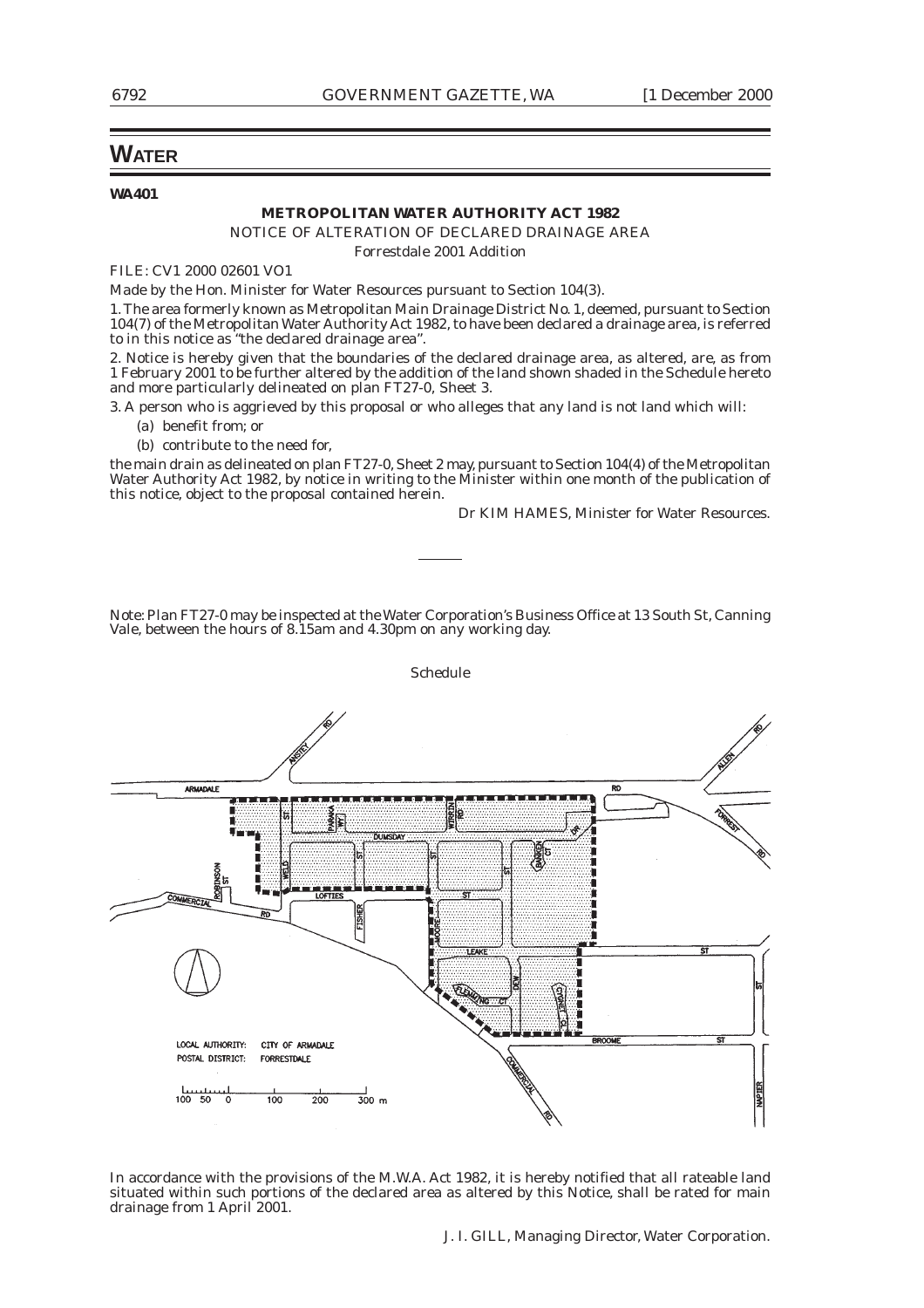# **PUBLIC NOTICES**

#### **ZZ101**

#### **PUBLIC TRUSTEE ACT 1941**

Notice is hereby given that pursuant to Section 14 of the Public Trustee Act 1941 and amendments the Public Trustee has elected to administer the estates of the undermentioned deceased persons. Dated at Perth the 24th day of November 2000.

> A. R. McLAREN, Public Trustee, 565 Hay Street, Perth WA 6000.

Name of Deceased; Address; Date of Death; Date Election Filed.

Forsyth, Gwendoline (DEC 329267DC4); Bassendean; 17/8/00; 20/9/00. Proffitt, Eric John (DEC 328850DC4); Osborne Park; 9/7/00; 20/9/00. Day, Francis Lawrence (DEC 326850DS4); Leeming; 9/4/00; 20/9/00. Robinson, Patrick Thomas (DEC 328770DC4); Rivervale; 5/8/00; 11/9/00. Adams, John (DEC 328237DP4); Embleton; 1/7/00; 13/10/00. Doyle, Ivan Hastings (DEC 328585DP3); Tamworth; 28/2/00; 13/10/00. Woodbridge, Frederick Albert Dunford (DEC 329837DC4); Merriwa, 5/8/00; 2/11/00. Marshall, Audrey June (DEC 329027DC4); Mirrabooka; 23/8/00; 2/11/00. Leckie, Isabella Ann (DEC 328275DG4); Bentley; 14/6/00; 2/11/00. Tomic, Leopold (DEC 327481DC4); Mt Lawley; 20/5/00; 7/11/00.

#### **ZZ102**

#### **TRUSTEES ACT 1962**

Notice to Creditors and Claimants

Creditors and other persons having claims (to which Section 63 of the Trustees Act relates) in respect of the Estates of the undermentioned deceased persons are required to send particulars of their claims to me on or before the 31st December 2000, after which date I may convey or distribute the assets, having regard only to the claims of which I then have notice.

Bell, Eva Alice, late of Kingsley Lodge, 190 Twickenham Drive, Kingsley, died 23.10.2000 (DEC330376DA2)

Bertelsen, Janet Mary Veronica, late of 30 Utakarra Road, Geraldton, died 30.07.2000 (DEC329043DL3) Chambers, Arthur Keith, late of 43 James Street, North Beach, died 16.11.2000 (DEC330429DS3)

Eustace, Violet, late of Fremantle Nursing Home, Holland Street, Fremantle, died 19.10.2000 (DEC330349DP3)

Fairhead, Victoria May, late of Hollywood Senior Citizens Village Nursing Home, Monash Avenue, Nedlands, died 07.09.2000 (DEC329321DG4)

Fuller, Beryl, late of Unit 1021, 20 Excelsior Street, Shenton Park, died 31.10.2000 (DEC330382DC4)

Gardner, Rose May, late of The Second Avenue Nursing Home, 53 Second Avenue, Mount Lawley, formerly of Unit 39/87 Palm Gardens, Leake Street, Bayswater, died 10.11.2000 (DEC330291DS4)

Griffiths, Raymond William, late of Kensington Nursing Home, 62 Gwenyfred Road, South Perth, formerly of 9 Morris Street, Beaconsfield, died 28.10.2000 (DEC330331DL3)

Hart, Beatrice May, late of 1/122 Railway Parade, Queens Park, formerly of 47 Holland Street, Fremantle, died 17.11.2000 (DEC330390DS2)

Krakouer, Herman Clement, aka Krakouer, Clem, late of Lancelin Holiday Villas, Unit 14/6 Cray Street, Lancelin, formerly of the Royal Hotel, Wellington Street, died 29.09.2000 (DEC329707DL3)

Lang, Clarence Austin, late of Midland Nursing Home, 44 John Street, Midland, died 17.11.2000 (DEC330362DS4)

Lansdell, Albert Reginald, late of 10/86 Railway Parade, Bayswater, died 14.11.2000 (DEC330296DG4)

Marshall, Audrey June, late of Unit 10/38 Firethorn Retreat, Mirrabooka, died 24.08.2000 (DEC329027DC4)

Martin, Joyce Mavis, late of 19 Coolgardie Street, Subiaco, died 06.11.2000 (DEC330358DG3)

McRae, James, late of St Michaels Nursing Home, Wasley Street, North Perth, died 11.11.2000 (DEC330220DP3)

Norrie, Eileen, late of 45 Alexander Drive, Mount Lawley, died 13.10.2000 (DEC330144DA2)

Peacock, Mary, late of Concorde Nursing Home, 25 Anstey Street, South Perth, died 05.11.2000 (DEC330284DP4)